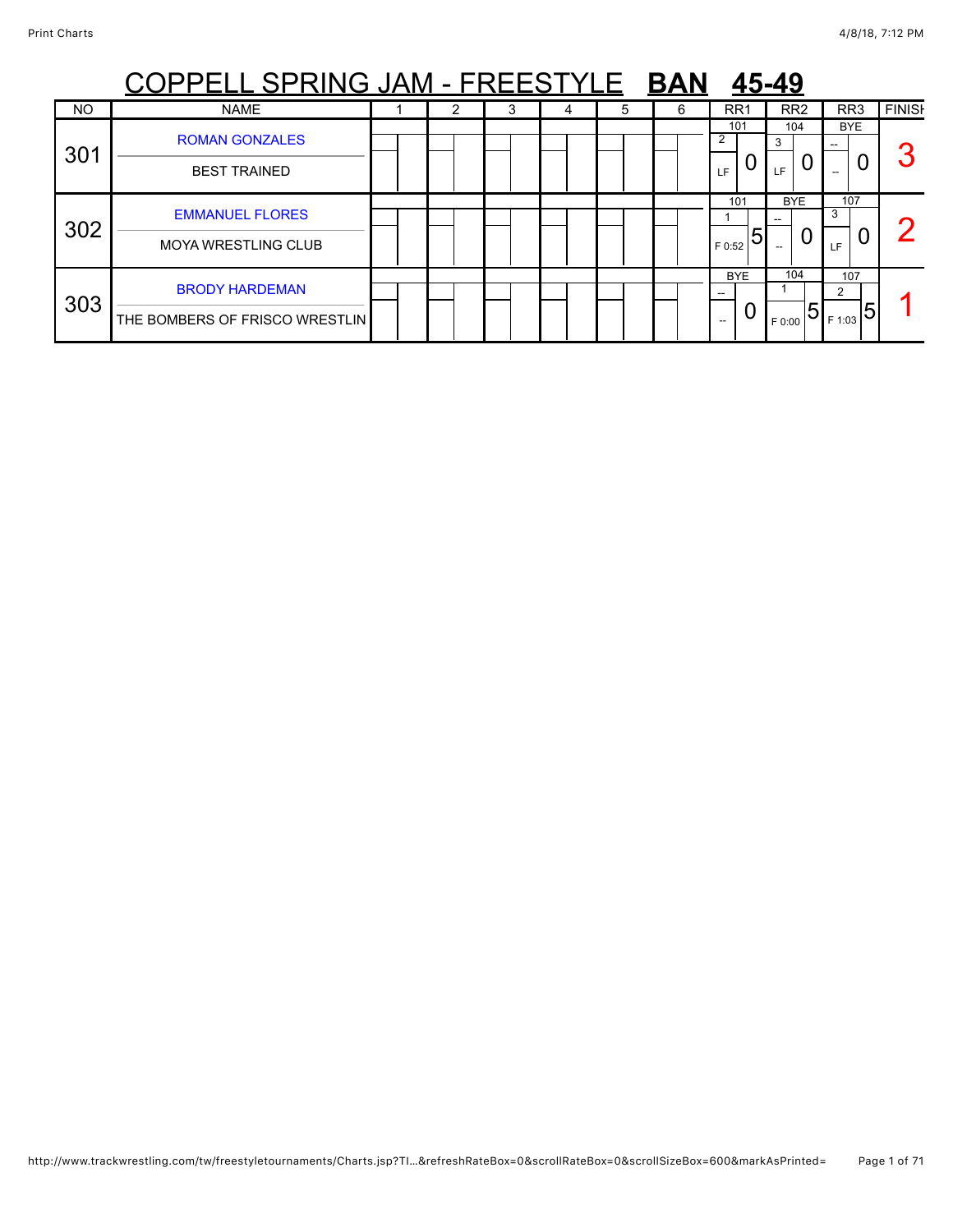|     | PPELL SPRING JAM - FREESTYLE                             |  | <b>BAN</b> |   | <u>56</u> |   |                    |                      |                         |               |
|-----|----------------------------------------------------------|--|------------|---|-----------|---|--------------------|----------------------|-------------------------|---------------|
| NO  | <b>NAME</b>                                              |  | J.         | 4 | 5         | 6 | RR <sub>1</sub>    | RR <sub>2</sub>      | RR <sub>3</sub>         | <b>FINISH</b> |
| 401 | <b>JOSHUA BROOKS</b><br>COPPELL STARS WRESTLING CLUB     |  |            |   |           |   | 102<br>LF          | 105<br>3<br>0<br>LF. | <b>BYE</b>              | ◠             |
| 402 | <b>ZEDEK BROWN TON</b><br>THE BOMBERS OF FRISCO WRESTLIN |  |            |   |           |   | 102<br>5<br>F 2:56 | <b>BYE</b><br>U      | 108<br>3<br>5<br>F 3:53 |               |
| 403 | <b>ROBERT VALDEZ</b><br><b>TEAM PUNISHER</b>             |  |            |   |           |   | <b>BYE</b><br>$-$  | 105<br>h<br>F 0:00   | 108<br>2<br>O<br>LF.    |               |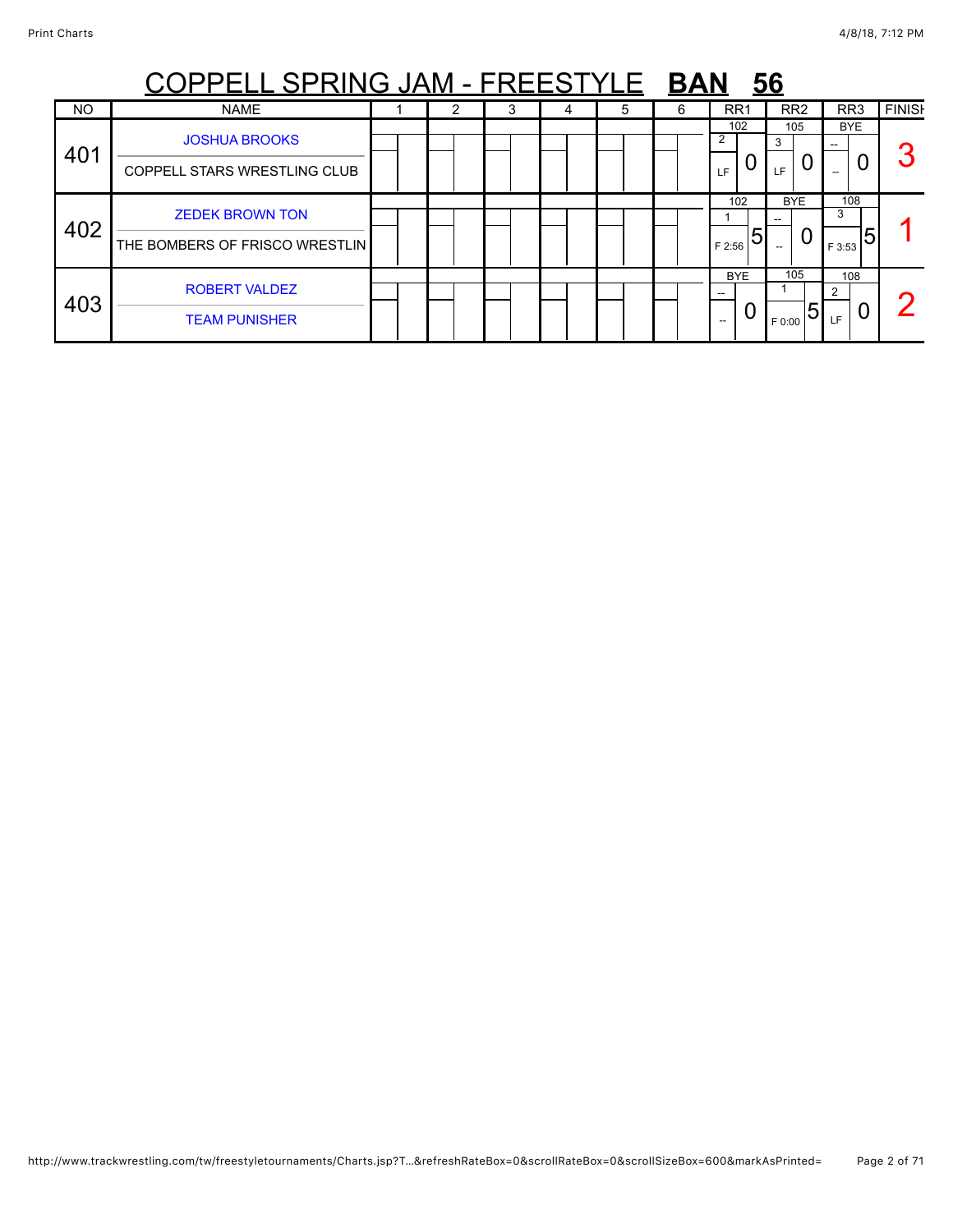|           | <u>PPELL SPRING JAM - FREESTYLE</u>          |   | <b>BAN</b> | 62-63 |   |                                |                           |                                        |               |
|-----------|----------------------------------------------|---|------------|-------|---|--------------------------------|---------------------------|----------------------------------------|---------------|
| <b>NO</b> | <b>NAME</b>                                  | 2 | 3          | 5     | 6 | RR <sub>1</sub>                | RR <sub>2</sub>           | RR <sub>3</sub>                        | <b>FINISH</b> |
| 501       | <b>MARSHALL HALL</b><br><b>TEXANS WC</b>     |   |            |       |   | 103<br>2<br>5<br>F 1:49        | 106<br>3<br>U<br>$0 - 10$ | <b>BYE</b><br>0<br>$\hspace{0.05cm} -$ |               |
| 502       | <b>JADAN MILLER</b><br><b>RCW WOLFPACK</b>   |   |            |       |   | 103<br>O<br>LF                 | <b>BYE</b>                | 109<br>3<br>U<br>LF                    | 3             |
| 503       | <b>VINNY FERRARI</b><br><b>TEAM PUNISHER</b> |   |            |       |   | <b>BYE</b><br>--<br>U<br>$- -$ | 106<br>TF 10-0            | 109<br>2<br>5<br>F 1:04                |               |

## http://www.trackwrestling.com/tw/freestyletournaments/Charts.jsp?T…&refreshRateBox=0&scrollRateBox=0&scrollSizeBox=600&markAsPrinted= Page 3 of 71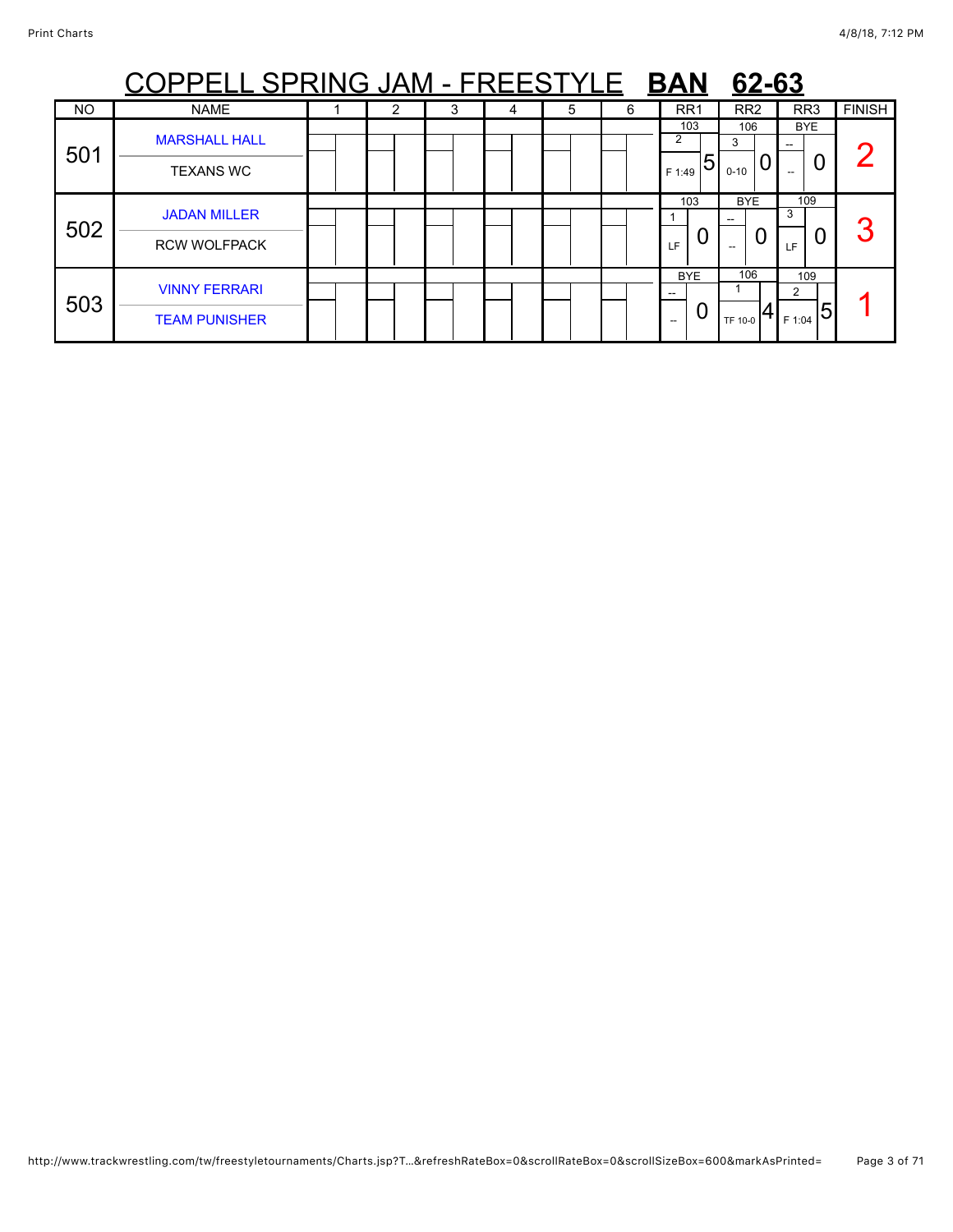|            | OPPELL SPRING JAM - FREESTYLE INT                    |                                 |                                                |   |   |   |   |                                                      | 49-51               |                                |               |
|------------|------------------------------------------------------|---------------------------------|------------------------------------------------|---|---|---|---|------------------------------------------------------|---------------------|--------------------------------|---------------|
| <b>NO</b>  | <b>NAME</b>                                          |                                 |                                                | 3 | 4 | 5 | 6 | RR <sub>1</sub>                                      | RR <sub>2</sub>     | RR3                            | <b>FINISH</b> |
| 101        | <b>DYLAN OTA</b><br><b>TEAM PUNISHER</b>             | 202<br>2<br>LF.<br>0.0          | 209<br>3<br>$T_{\text{TF 10-0}} 4$             |   |   |   |   | 202<br>2<br>0<br>$\Rightarrow$                       | 217<br>4<br>TF 10-0 | <b>BYE</b>                     |               |
| 102        | <b>MALAKI MENDOZA</b><br><b>TEXANS WC</b>            | 202<br>$\overline{5}$<br>F 3:14 | 208<br>4<br>$\frac{1}{1}$ <sub>TF 12-2</sub> 4 |   |   |   |   | 202<br>5<br>$\Rightarrow$                            | <b>BYE</b><br>O     | 208<br>4<br>4<br>$\Rightarrow$ |               |
| <b>403</b> | <b>WYATT GARD</b><br>LOFTONSTYLE WRESTLING CLUB 0-10 | 201<br>4                        | 209<br>$0 - 10$                                |   |   |   |   |                                                      |                     |                                |               |
| 104        | <b>DREW BRINKMEIER</b><br><b>TEAM PUNISHER</b>       | 201<br>3<br>TF 10-0             | 208<br>2<br>$2 - 12$<br>1.0                    |   |   |   |   | <b>BYE</b><br>$- -$<br>0<br>$\overline{\phantom{a}}$ | 217<br>$0 - 10$     | 208<br>2<br>$\Rightarrow$      |               |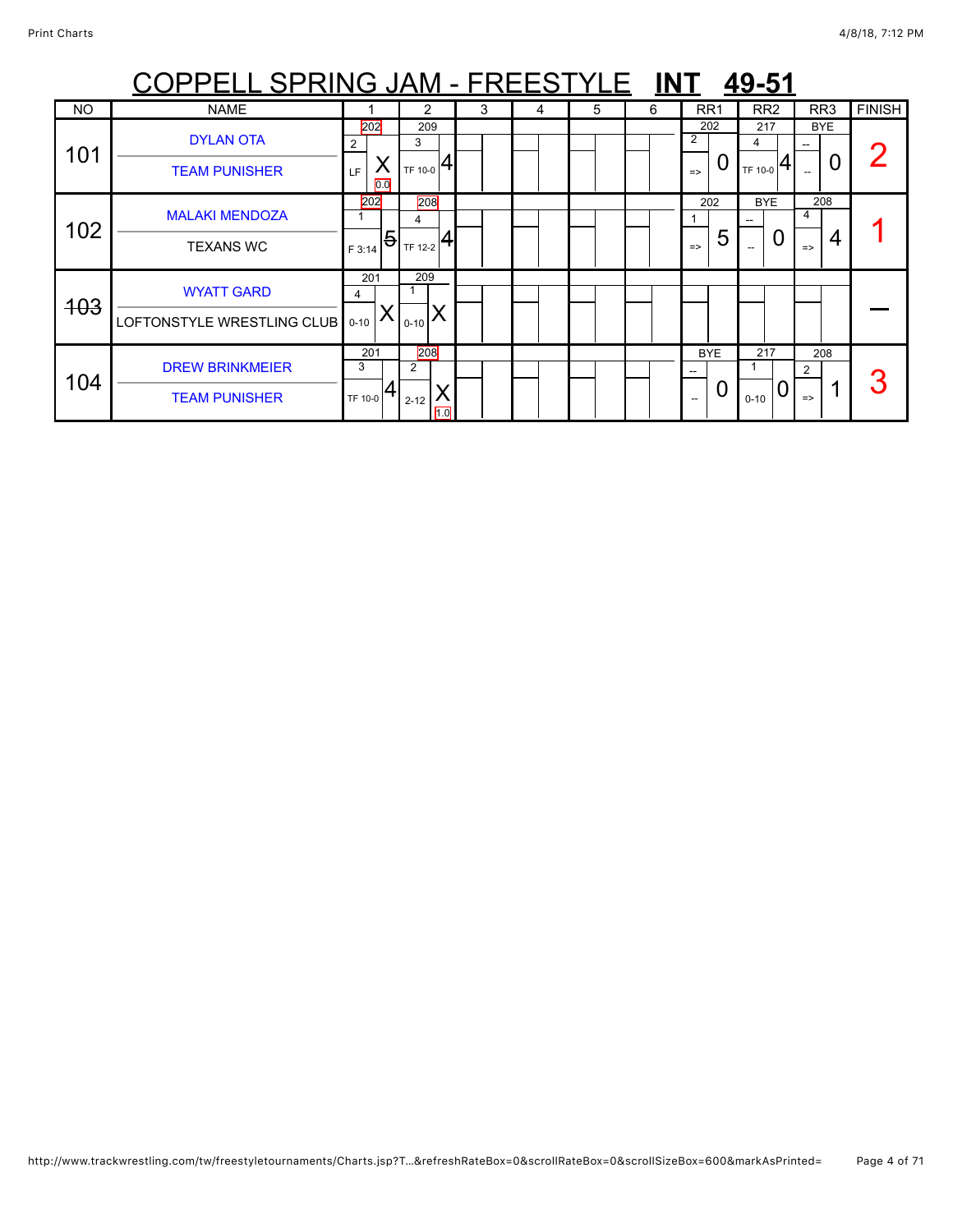|     | <u> PPELL SPRING JAM - FREESTYLE</u>                    |  | <b>INT</b> | 54-56 |   |   |                   |                     |                                   |               |
|-----|---------------------------------------------------------|--|------------|-------|---|---|-------------------|---------------------|-----------------------------------|---------------|
| NO  | <b>NAME</b>                                             |  | Ĵ          | 4     | 5 | 6 | RR <sub>1</sub>   | RR <sub>2</sub>     | RR <sub>3</sub>                   | <b>FINISH</b> |
| 201 | <b>OLIVER PULLIAM</b><br>THE BOMBERS OF FRISCO WRESTLIN |  |            |       |   |   | 203<br>2<br>D 6-2 | 211<br>3<br>TF 14-1 | <b>BYE</b><br>U                   |               |
| 202 | <b>GIANNI DIAZ</b><br><b>FRISCO WRESTLING CLUB</b>      |  |            |       |   |   | 203<br>$2 - 6$    | <b>BYE</b><br>U     | 218<br>3<br>$3 - 12$              | n             |
| 203 | <b>AIDEN RIVERA</b><br>OMADA KITRINOS WRESTLING CLUB    |  |            |       |   |   | <b>BYE</b><br>U   | 211<br>$1 - 14$     | 218<br>2<br>$\frac{1}{2}$ 12-3 31 |               |

### http://www.trackwrestling.com/tw/freestyletournaments/Charts.jsp?T…&refreshRateBox=0&scrollRateBox=0&scrollSizeBox=600&markAsPrinted= Page 5 of 71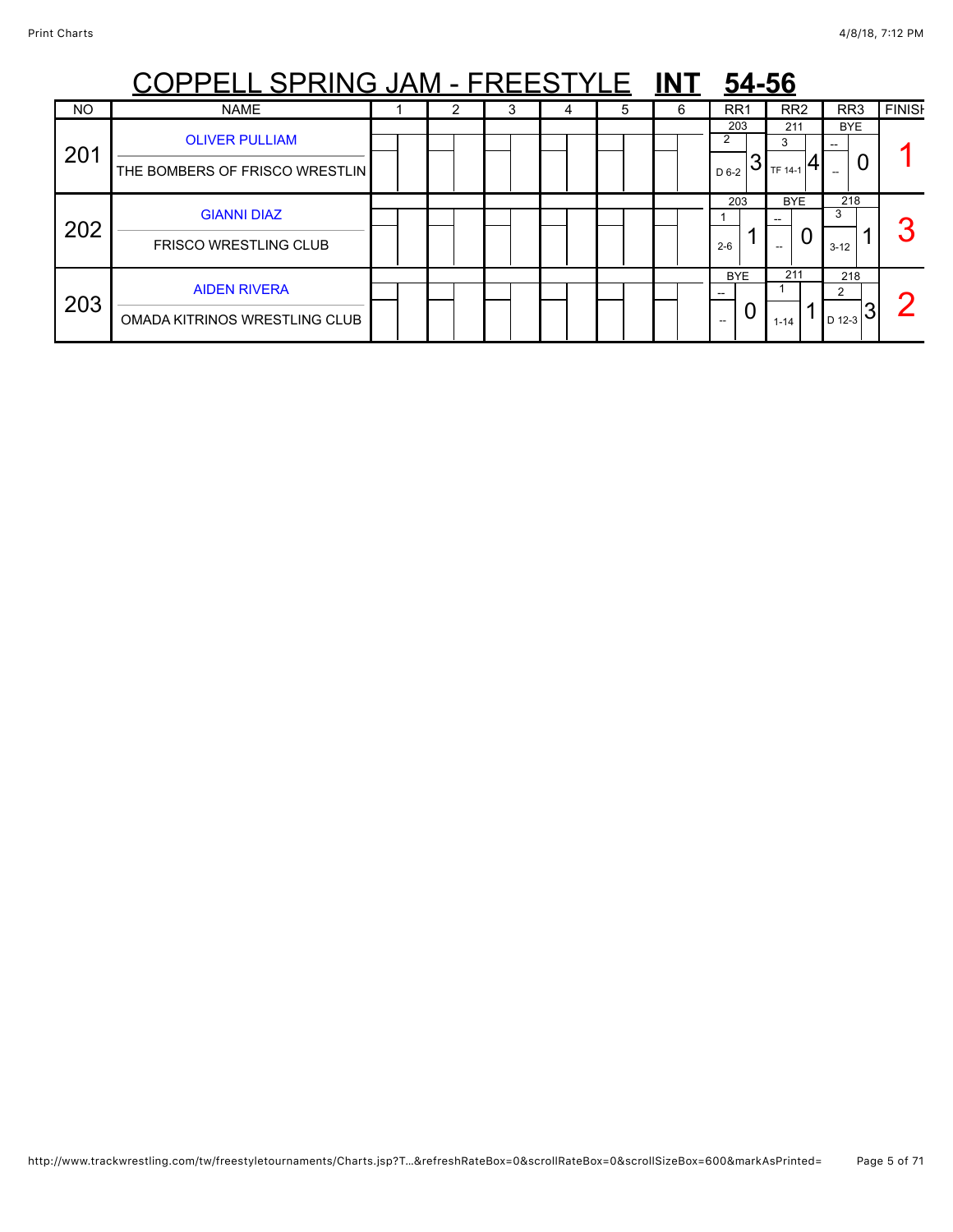|           | OPPELL SPRING JAM - FREESTYLE INT                   |                             |                                                                                              |          |   |   |   |   | 63-67                                       |                           |                                |      |
|-----------|-----------------------------------------------------|-----------------------------|----------------------------------------------------------------------------------------------|----------|---|---|---|---|---------------------------------------------|---------------------------|--------------------------------|------|
| <b>NO</b> | <b>NAME</b>                                         |                             | 2                                                                                            |          | 3 | 4 | 5 | 6 | RR <sub>1</sub>                             | RR <sub>2</sub>           | RR <sub>3</sub>                | FINI |
| 301       | <b>VERA WORTHY</b><br><b>BEST TRAINED</b>           | 204<br>2<br>$0 - 10$        | 212<br>3<br>X<br>LF                                                                          |          |   |   |   |   |                                             |                           |                                |      |
| 302       | <b>TYLER MANN</b><br>NORTH DESOTO WRESTLING ACADEMY | 204<br>TF 10-0              | 213<br>4<br>LF                                                                               | X<br>0.0 |   |   |   |   | 219<br>3<br>0<br>$0 - 10$                   | 213<br>0<br>$\Rightarrow$ | <b>BYE</b><br>0                | ┍    |
| 303       | <b>KAI MAKRIDAKIS</b><br><b>SPARTAN MAT CLUB</b>    | 205<br>4<br>TF 10-0         | 212<br>$\frac{1}{2}$ ( $\frac{1}{2}$ $\frac{1}{2}$ $\frac{1}{2}$ $\frac{1}{2}$ $\frac{1}{2}$ |          |   |   |   |   | 219<br>$\overline{2}$<br>TF 10-0            | <b>BYE</b><br>0           | 205<br>4<br>$\Rightarrow$      |      |
| 304       | <b>CAYDEN PERSON</b><br><b>VICTORY</b>              | 205<br>3<br>$0 - 10$<br>0.0 | 213<br>2<br>$\frac{1}{1}$ $\mathsf{E}_{2:00}$ $\boxed{5}$ $\mathsf{E}_{2:00}$                |          |   |   |   |   | <b>BYE</b><br>0<br>$\overline{\phantom{a}}$ | 213<br>5<br>$\Rightarrow$ | 205<br>3<br>0<br>$\Rightarrow$ |      |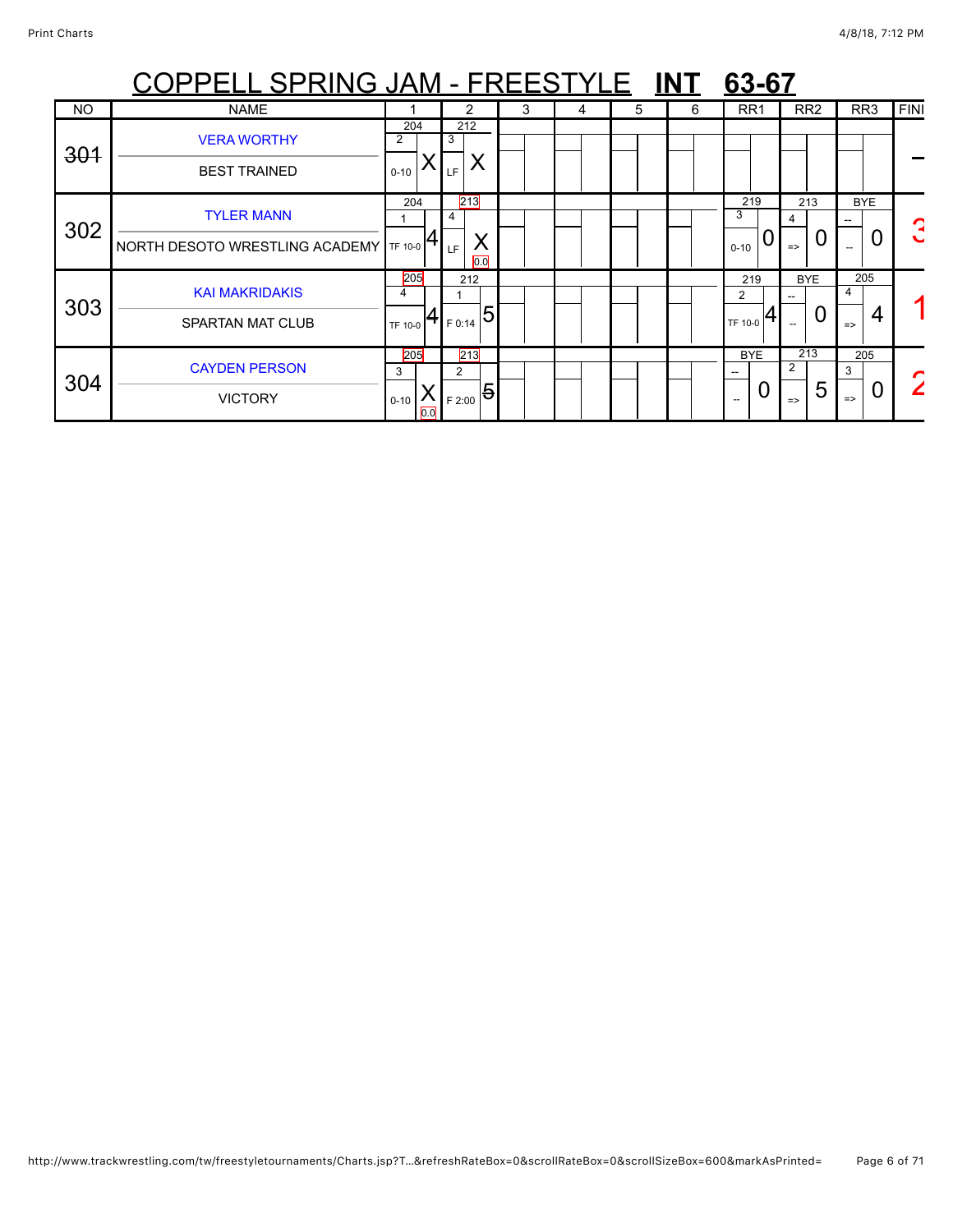| <u>COPPELL SPRING JAM - FREESTYLE INT</u><br>- 71 |                                                           |                                                   |                           |    |                                  |   |   |   |                          |                 |                 |               |
|---------------------------------------------------|-----------------------------------------------------------|---------------------------------------------------|---------------------------|----|----------------------------------|---|---|---|--------------------------|-----------------|-----------------|---------------|
| <b>NO</b>                                         | <b>NAME</b>                                               |                                                   | 2                         |    | 3                                | 4 | 5 | 6 | RR <sub>1</sub>          | RR <sub>2</sub> | RR <sub>3</sub> | <b>FINISH</b> |
| 401                                               | <b>GAVIN SALAZAR</b><br>OMADA KITRINOS WRESTLING CLUB     | 205<br>$\overline{2}$<br>TF 10-0                  | 214<br>5<br>$5 - 12$      |    | 220<br>4<br>X<br>$3 - 13$        |   |   |   |                          |                 |                 |               |
| 402                                               | <b>JAMIE LEE</b><br>BEST TRAINED WRESTLING                | 205<br>$0 - 10$                                   | 215<br>3<br>TF 10-0       | 41 | 221<br>5<br>Χ<br>$0 - 10$        |   |   |   |                          |                 |                 |               |
| 403                                               | <b>BRAYLAN KING</b><br><b>MIGHTY EAGLES WRESTLING</b>     | 206<br>4<br>$0 - 10$                              | 215<br>2<br>$ I_{0-10} X$ |    |                                  |   |   |   |                          |                 |                 |               |
| 404                                               | <b>HAYDEN UPCHURCH</b><br><b>MANSFIELD WRESTLING CLUB</b> | 206<br>3<br>TF 10-0                               | <b>BYE</b>                | 0  | 220<br>TF 13-3                   |   |   |   | 223<br>5<br>4<br>TF 13-3 |                 |                 |               |
| 405                                               | <b>ELIJAH CALAS</b><br>THE BOMBERS OF FRISCO WRESTLIN     | <b>BYE</b><br>۰.<br>0<br>$\overline{\phantom{a}}$ | 214<br>D 12-5             | 3  | 221<br>$\overline{2}$<br>TF 10-0 |   |   |   | 223<br>4<br>$3-13$       |                 |                 |               |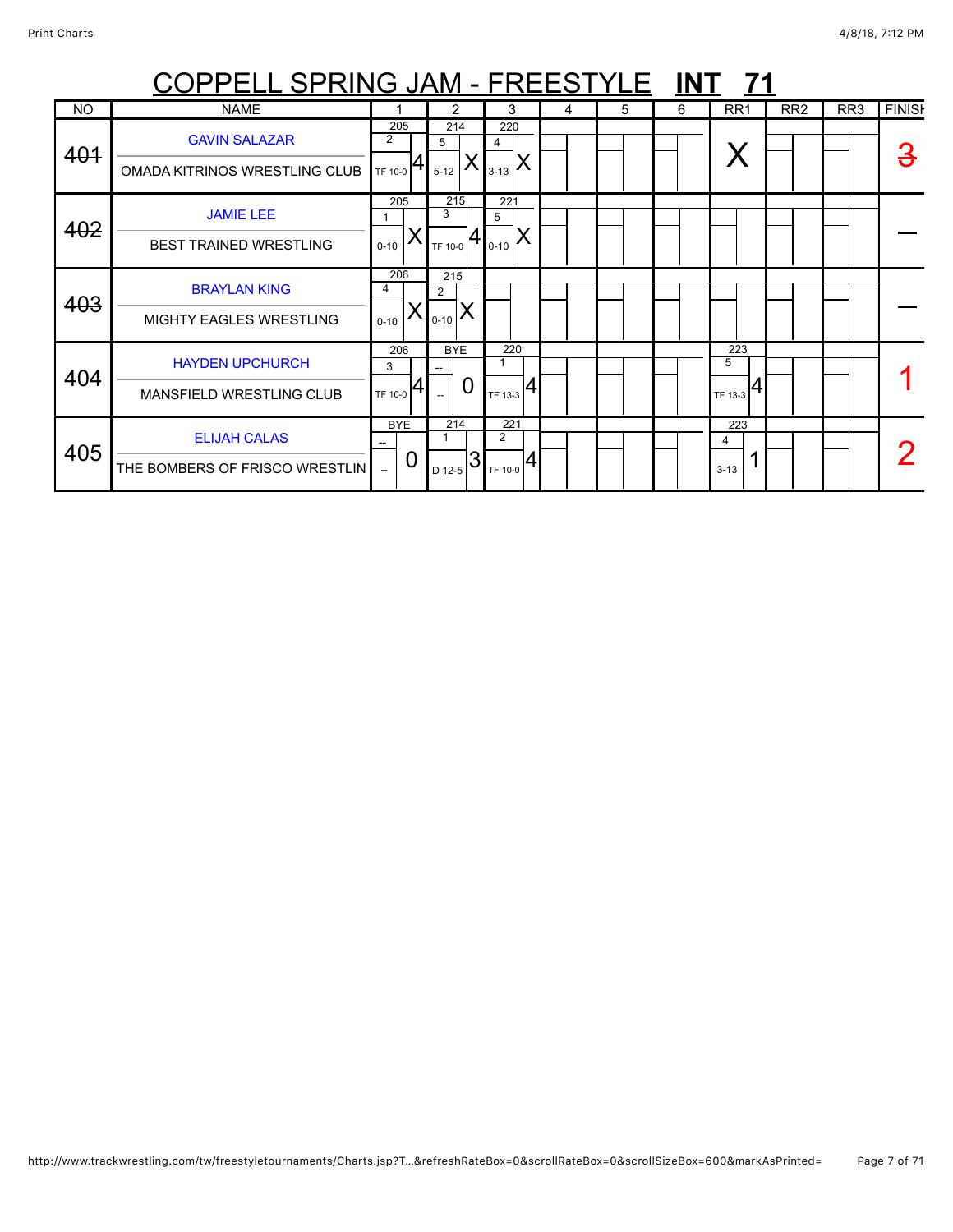|     | <u> PPELL SPRING JAM - FREESTYLE</u>                         |   |   |   | 91-97 |   |                                      |                     |                         |               |
|-----|--------------------------------------------------------------|---|---|---|-------|---|--------------------------------------|---------------------|-------------------------|---------------|
| NO  | <b>NAME</b>                                                  | 2 | 3 | 4 | 5     | 6 | RR <sub>1</sub>                      | RR <sub>2</sub>     | RR <sub>3</sub>         | <b>FINISH</b> |
| 701 | <b>RICKY IBARRA</b><br>LOFTONSTYLE WRESTLING CLUB            |   |   |   |       |   | 207<br>2<br>LF                       | 216<br>3<br>TF 12-2 | <b>BYE</b><br>U         |               |
| 702 | <b>DRAYTON SHANKS</b><br><b>COPPELL STARS WRESTLING CLUB</b> |   |   |   |       |   | 207<br>5<br>F 3:27                   | <b>BYE</b><br>U     | 222<br>3<br>5<br>F 0:39 |               |
| 703 | <b>ARAV DESAI</b><br>DRAGON YOUTH WRESTLING                  |   |   |   |       |   | <b>BYE</b><br>$\overline{a}$<br>$--$ | 216<br>$2 - 12$     | 222<br>ົ<br>LF.         | σ             |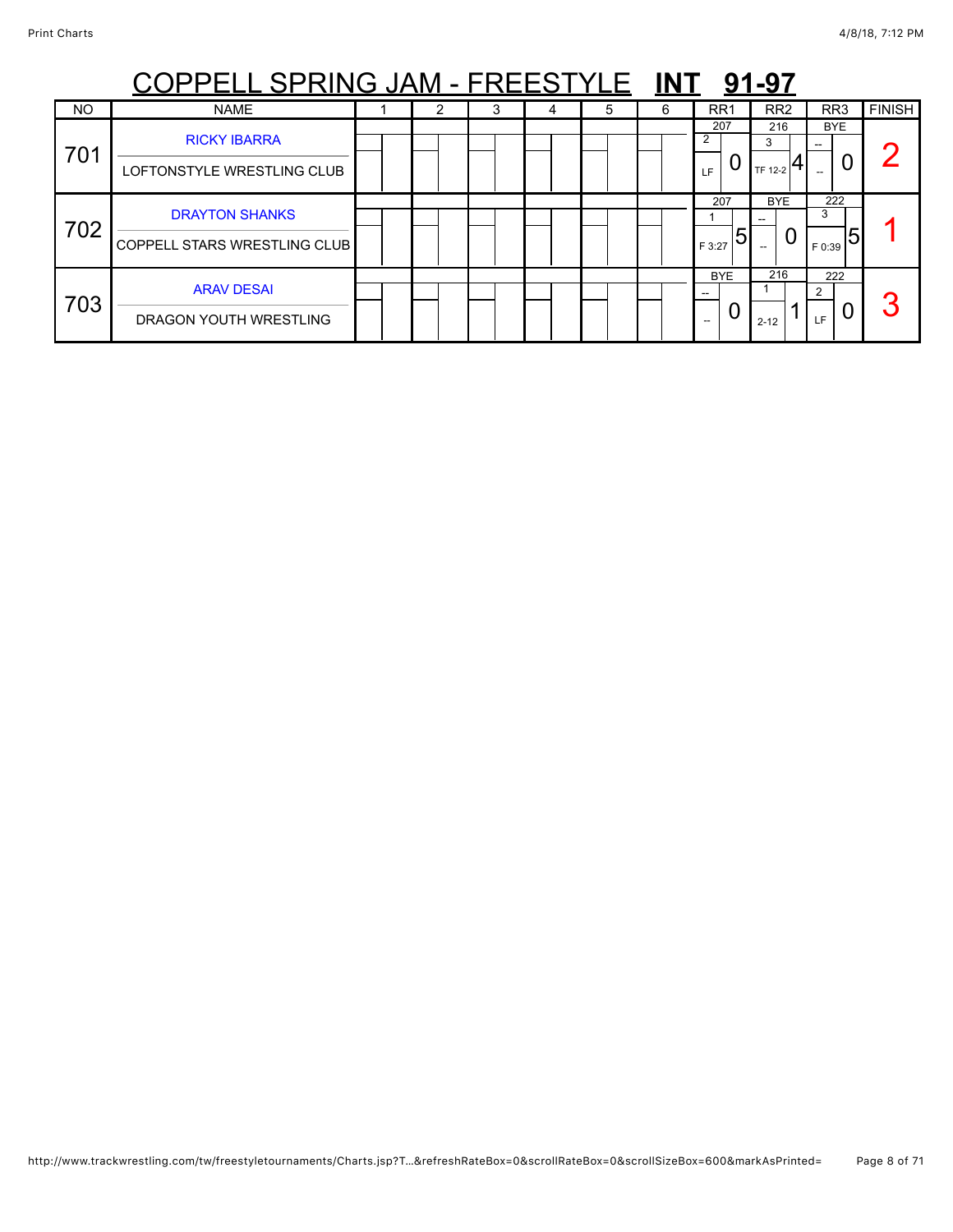| <u> OPPELL SPRING JAM - FREESTYLE</u><br><b>NOV</b><br>67-70 |                           |             |             |   |   |                 |   |                 |                 |                 |               |  |  |  |
|--------------------------------------------------------------|---------------------------|-------------|-------------|---|---|-----------------|---|-----------------|-----------------|-----------------|---------------|--|--|--|
| <b>NO</b>                                                    | <b>NAME</b>               |             | 2           | 3 | 4 | 5               | 6 | RR <sub>1</sub> | RR <sub>2</sub> | RR <sub>3</sub> | <b>FINISH</b> |  |  |  |
| 301                                                          | <b>CARSON PETERSEN</b>    | 301<br>2    | 312<br>3    |   |   | 319<br>4        |   |                 |                 |                 |               |  |  |  |
|                                                              | <b>CHARGER WRESTLING</b>  | Χ<br>LF.    | LF.         |   |   | <b>FORF</b>     |   |                 |                 |                 |               |  |  |  |
|                                                              | <b>AYDAN STONE THOMAS</b> | 301         | 313<br>4    |   |   |                 |   | 320<br>3        |                 |                 |               |  |  |  |
| 302                                                          | <b>UNATTACHED</b>         | 5<br>F 0:32 | TF 10-0     |   |   |                 |   | TF 10-0         |                 |                 |               |  |  |  |
|                                                              | <b>ETHAN ZACHARY</b>      | 302<br>4    | 312         |   |   |                 |   | 320<br>2        |                 |                 |               |  |  |  |
| 303                                                          | <b>SPARTAN MAT CLUB</b>   | 5<br>F 0:32 | 5<br>F 0:16 |   |   |                 |   | $0 - 10$        |                 |                 |               |  |  |  |
| 304                                                          | <b>CARSON OTA</b>         | 302<br>3    | 313<br>2    |   |   | 319             |   |                 |                 |                 |               |  |  |  |
|                                                              | <b>TEAM PUNISHER</b>      | LF.         | $0 - 10$    |   |   | 5<br><b>WBF</b> |   |                 |                 |                 |               |  |  |  |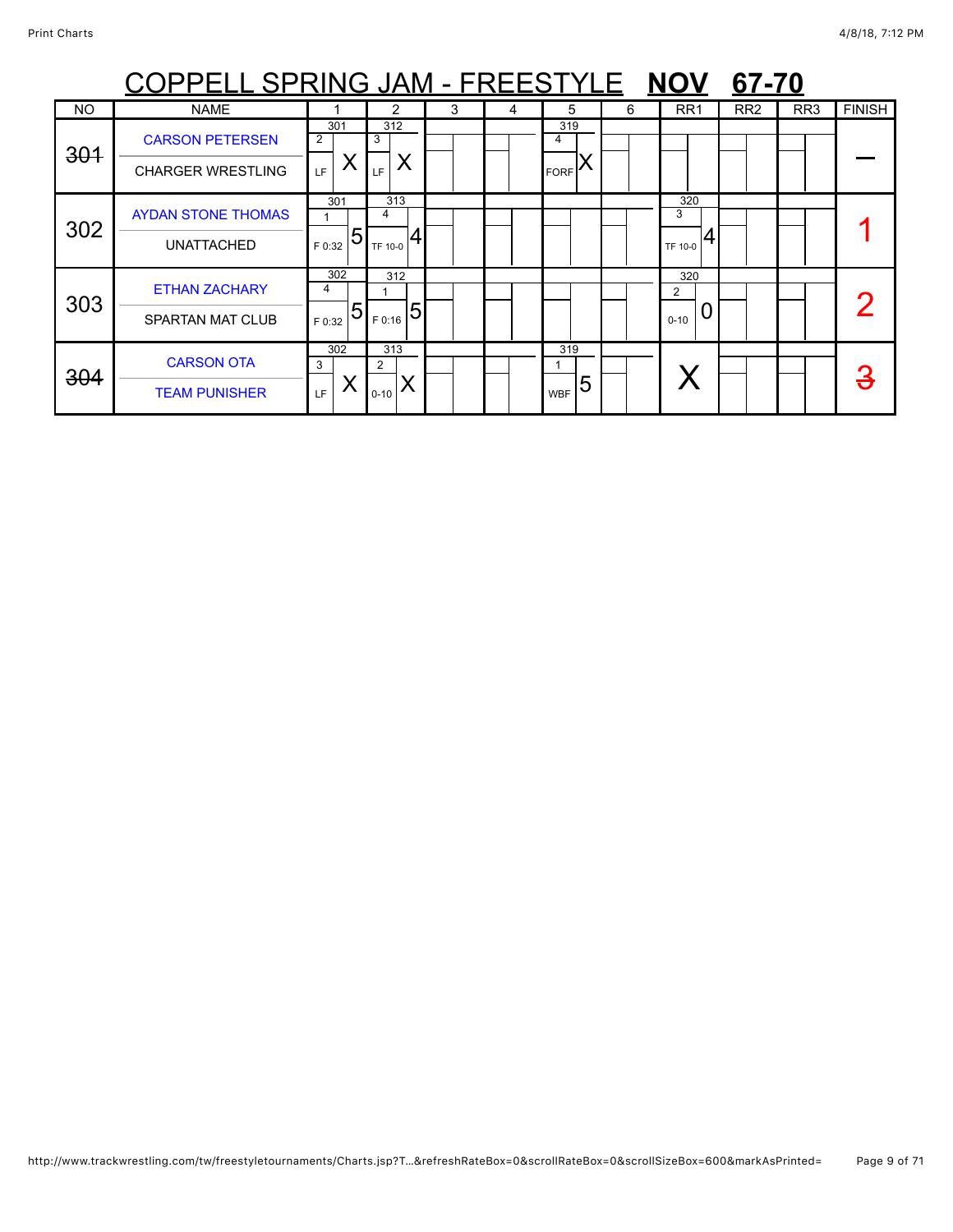|           | PPELL SPRING JAM - FREESTYLE                                    |  | <b>NOV</b> | 78 |   |   |                       |                     |                          |              |
|-----------|-----------------------------------------------------------------|--|------------|----|---|---|-----------------------|---------------------|--------------------------|--------------|
| <b>NO</b> | <b>NAME</b>                                                     |  | 3          | 4  | 5 | 6 | RR <sub>1</sub>       | RR <sub>2</sub>     | RR <sub>3</sub>          | <b>FINIS</b> |
| 501       | <b>BRAEDEN BONNER</b><br><b>REZULTS WRESTLING</b>               |  |            |    |   |   | 303<br>2<br>$0 - 12$  | 313<br>3<br>U<br>LF | <b>BYE</b>               | c            |
| 502       | <b>NICHOLAS ZAMORA</b><br><b>ARLINGTON STORM WRESTLING CLUB</b> |  |            |    |   |   | 303<br>TF 12-0        | <b>BYE</b><br>0     | 321<br>3<br>15<br>F 3:12 |              |
| 503       | <b>LUKE BURGAR</b><br><b>SPARTAN MAT CLUB</b>                   |  |            |    |   |   | <b>BYE</b><br>U<br>-- | 313<br>5<br>F 0:50  | 321<br>っ<br>U<br>LF      |              |

http://www.trackwrestling.com/tw/freestyletournaments/Charts.jsp?T…refreshRateBox=0&scrollRateBox=0&scrollSizeBox=600&markAsPrinted= Page 10 of 71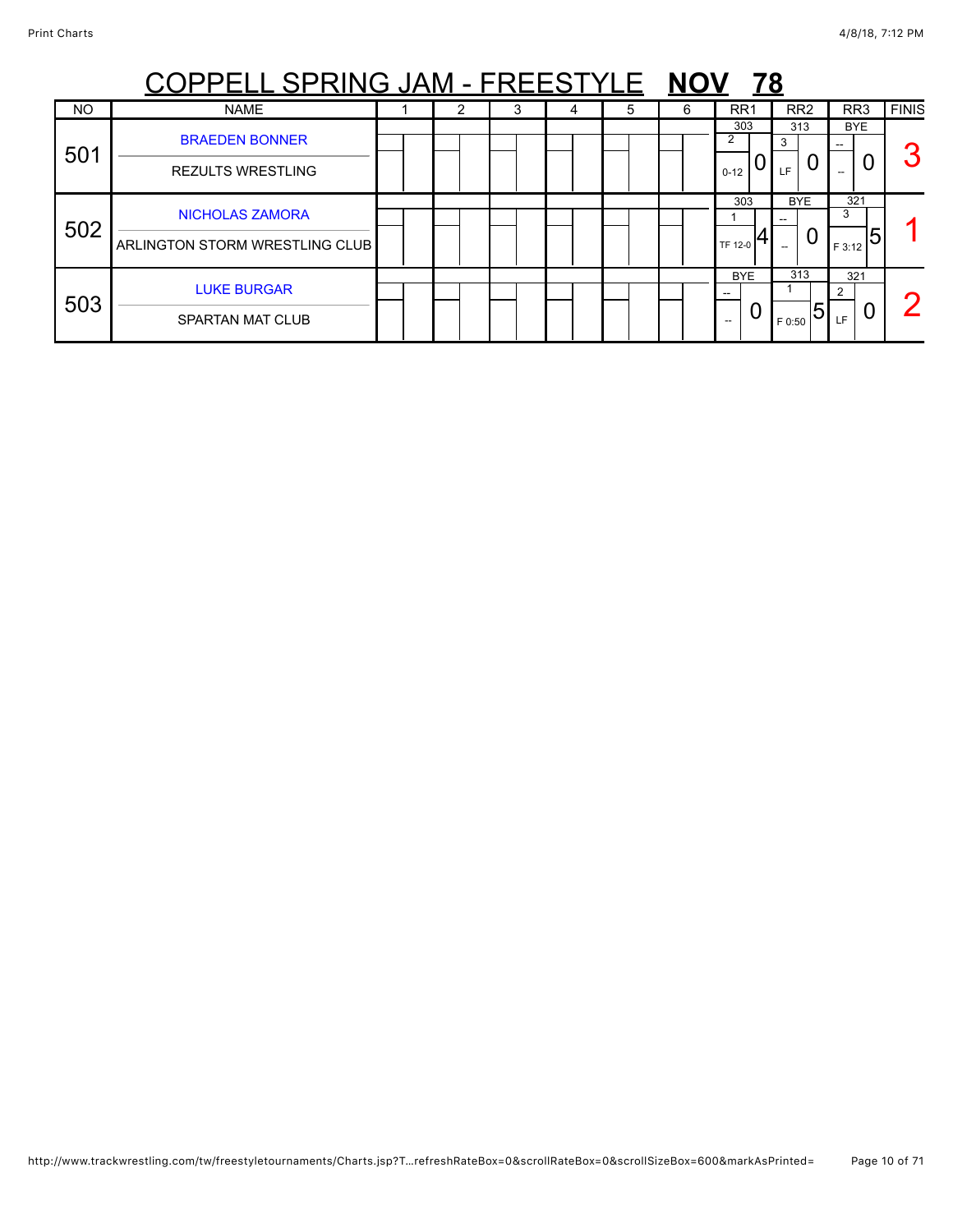|           | <u> OPPELL SPRING JAM - FREESTYLE</u>                |                                  |                            |   |   |   |   | <b>NOV</b>                | 82                                                                      |                                |               |
|-----------|------------------------------------------------------|----------------------------------|----------------------------|---|---|---|---|---------------------------|-------------------------------------------------------------------------|--------------------------------|---------------|
| <b>NO</b> | <b>NAME</b>                                          |                                  | 2                          | 3 | 4 | 5 | 6 | RR <sub>1</sub>           | RR <sub>2</sub>                                                         | RR <sub>3</sub>                | <b>FINISH</b> |
| 601       | <b>RYELAN KING</b><br>MIGHTY EAGLES WRESTLING   4-12 | 304<br>$\overline{2}$            | 313<br>3<br>X<br>$8 - 11$  |   |   |   |   |                           |                                                                         |                                |               |
| 602       | <b>NATHAN LEE</b><br><b>BEST TRAINED WRESTLING</b>   | 304<br>D 12-4                    | 314<br>4<br>5<br>F 1:30    |   |   |   |   | 322<br>TF 10-0            | 314<br>4<br>5<br>$\Rightarrow$                                          | <b>BYE</b><br>0<br>$-$         |               |
| 603       | <b>LEVI ABSHEAR</b><br><b>CHARGER WRESTLING</b>      | 305<br>4<br>Х<br>$0 - 10$<br>0.0 | 313<br>3<br>D 11-8         |   |   |   |   | 322<br>2<br>O<br>$0 - 10$ | <b>BYE</b><br>$\overline{a}$<br>U<br>$\hspace{0.05cm} -\hspace{0.05cm}$ | 305<br>4<br>O<br>$\Rightarrow$ |               |
| 604       | <b>CONNER DAVIS</b><br><b>SPARTAN MAT CLUB</b>       | 305<br>3<br>TF 10-0              | 314<br>2<br>Χ<br>LF<br>0.0 |   |   |   |   | <b>BYE</b>                | 314<br>2<br>U<br>$\Rightarrow$                                          | 305<br>3<br>4<br>$\Rightarrow$ |               |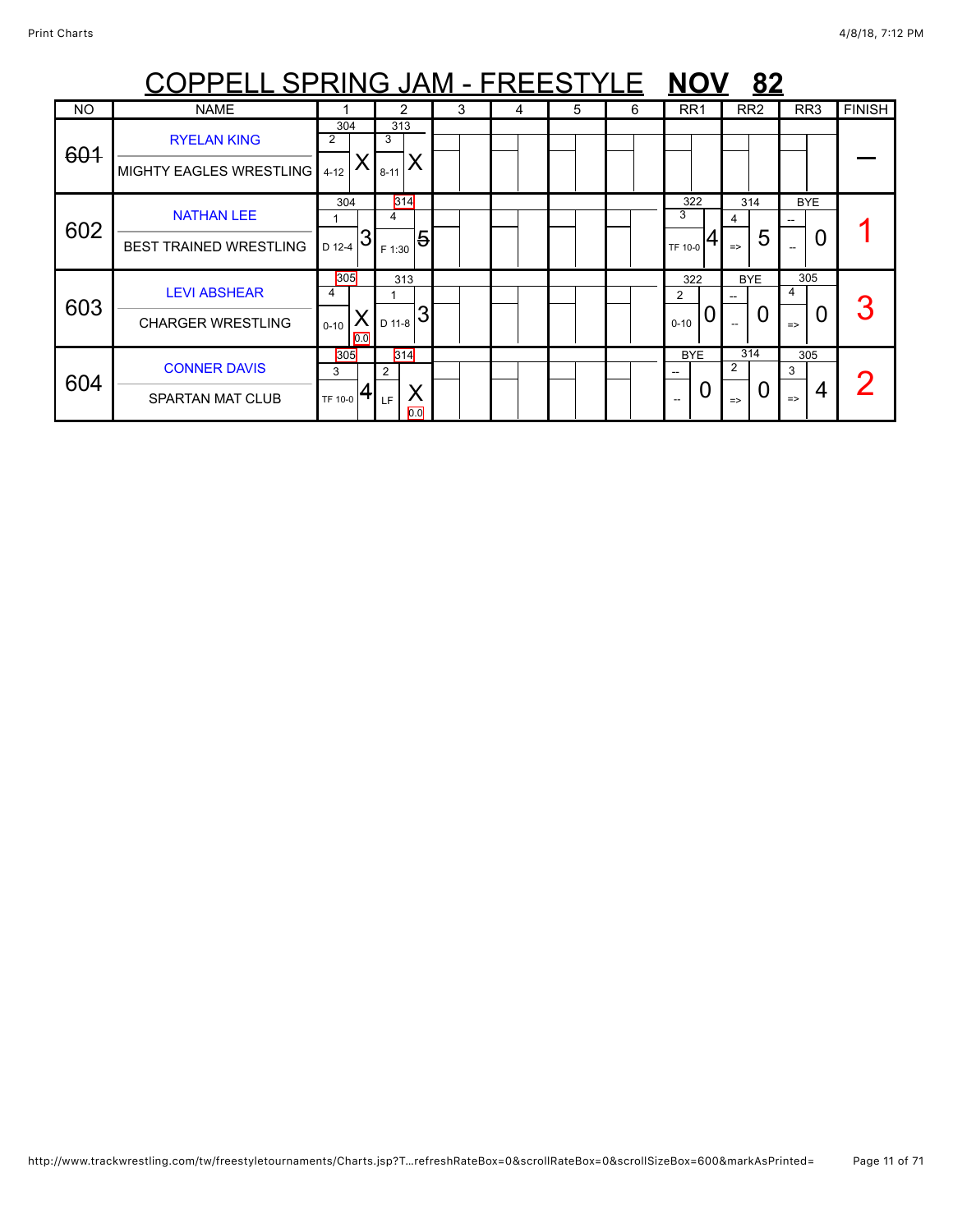|           | PPELL SPRING JAM - FREESTYLE                        |  |   |   |   | <b>NOV</b>          | <u>86</u>            |                      |               |
|-----------|-----------------------------------------------------|--|---|---|---|---------------------|----------------------|----------------------|---------------|
| <b>NO</b> | <b>NAME</b>                                         |  | 4 | 5 | 6 | RR <sub>1</sub>     | RR <sub>2</sub>      | RR <sub>3</sub>      | <b>FINISH</b> |
| 701       | <b>KYLE TROUP</b><br>MANSFIELD WRESTLING CLUB       |  |   |   |   | 307<br>2<br>U<br>LF | 318<br>3<br>$0 - 10$ | <b>BYE</b><br>0      | $\mathbf{C}$  |
| 702       | <b>ELIJAH HOUSTON</b><br>LOFTONSTYLE WRESTLING CLUB |  |   |   |   | 307<br>5<br>F 0:20  | <b>BYE</b><br>U      | 323<br>3<br>$0 - 10$ | σ             |
| 703       | <b>BRODIE BEDFORD</b><br>SPARTAN MAT CLUB           |  |   |   |   | <b>BYE</b><br>$- -$ | 318<br>TF 10-0       | 323<br>2<br>TF 10-0  |               |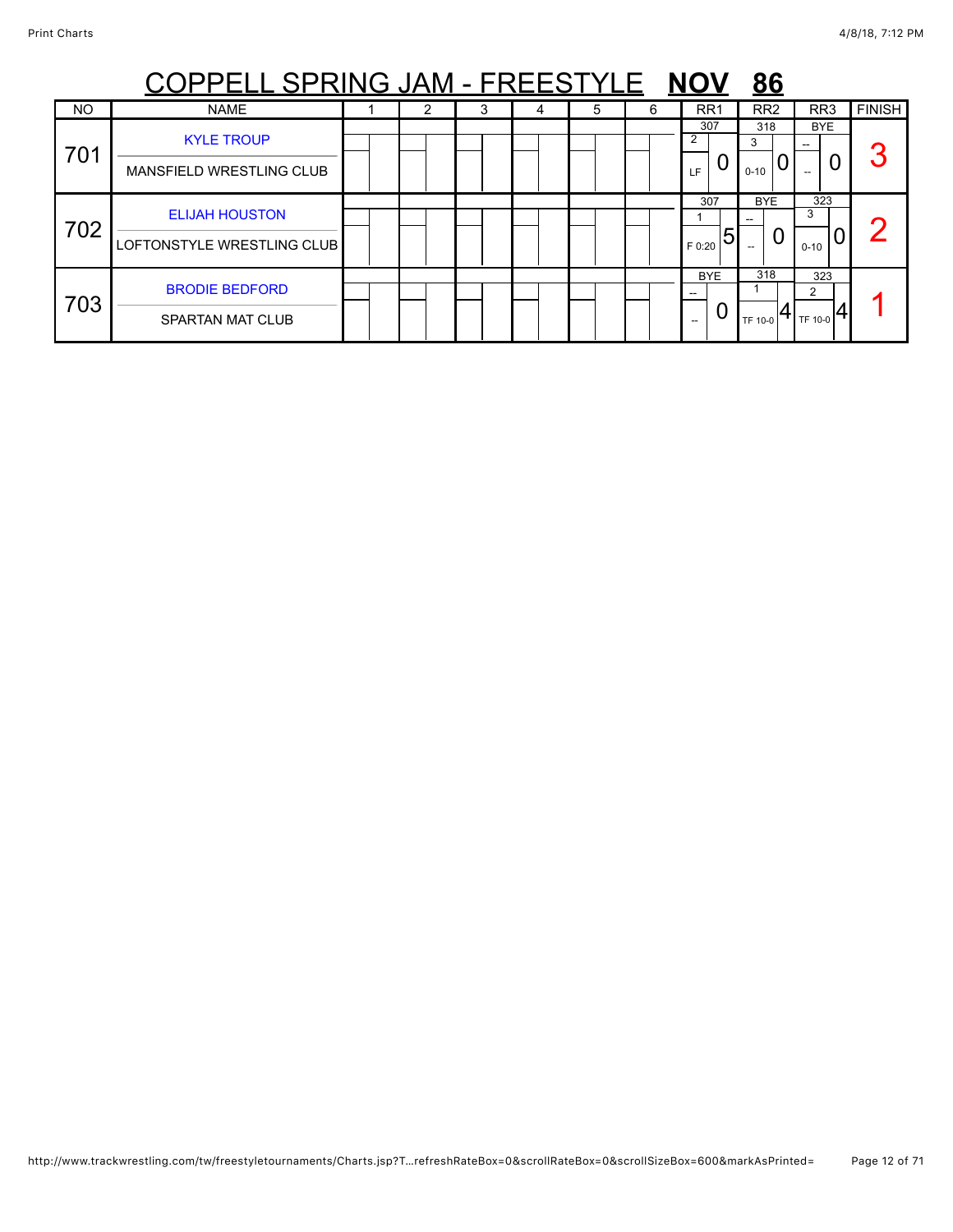| PPELL SPRING JAM - FREESTYLE NOV<br>92-98 |                                                |  |   |   |   |   |   |                                 |                                             |                                   |               |  |  |
|-------------------------------------------|------------------------------------------------|--|---|---|---|---|---|---------------------------------|---------------------------------------------|-----------------------------------|---------------|--|--|
| <b>NO</b>                                 | <b>NAME</b>                                    |  | 2 | 3 | 4 | 5 | 6 | RR <sub>1</sub>                 | RR <sub>2</sub>                             | RR <sub>3</sub>                   | <b>FINISH</b> |  |  |
| 801                                       | <b>JAIYE BELLO</b><br><b>CHARGER WRESTLING</b> |  |   |   |   |   |   | 306<br>2<br>U<br>LF.            | 314<br>3<br>D 12-4                          | <b>BYE</b><br>U                   |               |  |  |
| 802                                       | <b>JACK MCDONALD</b><br><b>TEAM PUNISHER</b>   |  |   |   |   |   |   | 306<br>5<br>F 0:27              | <b>BYE</b><br>0<br>$\overline{\phantom{a}}$ | 324<br>3<br>F 1:11                |               |  |  |
| 803                                       | <b>ARMANI ZAMORA</b><br><b>TEAM PUNISHER</b>   |  |   |   |   |   |   | <b>BYE</b><br>$-$<br>U<br>$- -$ | 314<br>$4 - 12$                             | 324<br>$\overline{2}$<br>U<br>LF. | 3             |  |  |

### http://www.trackwrestling.com/tw/freestyletournaments/Charts.jsp?T…refreshRateBox=0&scrollRateBox=0&scrollSizeBox=600&markAsPrinted= Page 13 of 71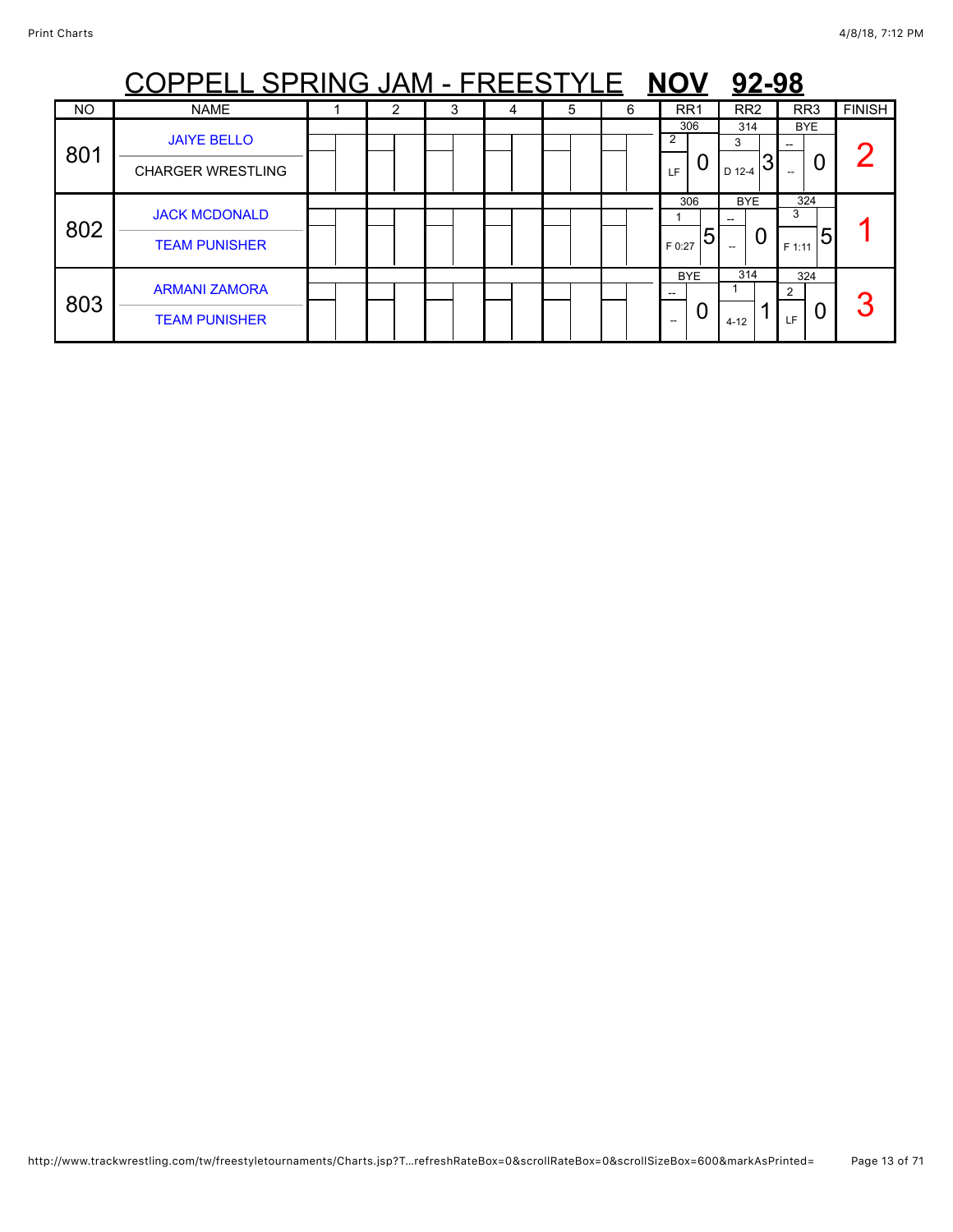|           | <u> OPPELL SPRING JAM - FREESTYLE NOV 117-128</u> |                |                 |   |   |   |   |                    |                 |                    |               |
|-----------|---------------------------------------------------|----------------|-----------------|---|---|---|---|--------------------|-----------------|--------------------|---------------|
| <b>NO</b> | <b>NAME</b>                                       |                | 2               | 3 | 4 | 5 | 6 | RR <sub>1</sub>    | RR <sub>2</sub> | RR <sub>3</sub>    | <b>FINISH</b> |
| 1001      | <b>AIDEN COOLEY</b>                               | 308<br>2<br>5  | 317<br>3        |   |   |   |   | 317<br>3<br>4      | 325<br>4<br>5   | BYE<br>0           |               |
|           | <b>BEST TRAINED</b>                               | F 0:12<br>308  | TF 12-0<br>318  |   |   |   |   | $\Rightarrow$      | F 1:13          |                    |               |
| 4002      | <b>JAMES HALL</b>                                 | Χ              | 4               |   |   |   |   |                    |                 |                    |               |
|           | <b>TEXANS WC</b>                                  | LF.            | LF              |   |   |   |   |                    |                 |                    |               |
| 1003      | <b>ANTHONY FULMER</b>                             | 309<br>4       | 317             |   |   |   |   | 317                | <b>BYE</b>      | 309<br>4           |               |
|           | WINNSBORO WRESTLING CLUB   F0:21                  | $\overline{5}$ | $0 - 12$<br>0.0 |   |   |   |   | O<br>$\Rightarrow$ | 0               | 5<br>$\Rightarrow$ |               |
|           | <b>ANDREW KOTECKI</b>                             | 309<br>3       | 318<br>2        |   |   |   |   | <b>BYE</b>         | 325             | 309<br>3           |               |
| 1004      | LOVEJOY WRESTLING CLUB                            | Χ<br>LF<br>0.0 | 5<br>F 1:15     |   |   |   |   | 0                  | LF              | $\Rightarrow$      |               |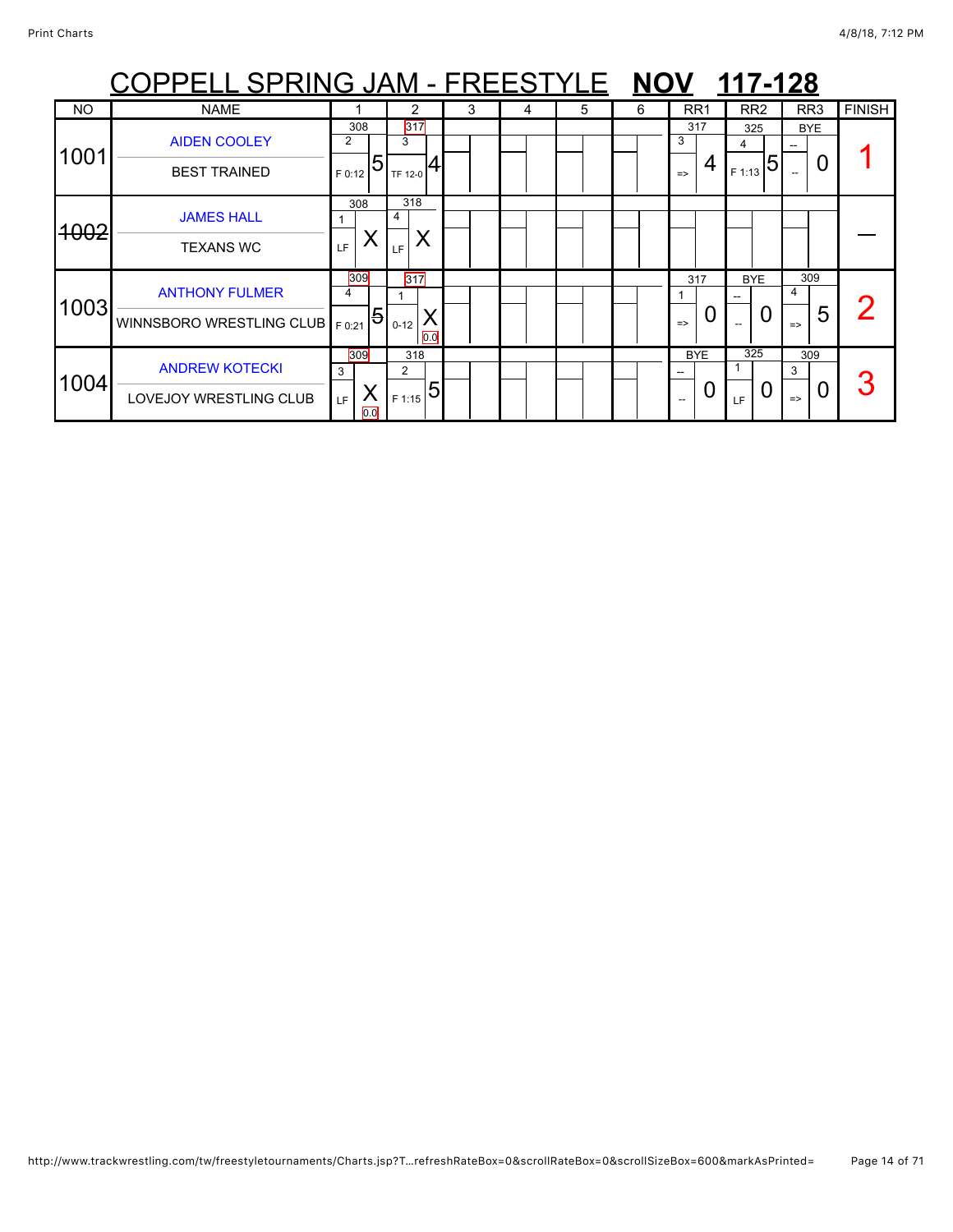| <u> PPELL SPRING JAM - FREESTYLE SB/SG</u><br>67-73 |                                                        |  |   |   |   |   |                  |                             |                     |                          |              |  |  |
|-----------------------------------------------------|--------------------------------------------------------|--|---|---|---|---|------------------|-----------------------------|---------------------|--------------------------|--------------|--|--|
| <b>NO</b>                                           | <b>NAME</b>                                            |  | 2 | 3 | 4 | 5 | 6                | RR1                         | RR <sub>2</sub>     | RR <sub>3</sub>          | <b>FINIS</b> |  |  |
| 101                                                 | <b>ASHTON BENNERT</b><br>OMADA KITRINOS WRESTLING CLUB |  |   |   |   |   |                  | 401<br>2<br>5<br><b>WBF</b> | 415<br>3<br>TF 10-0 | <b>BYE</b><br>0          |              |  |  |
|                                                     |                                                        |  |   |   |   |   | <b>WITHDRAWN</b> | 401                         | <b>BYE</b>          | 429                      |              |  |  |
| 102                                                 | <b>JAMES CSOROS</b>                                    |  |   |   |   |   |                  |                             |                     | 3                        |              |  |  |
|                                                     | <b>CHARGER WRESTLING</b>                               |  |   |   |   |   |                  | <b>FORF</b>                 | 0                   | <b>FORF</b>              |              |  |  |
| 103                                                 | <b>MAHEK KHANDELWAL</b>                                |  |   |   |   |   |                  | <b>BYE</b><br>U             | 415                 | 429<br>$\mathbf{2}$<br>ხ |              |  |  |
|                                                     | ARLINGTON STORM WRESTLING CLUB                         |  |   |   |   |   |                  | --                          | $0 - 10$            | <b>WBF</b>               |              |  |  |

## http://www.trackwrestling.com/tw/freestyletournaments/Charts.jsp?T…refreshRateBox=0&scrollRateBox=0&scrollSizeBox=600&markAsPrinted= Page 15 of 71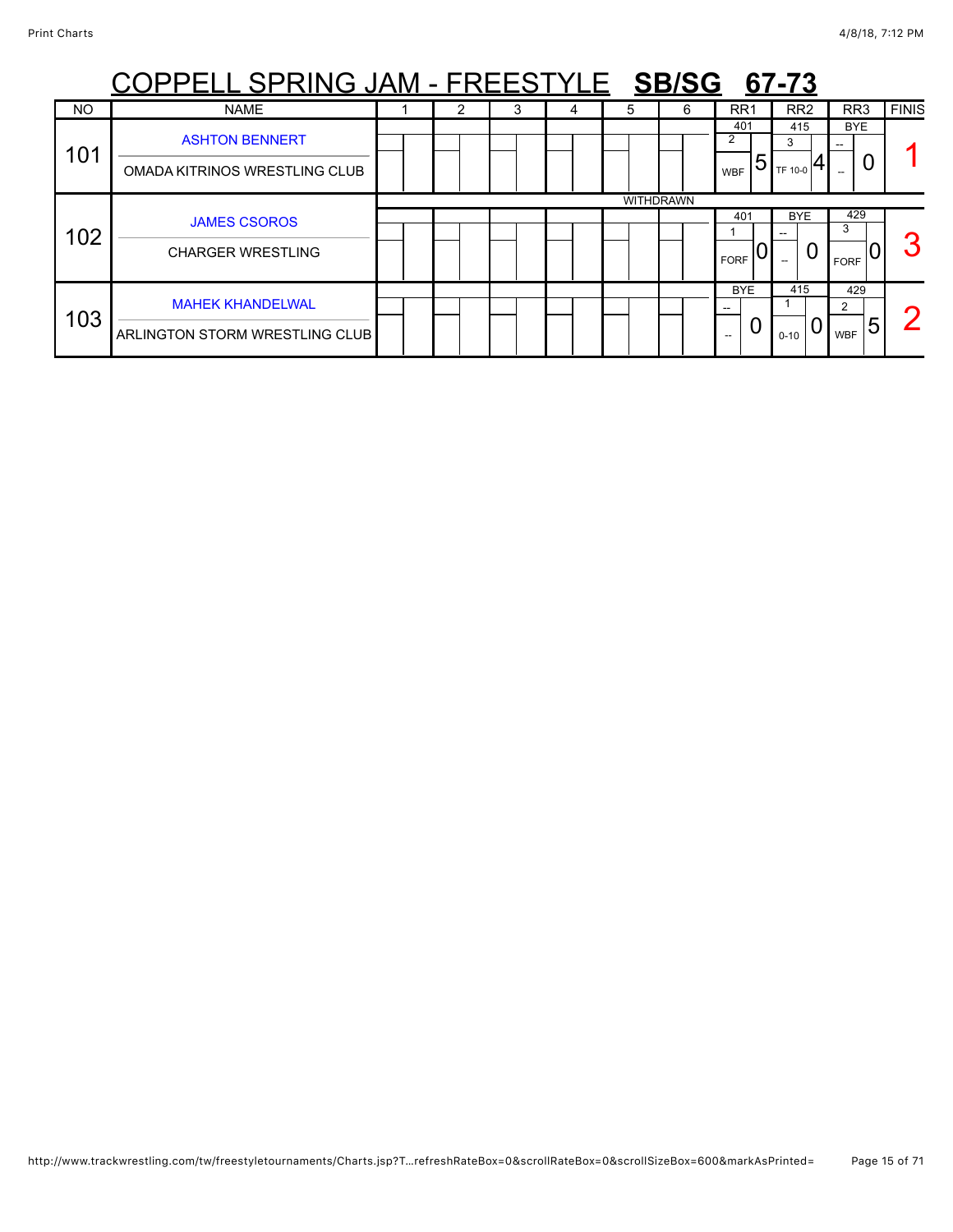|     | <b>ELL SPRING JAM - FREESTYLE SB/SG</b>                  |                 |                    |  |  |                 |                 | 83              |               |
|-----|----------------------------------------------------------|-----------------|--------------------|--|--|-----------------|-----------------|-----------------|---------------|
| NO  | <b>NAME</b>                                              |                 |                    |  |  | RR <sub>1</sub> | RR <sub>2</sub> | RR <sub>3</sub> | <b>FINISH</b> |
| 201 | <b>BROOKE MARTIN</b><br>BEST TRAINED WRESTLING   TF 16-4 | 402             | 416<br>5<br>F 2:34 |  |  |                 |                 |                 |               |
| 202 | <b>COLTON TIDWELL</b><br><b>CHARGER WRESTLING</b>        | 402<br>$4 - 16$ | 416<br>LE.         |  |  |                 |                 |                 |               |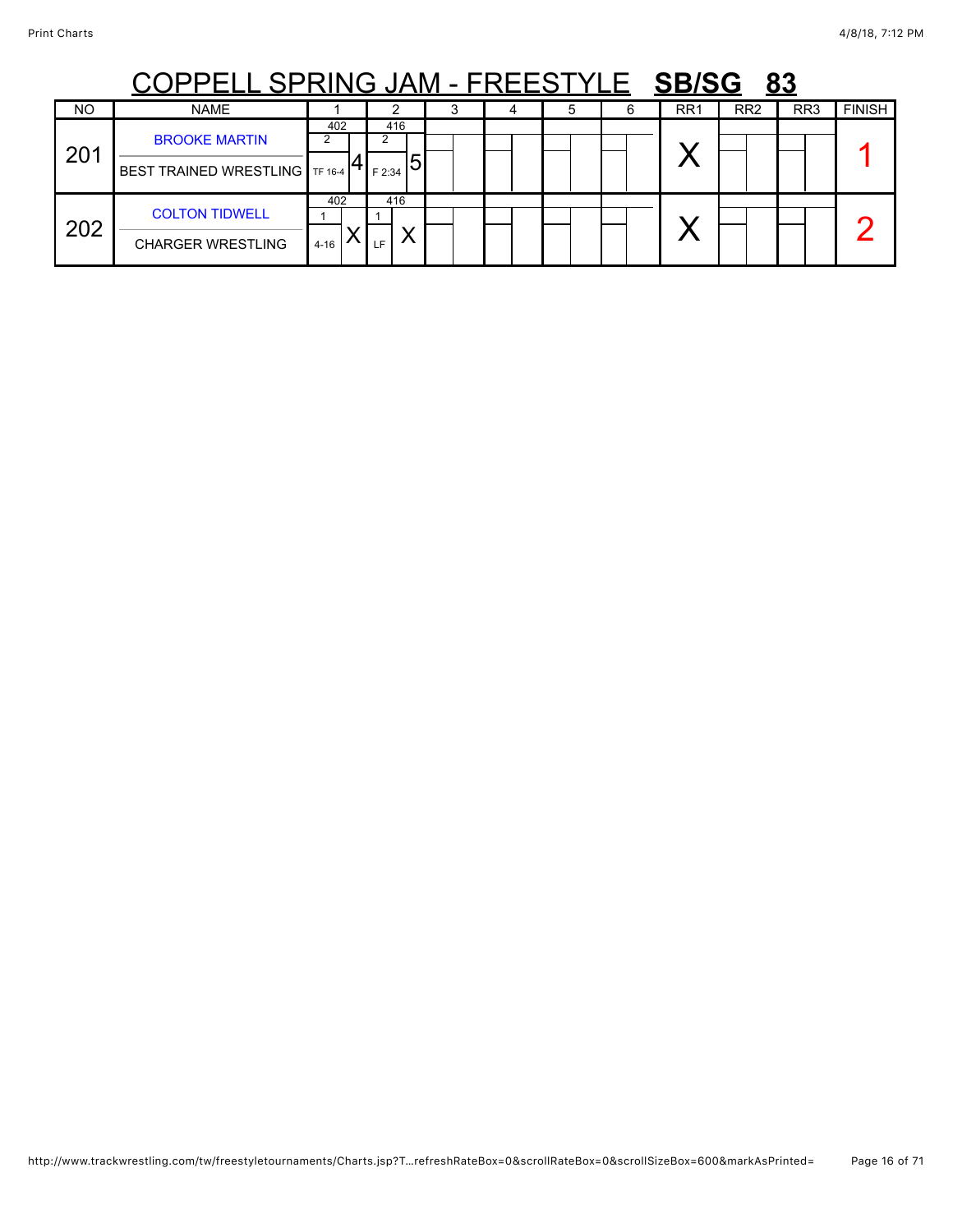|           | COPPELL SPRING JAM - FREESTYLE SB/SG                        |                        |                                                  |   |   |   |   |                         | <u>87</u>       |                 |               |
|-----------|-------------------------------------------------------------|------------------------|--------------------------------------------------|---|---|---|---|-------------------------|-----------------|-----------------|---------------|
| <b>NO</b> | <b>NAME</b>                                                 |                        |                                                  | 3 | 4 | 5 | 6 | RR <sub>1</sub>         | RR <sub>2</sub> | RR <sub>3</sub> | <b>FINISH</b> |
| 301       | <b>LOGAN MCHAM</b><br>OMADA KITRINOS WRESTLING CLUB   F1:17 | 403<br>2<br>$\sqrt{5}$ | 417<br>3<br>TF 10-0                              |   |   |   |   | 430<br>4<br>5<br>F 3:12 |                 |                 |               |
| 302       | <b>CALEB MONEY</b><br><b>MANSFIELD WRESTLING CLUB</b>       | 403<br>Χ<br>LF         | 418<br>4<br>$12 - 17$                            |   |   |   |   |                         |                 |                 | З             |
| 303       | <b>TOMMY BULLARD</b><br><b>PRINCETON</b>                    | 404<br>4<br>$0 - 10$   | 417<br>$0 - 10$                                  |   |   |   |   |                         |                 |                 |               |
| 304       | <b>JOHNATHAN HANEISEN</b><br>MILE HIGH WRESTLING CLUB       | 404<br>3<br>TF 10-0    | 418<br>$\overline{2}$<br>$\frac{1}{10}$ 17-12 31 |   |   |   |   | 430<br>LF               |                 |                 |               |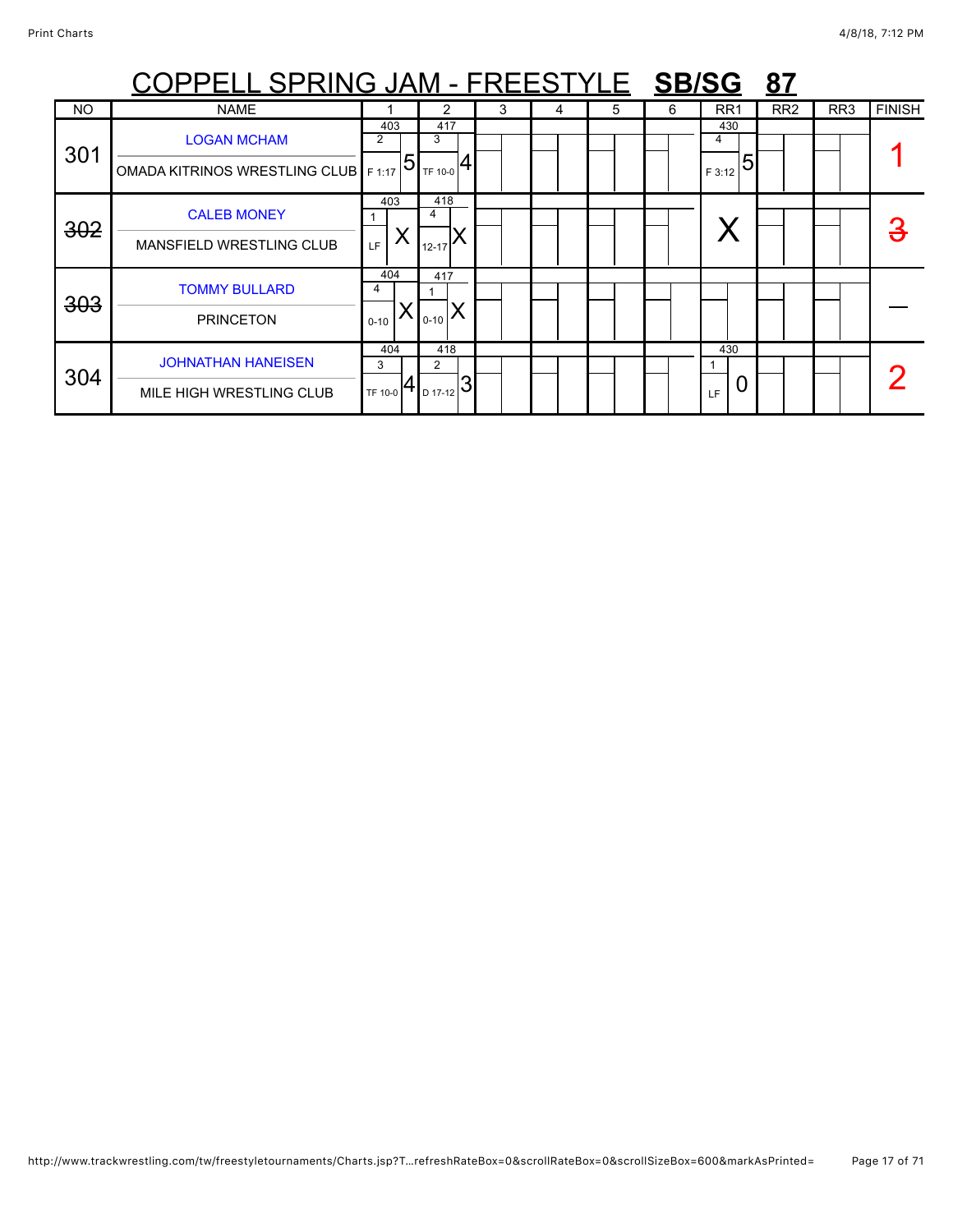|           | <u> COPPELL SPRING JAM - FREESTYLE SB/SG</u>                   |                             |                                   |   |   |   |   |                           | <u>97</u>                              |                                |               |
|-----------|----------------------------------------------------------------|-----------------------------|-----------------------------------|---|---|---|---|---------------------------|----------------------------------------|--------------------------------|---------------|
| <b>NO</b> | <b>NAME</b>                                                    |                             | 2                                 | 3 | 4 | 5 | 6 | RR <sub>1</sub>           | RR <sub>2</sub>                        | RR <sub>3</sub>                | <b>FINISH</b> |
| 501       | <b>JACOB CALVIN</b><br>COPPELL HIGH SCHOOL WRESTLING   TF 10-0 | 405<br>2                    | 419<br>3<br>$0 - 10$<br>0.0       |   |   |   |   | 419<br>3<br>$\Rightarrow$ | 431<br>0<br>LF.                        | <b>BYE</b><br>U                |               |
| 502       | <b>CHASE ABSHEAR</b><br><b>CHARGER WRESTLING</b>               | 405<br>$0 - 10$             | 420<br>4<br>LF                    |   |   |   |   |                           |                                        |                                |               |
| 503       | <b>CALEB RIVERA</b><br>OMADA KITRINOS WRESTLING CLUB TF 10-0   | 406<br>4                    | 419<br>TF 10-0                    |   |   |   |   | 419<br>$\Rightarrow$      | <b>BYE</b><br>U<br>$\hspace{0.05cm} -$ | 406<br>4<br>4<br>$\Rightarrow$ |               |
| 504       | <b>CHASE DAVIS</b><br><b>SOUTHLAKE</b>                         | 406<br>3<br>$0 - 10$<br>0.0 | 420<br>2<br>$\frac{1}{150:28}$ 51 |   |   |   |   | <b>BYE</b>                | 431<br>5<br>F 3:58                     | 406<br>3<br>$\Rightarrow$      |               |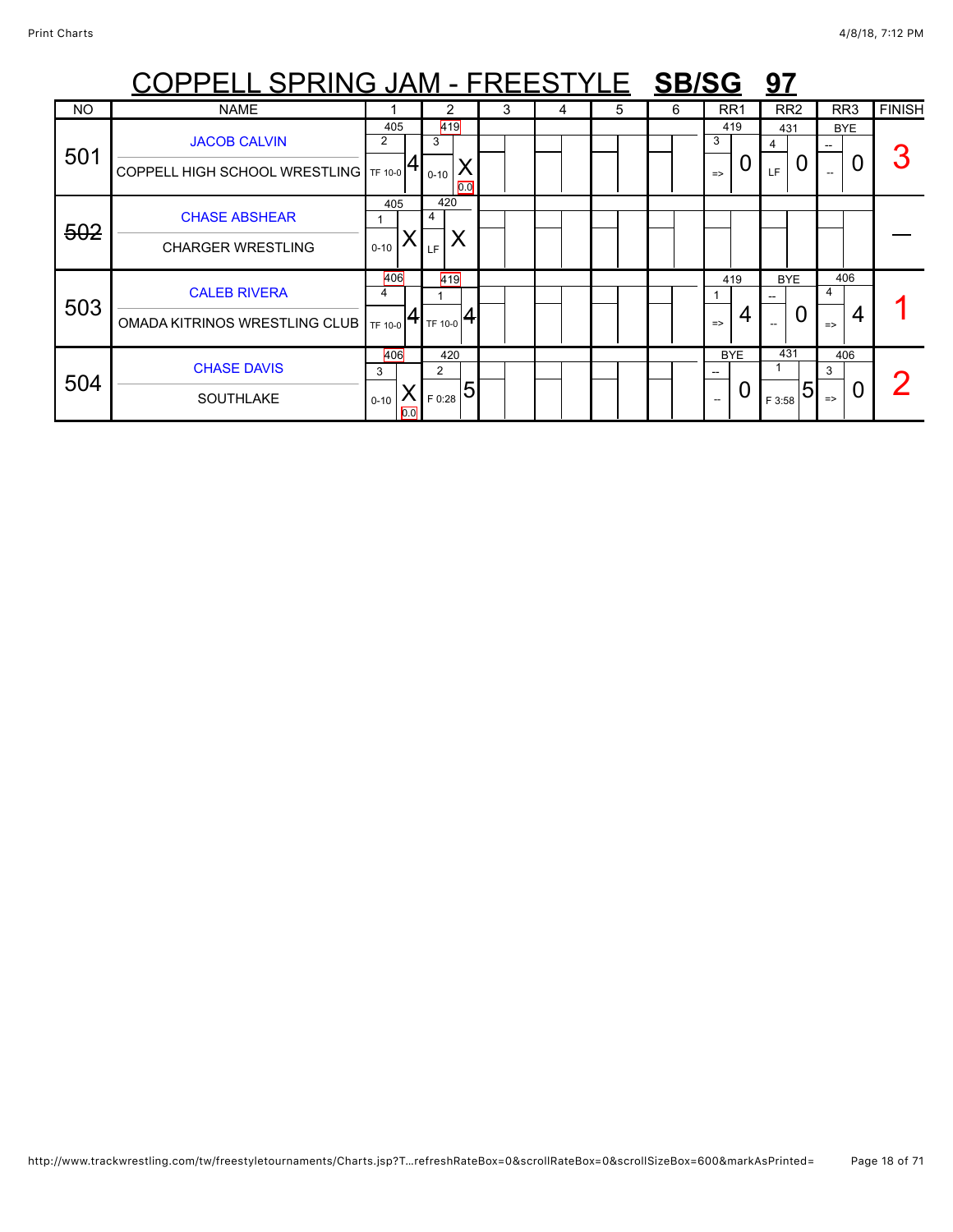| PPELL SPRING JAM - FREESTYLE SB/SG<br>102-104 |                                                         |  |  |   |  |   |   |                    |                          |                      |               |  |  |
|-----------------------------------------------|---------------------------------------------------------|--|--|---|--|---|---|--------------------|--------------------------|----------------------|---------------|--|--|
| <b>NO</b>                                     | <b>NAME</b>                                             |  |  | 3 |  | 5 | 6 | RR <sub>1</sub>    | RR <sub>2</sub>          | RR <sub>3</sub>      | <b>FINISH</b> |  |  |
| 601                                           | <b>NICO CAPUTTO</b><br>LOFTONSTYLE WRESTLING CLUB       |  |  |   |  |   |   | 407<br>2<br>LF     | 420<br>3<br>TF 10-0      | <b>BYE</b><br>U      |               |  |  |
| 602                                           | <b>JOSHUA STODDARD</b><br><b>BEST TRAINED WRESTLING</b> |  |  |   |  |   |   | 407<br>h<br>F 0:46 | <b>BYE</b><br>U<br>$- -$ | 432<br>3<br>TF 21-10 |               |  |  |
| 603                                           | <b>CADEN COOPER</b><br>COPPELL STARS WRESTLING CLUB     |  |  |   |  |   |   | <b>BYE</b><br>$-$  | 420<br>O<br>$0 - 10$     | 432<br>$10 - 21$     | σ             |  |  |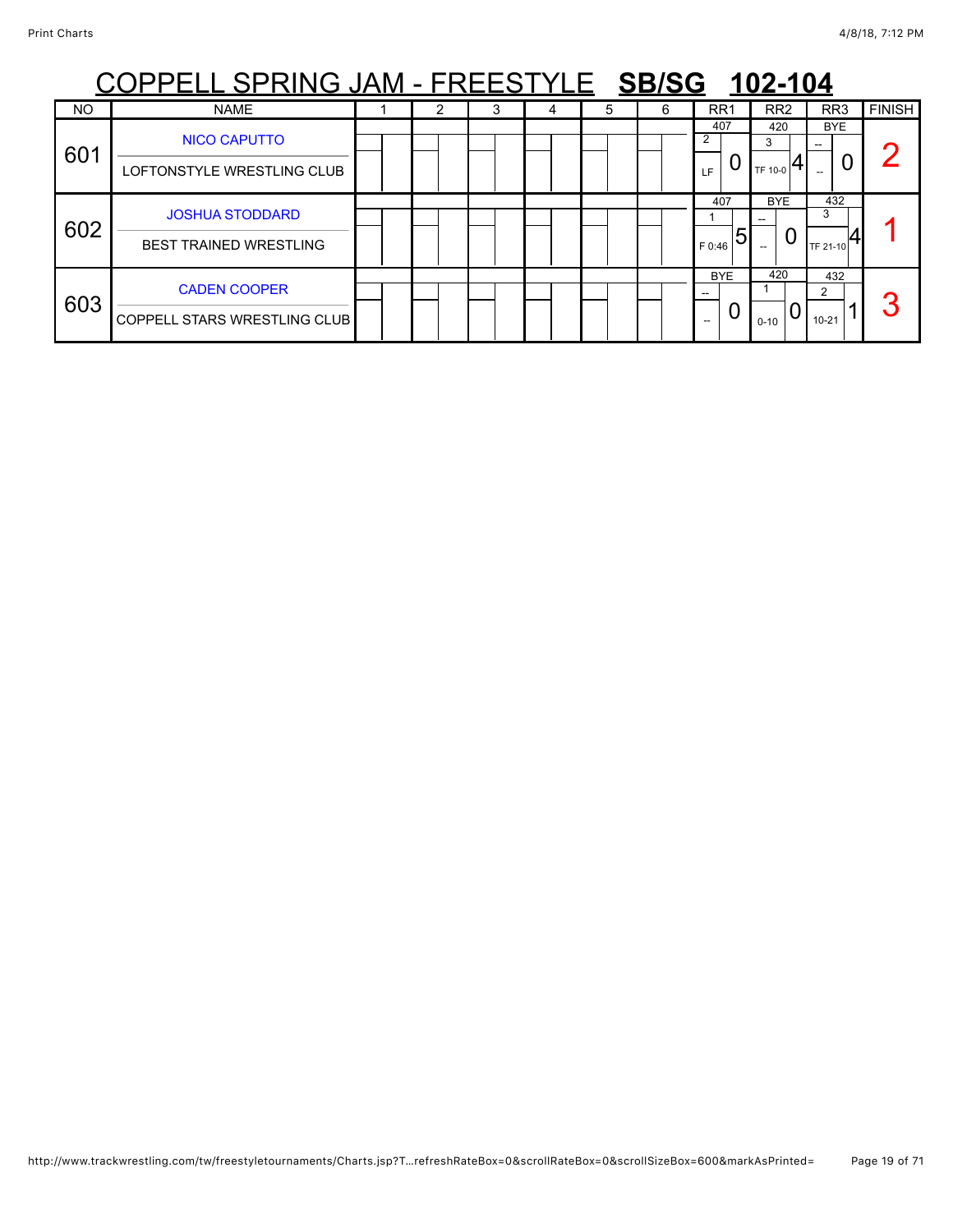|           | PPELL SPRING JAM - FREESTYLE SB/SG 110-112             |  |  |   |   |   |   |                                        |                 |                         |               |  |  |  |
|-----------|--------------------------------------------------------|--|--|---|---|---|---|----------------------------------------|-----------------|-------------------------|---------------|--|--|--|
| <b>NO</b> | <b>NAME</b>                                            |  |  | 3 | 4 | 5 | 6 | RR <sub>1</sub>                        | RR <sub>2</sub> | RR <sub>3</sub>         | <b>FINISH</b> |  |  |  |
| 701       | <b>MAXWELL MORLAND</b><br>LOFTONSTYLE WRESTLING CLUB   |  |  |   |   |   |   | 408<br>$\overline{2}$<br>5<br>F 0:46   | 3<br>LF.        | <b>BYE</b>              |               |  |  |  |
| 702       | <b>HUNTER ROBEY</b><br>THUNDERCAT WRESTLING CLUB       |  |  |   |   |   |   | 408<br>LF.                             | <b>BYE</b><br>O | 422<br>3<br>LF          | へ             |  |  |  |
| 703       | <b>JULIAN MONTELONGO</b><br><b>MOYA WRESTLING CLUB</b> |  |  |   |   |   |   | <b>BYE</b><br>O<br>$\hspace{0.05cm} -$ | 15<br>F 1:38    | 422<br>2<br>5<br>F 0:52 |               |  |  |  |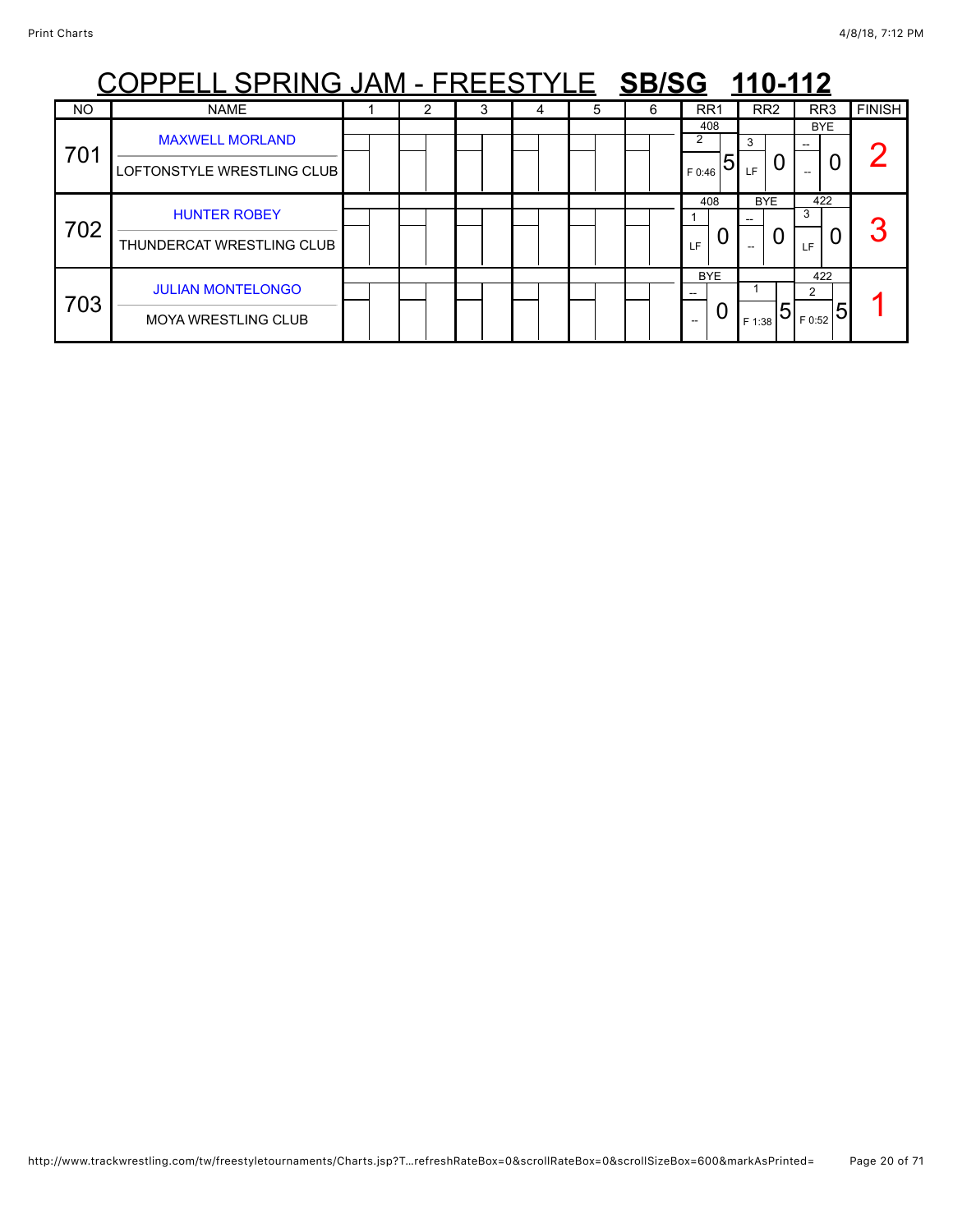|           | <u>COPPELL SPRING JAM - FREESTYLE SB/SG 119</u> |                 |                          |   |   |                 |   |                 |                 |     |               |
|-----------|-------------------------------------------------|-----------------|--------------------------|---|---|-----------------|---|-----------------|-----------------|-----|---------------|
| <b>NO</b> | <b>NAME</b>                                     |                 | 2                        | 3 | 4 | 5               | 6 | RR <sub>1</sub> | RR <sub>2</sub> | RR3 | <b>FINISH</b> |
| 801       | <b>ZACHARY EVANS</b>                            | 409<br>2        | 423<br>3                 |   |   |                 |   | 434<br>4        |                 |     |               |
|           | ALL AMERICAN WRESTLING CLUB                     | 5<br><b>WBF</b> | $\overline{5}$<br>F 0:46 |   |   |                 |   | 5<br>F 1:31     |                 |     |               |
| 802       | <b>CALLEN CARTER</b>                            | 409             | 424<br>4                 |   |   | 433<br>3        |   |                 |                 |     |               |
|           | <b>COPPELL STARS WRESTLING CLUB</b>             | <b>FORF</b>     | Χ<br>LF                  |   |   | <b>FORF</b>     |   |                 |                 |     |               |
| 803       | <b>CARTER CAGLE</b>                             | 410<br>4        | 423                      |   |   | 433<br>2        |   |                 |                 |     | З             |
|           | <b>SPARTAN MAT CLUB</b>                         | $0 - 11$        | LF.                      |   |   | 5<br><b>WBF</b> |   |                 |                 |     |               |
|           | <b>ANSHUL DESAI</b>                             | 410<br>3        | 424<br>$\overline{2}$    |   |   |                 |   | 434             |                 |     |               |
| 804       | SOUTHLAKE CARROLL                               | TF 11-0         | F 0:48                   |   |   |                 |   | U<br>LF         |                 |     |               |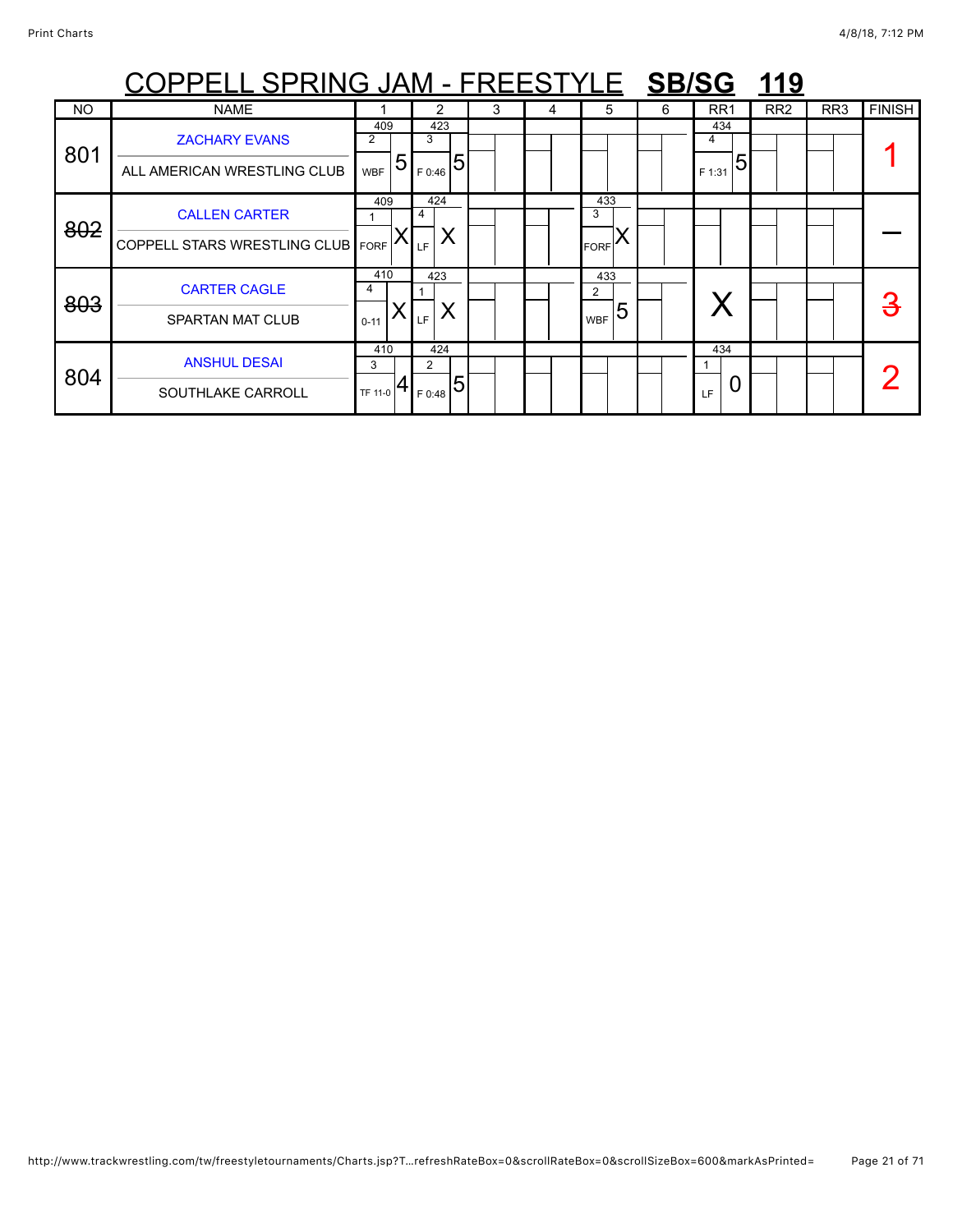## COPPELL SPRING JAM - FREESTYLE **SB/SG 125-127**

|           | ---<br>--- - -<br>.                                         |                |                             |  |  |                 |                 | .               |               |
|-----------|-------------------------------------------------------------|----------------|-----------------------------|--|--|-----------------|-----------------|-----------------|---------------|
| <b>NO</b> | <b>NAME</b>                                                 |                |                             |  |  | RR <sub>1</sub> | RR <sub>2</sub> | RR <sub>3</sub> | <b>FINISH</b> |
| 901       | <b>JUAN SALINAS</b><br>ROCKWALL HIGH SCHOOL                 | 410<br>TF 10-0 | 423<br>$_{\rm 1F\,1:08}$ 51 |  |  |                 |                 |                 |               |
| 902       | <b>CHRISTIAN HEIDELBERG</b><br>MIGHTY EAGLES WRESTLING 0-10 | 410            | 423<br>LF.                  |  |  |                 |                 |                 |               |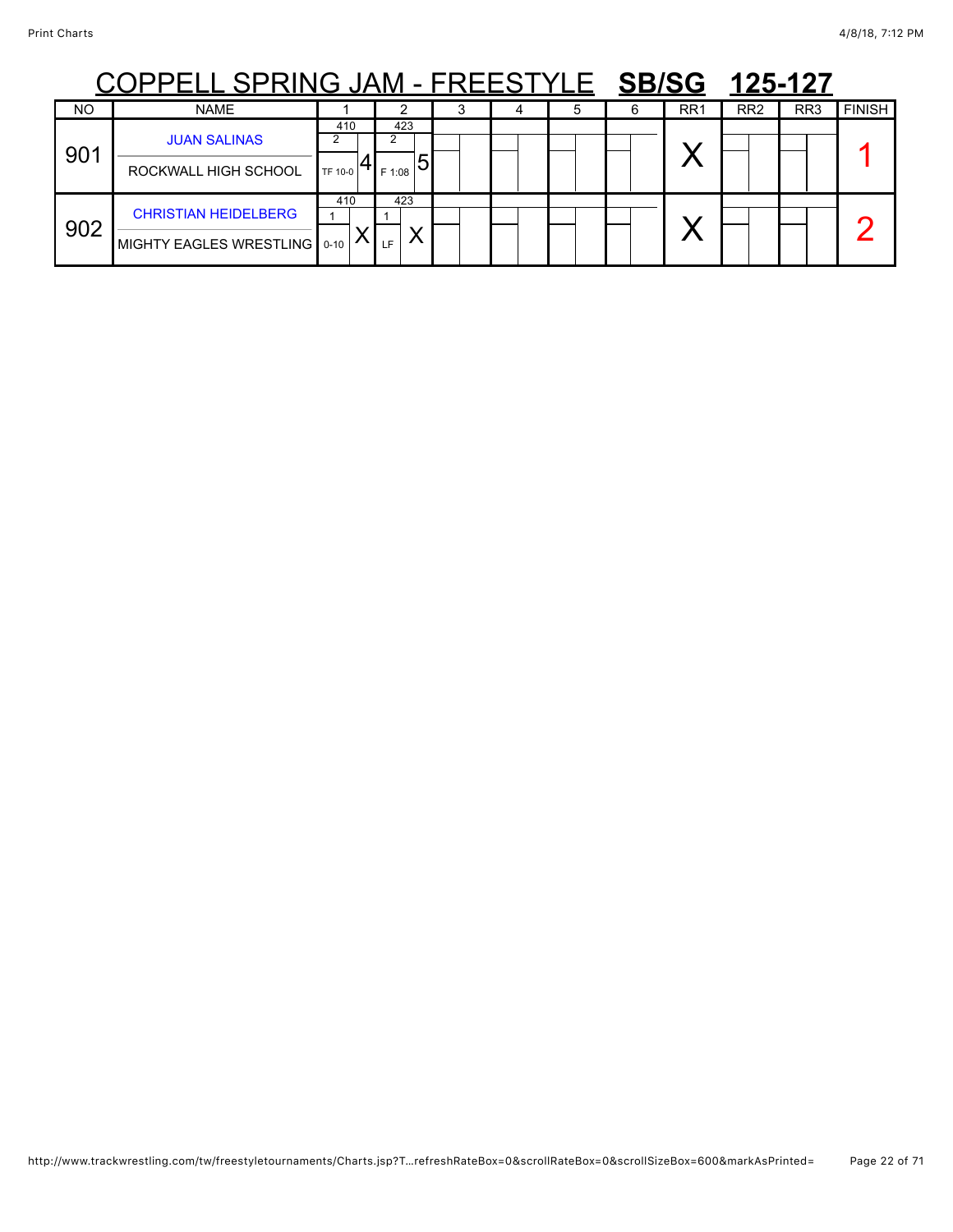|                  | <u> L SPRING JAM - FREESTYL</u><br><b>SB/SG</b><br>149 |                 |                                  |  |  |   |   |                 |                 |                 |               |  |  |
|------------------|--------------------------------------------------------|-----------------|----------------------------------|--|--|---|---|-----------------|-----------------|-----------------|---------------|--|--|
| NO               | <b>NAME</b>                                            |                 | ົ                                |  |  | 5 | 6 | RR <sub>1</sub> | RR <sub>2</sub> | RR <sub>3</sub> | <b>FINISH</b> |  |  |
| 110 <sup>4</sup> | <b>KENZY SOBH</b><br><b>SOUTHLAKE</b>                  | 412<br>$0 - 10$ | 426<br>LF.                       |  |  |   |   |                 |                 |                 |               |  |  |
| 1102             | <b>JULIUS ALFARO</b><br><b>VICTORY</b>                 | 412<br>TF 10-0  | 426<br>$5\overline{5}$<br>F 0:22 |  |  |   |   |                 |                 |                 |               |  |  |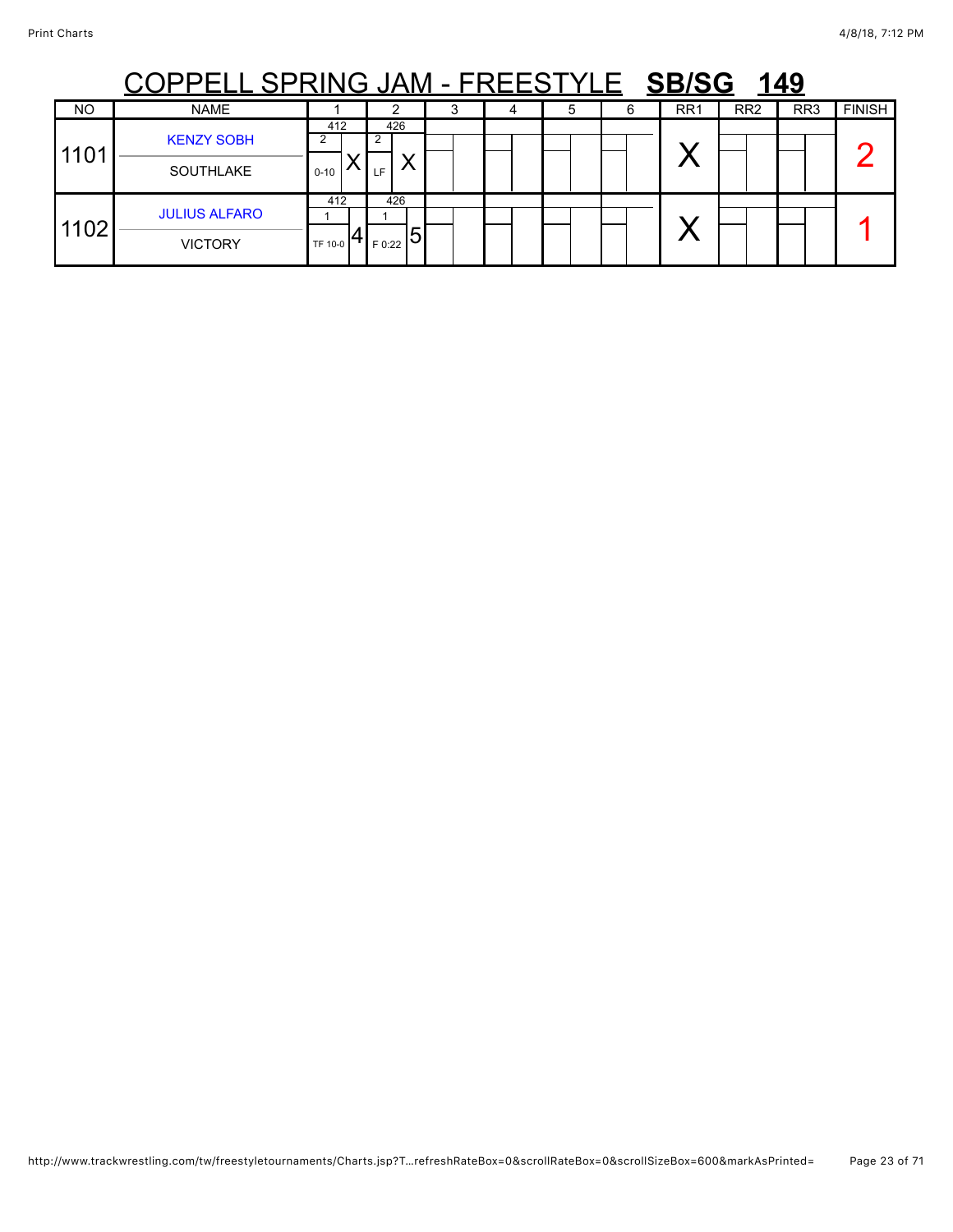## COPPELL SPRING JAM - FREESTYLE **SB/SG 165**

|                  | <b>ㅇㅇ. . ㅡㅡㅡ ㅇ. . \!! \ㅇ ㅇ/ \!\!</b>                         |                |                   | . _ _ _ v _ _ _ | _____ |                 | $\blacksquare$  |                 |               |
|------------------|--------------------------------------------------------------|----------------|-------------------|-----------------|-------|-----------------|-----------------|-----------------|---------------|
| <b>NO</b>        | <b>NAME</b>                                                  |                |                   |                 |       | RR <sub>1</sub> | RR <sub>2</sub> | RR <sub>3</sub> | <b>FINISH</b> |
| 120 <sup>4</sup> | <b>MOLLY BAUGHER</b><br>PROSPER HIGH SCHOOL WRESTLING   0-10 | 413            | 427<br>$0 - 10$   |                 |       | v.              |                 |                 |               |
| 1202             | <b>ZEB FULMER</b><br>WINNSBORO WRESTLING CLUB                | 413<br>TF 10-0 | 427<br>O 1TH 10-0 |                 |       | . .             |                 |                 |               |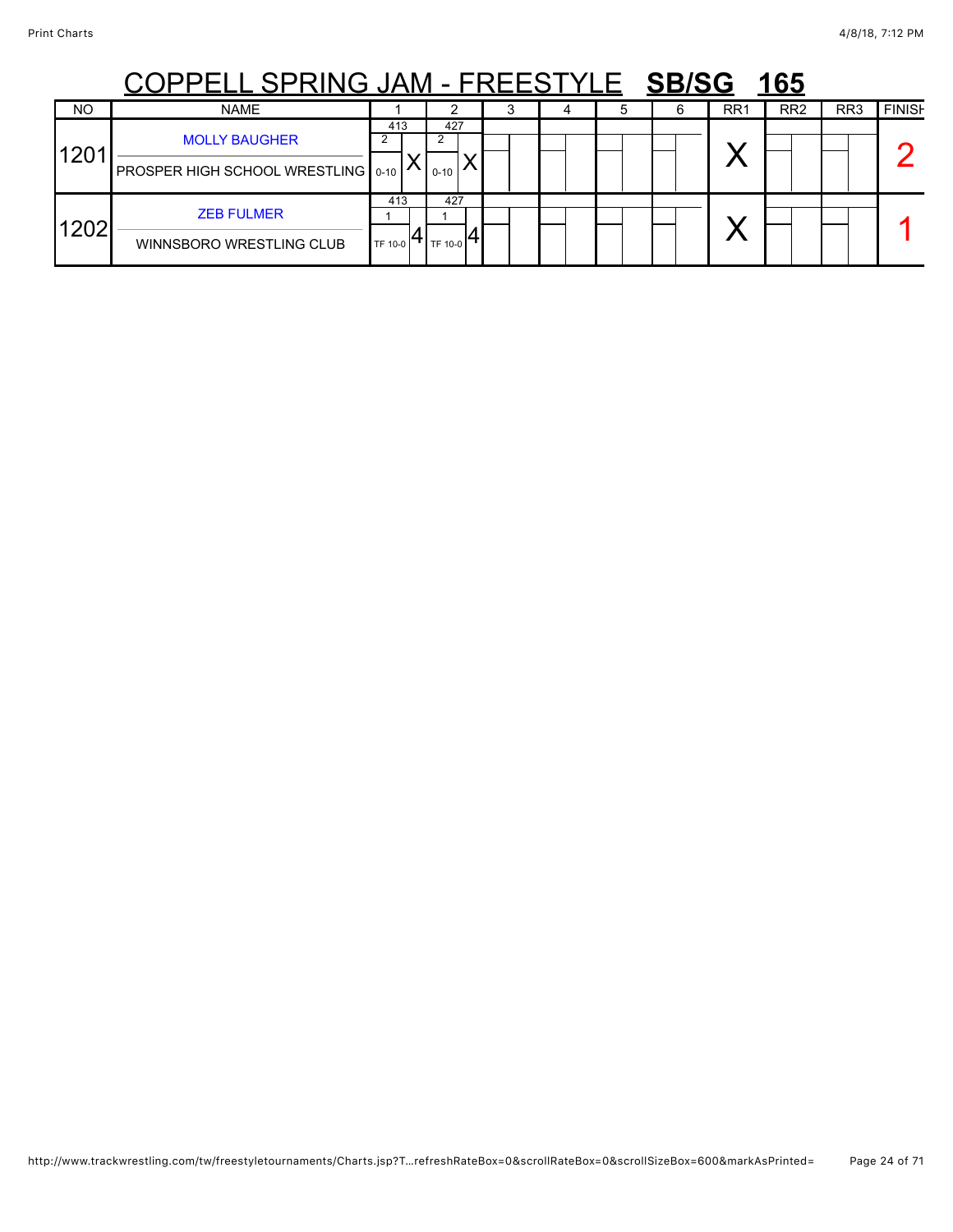## COPPELL SPRING JAM - FREESTYLE **SB/SG 250**

|           | ---<br>---                                                 | . <del>.</del> |                                  |  |  |                 |                 |                 |               |
|-----------|------------------------------------------------------------|----------------|----------------------------------|--|--|-----------------|-----------------|-----------------|---------------|
| <b>NO</b> | <b>NAME</b>                                                |                |                                  |  |  | RR <sub>1</sub> | RR <sub>2</sub> | RR <sub>3</sub> | <b>FINISH</b> |
| 1401      | <b>SAMUEL REYNOLDS</b><br><b>BEST TRAINED WRESTLING</b>    | 414<br>LF.     | 428<br>LF                        |  |  |                 |                 |                 |               |
| 1402      | <b>DRAKE MADOLE</b><br>LOFTONSTYLE WRESTLING CLUB   F 1:06 | 414            | 428<br>$F$ 1:18 $\triangleright$ |  |  |                 |                 |                 |               |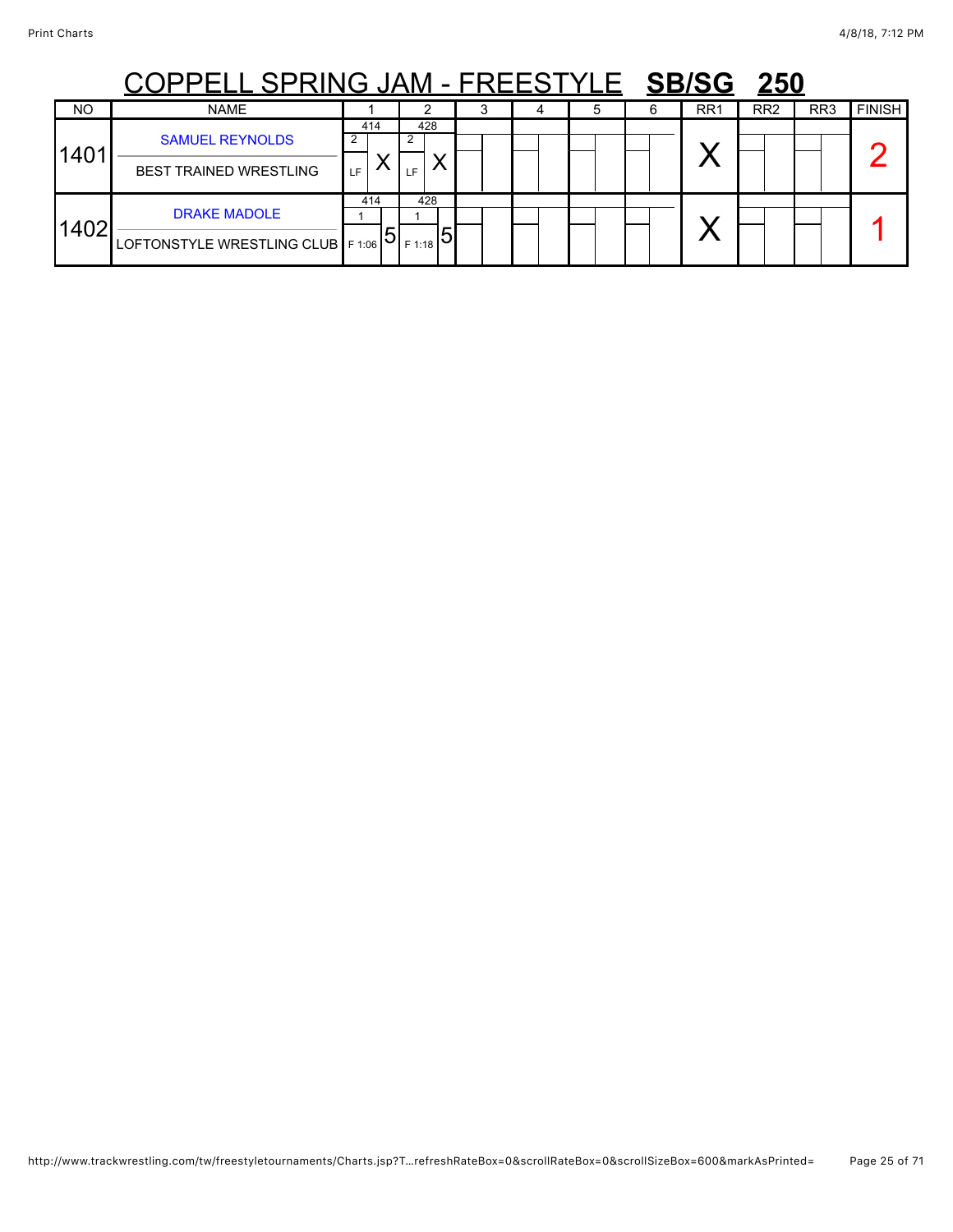| <b>NO</b> | <b>NAME</b> |  |  | ∽ | RR <sub>1</sub> | RR <sub>2</sub> | RR <sub>3</sub> | <b>EINICH</b><br>וטויוו |
|-----------|-------------|--|--|---|-----------------|-----------------|-----------------|-------------------------|
|           |             |  |  |   |                 |                 |                 |                         |
|           |             |  |  |   |                 |                 |                 |                         |
|           |             |  |  |   |                 |                 |                 |                         |
|           |             |  |  |   |                 |                 |                 |                         |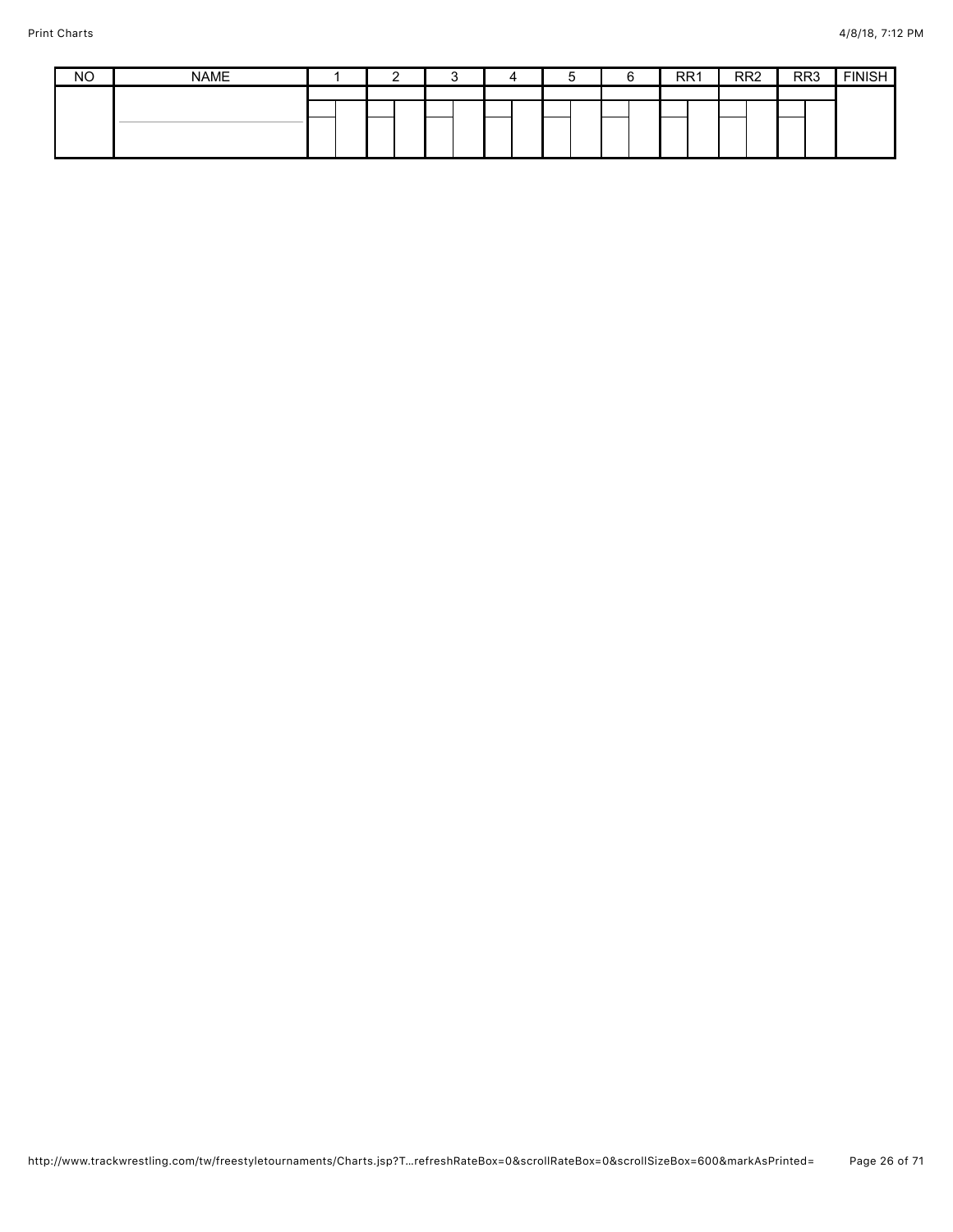|           | <u> PELL SPRING JAM - FREESTYLE CD-MEN</u>             |  |   |   |   |   |                                        | <u>100</u>           |                          |               |
|-----------|--------------------------------------------------------|--|---|---|---|---|----------------------------------------|----------------------|--------------------------|---------------|
| <b>NO</b> | <b>NAME</b>                                            |  | Ĵ | 4 | 5 | 6 | RR <sub>1</sub>                        | RR <sub>2</sub>      | RR <sub>3</sub>          | <b>FINISH</b> |
| 301       | <b>TYTEN VOLK</b><br><b>FRISCO TEXAS JACKS</b>         |  |   |   |   |   | 2<br>$0 - 11$                          | 5027<br>3<br>TF 10-0 | <b>BYE</b><br>U          |               |
| 302       | <b>JOSHUA SALAIS</b><br>THE BOMBERS OF FRISCO WRESTLIN |  |   |   |   |   | TF 11-0                                | <b>BYE</b><br>U      | 5065<br>3<br>5<br>F 1:04 |               |
| 303       | <b>MATT DAVIS</b><br><b>COPPELL WRESTLING CLUB</b>     |  |   |   |   |   | <b>BYE</b><br>$\hspace{0.05cm} \ldots$ | 5027<br>$0 - 10$     | 5065<br>Ü<br>LF.         | ◠             |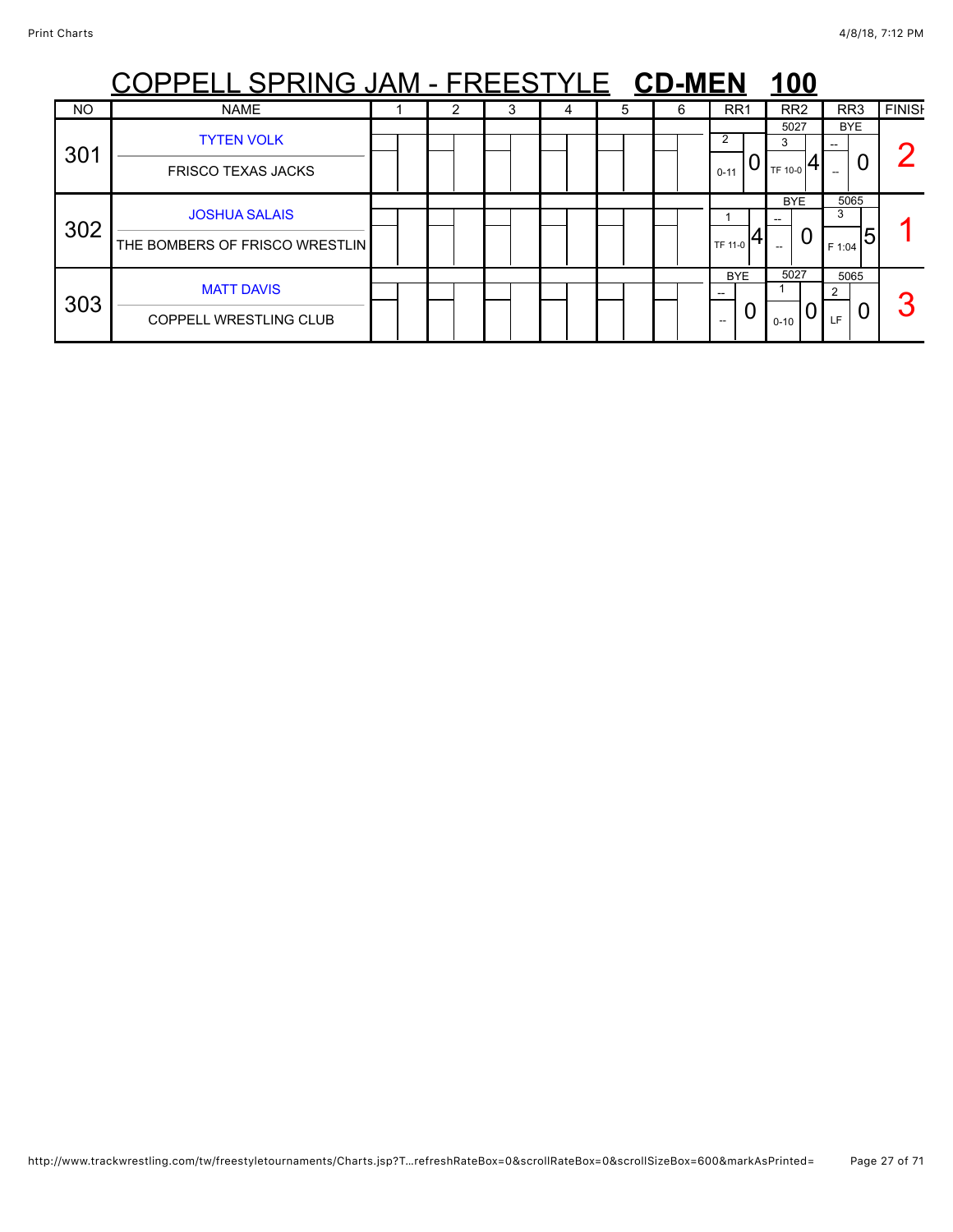|           | <u> PELL SPRING JAM - FREESTYLE CD-MEN</u>              |  |   |   |   |   |                          | <u>106</u>                       |                                        |               |
|-----------|---------------------------------------------------------|--|---|---|---|---|--------------------------|----------------------------------|----------------------------------------|---------------|
| <b>NO</b> | <b>NAME</b>                                             |  | 3 | 4 | 5 | 6 | RR <sub>1</sub>          | RR <sub>2</sub>                  | RR <sub>3</sub>                        | <b>FINISH</b> |
| 401       | <b>WESLEY GOLEMAN</b><br><b>BURLESON WRESTLING CLUB</b> |  |   |   |   |   | 5028<br>2<br>5<br>F 0:59 | 5063<br>3<br>LF                  | <b>BYE</b><br>--<br>$- -$              |               |
| 402       | <b>JAKE OLSON</b><br><b>SPARTAN MAT CLUB</b>            |  |   |   |   |   | 5028<br>LF               | <b>BYE</b><br>0                  | 5096<br>3<br>LF.                       | $\sqrt{2}$    |
| 403       | <b>SAM SHAFER</b><br>FORT WORTH WRESTLING ACADEMY       |  |   |   |   |   | <b>BYE</b><br>U<br>--    | 5063<br>$\overline{5}$<br>F 4:41 | 5096<br>2<br>- <sub>1 F 1:10</sub>   5 |               |

## http://www.trackwrestling.com/tw/freestyletournaments/Charts.jsp?T…refreshRateBox=0&scrollRateBox=0&scrollSizeBox=600&markAsPrinted= Page 28 of 71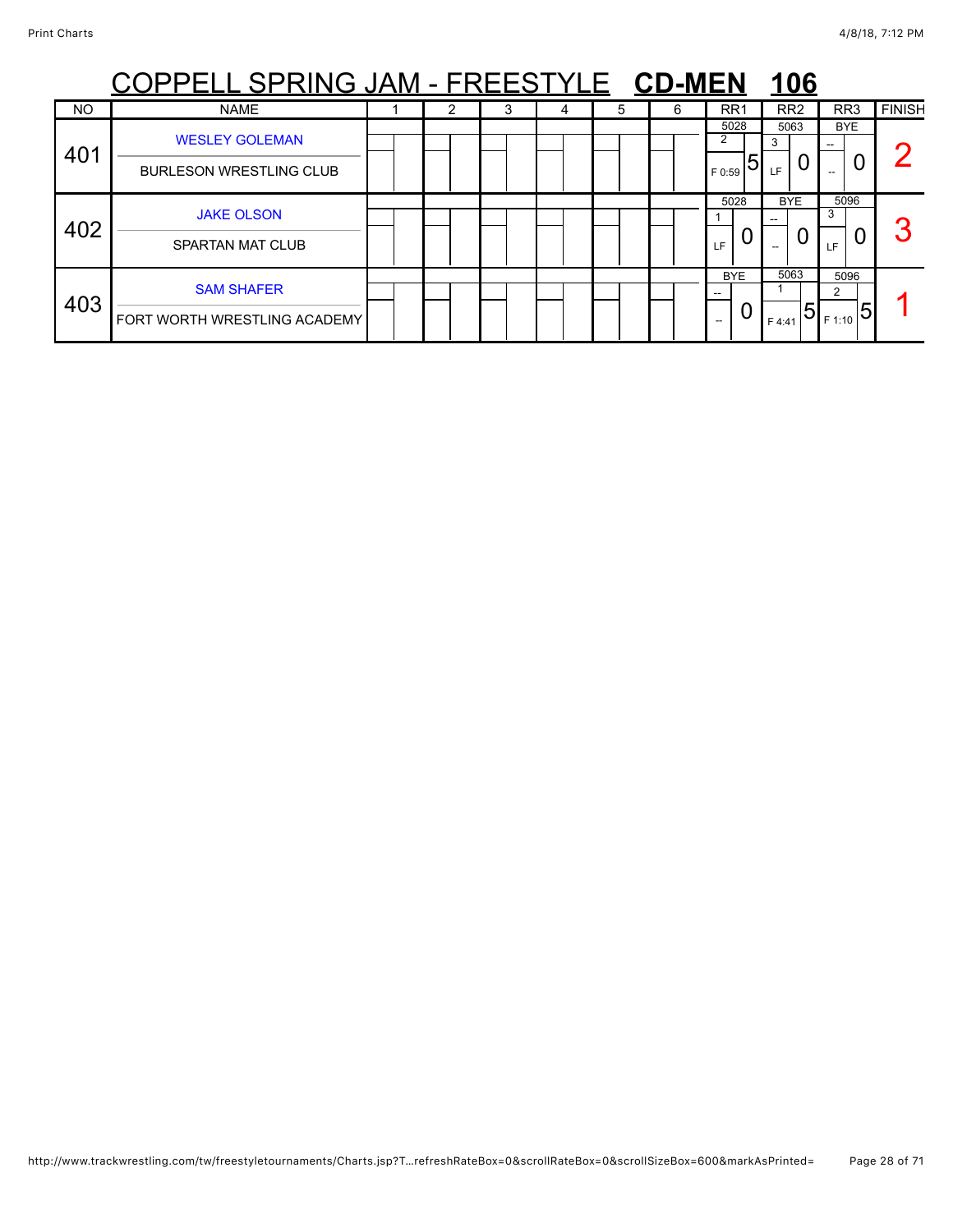|           | <u> COPPELL SPRING JAM - FREESTYLE</u>                 |                            |                                |                                                                                                           |                 |                                  |                              |                                           |                                     |                |                      | <b>CD-MEN</b> |                    |                 |                 | 113 |                 |               |
|-----------|--------------------------------------------------------|----------------------------|--------------------------------|-----------------------------------------------------------------------------------------------------------|-----------------|----------------------------------|------------------------------|-------------------------------------------|-------------------------------------|----------------|----------------------|---------------|--------------------|-----------------|-----------------|-----|-----------------|---------------|
| <b>NO</b> | <b>NAME</b>                                            |                            |                                | $\overline{2}$                                                                                            |                 |                                  | 3                            |                                           | 4                                   |                | 5                    | 6             |                    | RR <sub>1</sub> | RR <sub>2</sub> |     | RR <sub>3</sub> | <b>FINISH</b> |
| 501       | <b>CAMERON CONLEY</b><br>THUNDERCAT WRESTLING CLUB     | $\overline{2}$             | 5001<br>$F_{4:56}$ 5           | 5029<br>$\mathbf{Q}$<br>$0 - 10$                                                                          | X               | 5068<br>3<br>LE.                 | X                            |                                           |                                     |                |                      |               |                    |                 |                 |     |                 |               |
| 502       | <b>JOSHUA WEATHERALL</b><br>WARRIOR WRESTLING CLUB     | $\mathbf{1}$<br>LF         | 5001<br>X                      | 5030<br>3<br>$_{0-10}$ $X$                                                                                |                 |                                  |                              |                                           |                                     |                |                      |               |                    |                 |                 |     |                 |               |
| 503       | <b>ALEX FABELA</b><br><b>FRISCO TEXAS JACKS</b>        | 4<br>$0 - 10$              | 5002<br>X                      | 5030<br>$\overline{2}$<br>$T_{\text{TF 10-0}} 4$                                                          |                 | 1                                | 5068<br>$F_{F6:00}$ 5        | 5097<br>$\overline{7}$<br>$ X _{0-10} X $ |                                     |                |                      |               |                    |                 |                 |     |                 |               |
| 504       | <b>ANDRES MENDOZA</b><br>OMADA KITRINOS WRESTLING CLUB | 3                          | 5002<br>$T_{\text{TF 10-0}} 4$ | 5031<br>$\overline{5}$<br>$T_{F11-0}$ <sup>4</sup>                                                        |                 | 6                                | 5069<br>$T_F$ 10-0 $ 4 $     | 9                                         | 5098<br>TF 13-0 $ 4 $ TF 10-0 $ 4 $ | $\overline{7}$ | 5116                 |               | 9<br>$\Rightarrow$ | 5098<br>4       |                 |     |                 |               |
| 505       | <b>JEREMY MCPHERSON</b><br><b>SPARTAN MAT CLUB</b>     | 6<br>LE.                   | 5003<br>X                      | 5031<br>$\overline{\mathbf{4}}$<br>$\mathbf{R}_{_{0\text{-}11}} \mathbf{X}% _{_{\text{-}21}} \mathbf{X} $ |                 |                                  |                              |                                           |                                     |                |                      |               |                    |                 |                 |     |                 |               |
| 506       | <b>DYLAN CAMARENA</b><br>J.J. PEARCE                   | 5                          | 5003<br>$F_{F1:14}$ 5          | 5032<br>$\overline{7}$<br>F 0:55                                                                          | 5               | 4<br>$0 - 10$                    | 5069<br>X.                   |                                           | <b>BYE</b><br>0                     | 9<br>LF        | 5115<br>X            |               |                    | X               |                 |     |                 |               |
| 507       | <b>LUKE CAMBERE</b><br>FLOWER MOUND HIGH SCHOOL        | 8<br>TF 19-6               | 5004<br>4                      | 5032<br>6<br>LF.                                                                                          | X               |                                  | <b>BYE</b><br>$\overline{0}$ | 3                                         | 5097<br>TF 10-0 $4_{0-10}$          | 4              | 5116<br>IX           |               |                    |                 |                 |     |                 |               |
| 508       | <b>AARON BRITTON</b><br>OMADA KITRINOS WRESTLING CLUB  | $\overline{7}$<br>$6 - 19$ | 5004<br>X                      |                                                                                                           | <b>BYE</b><br>O | 5067<br>9<br>$0 - 10$            | X                            |                                           |                                     |                |                      |               |                    |                 |                 |     |                 |               |
| 509       | <b>LANDON BROWN</b><br>SPARTAN MAT CLUB                |                            | <b>BYE</b><br>0                | 5029<br>1                                                                                                 |                 | 8<br>TF 10-0 $ 4 $ TF 10-0 $ 4 $ | 5067                         | 4<br>$0 - 13$                             | 5098<br>X<br>0.0                    | 6              | 5115<br>$F_{6.47}$ 5 |               | 4<br>$\Rightarrow$ | 5098<br>O       |                 |     |                 |               |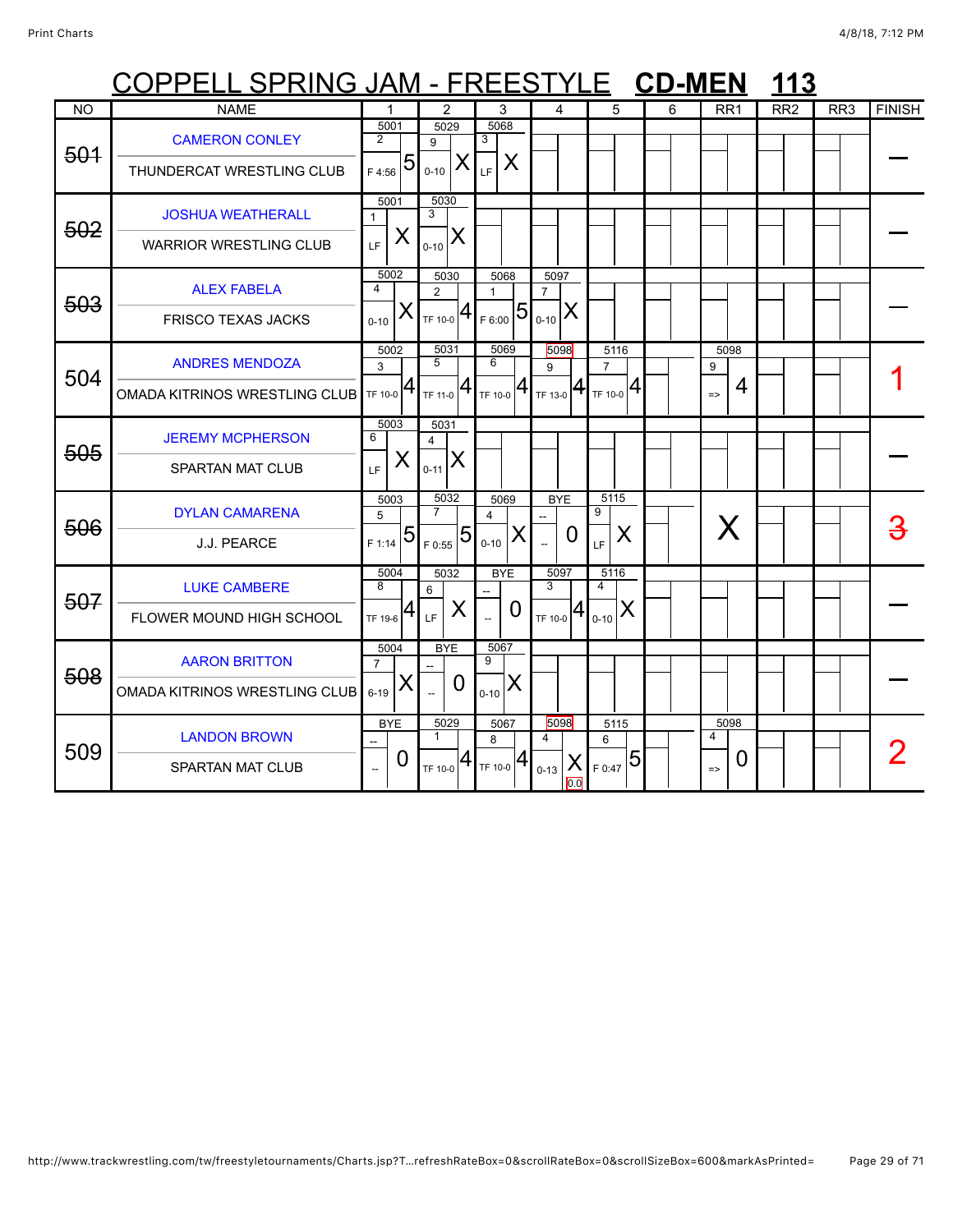## COPPELL SPRING JAM - FREESTYLE **CD-MEN 120A**

|           | <u>vvi</u><br>. <b>.</b> .                              | <b>11 V I</b>          |                        |                                     |                                                |      |   |                               |                 |                         |               |
|-----------|---------------------------------------------------------|------------------------|------------------------|-------------------------------------|------------------------------------------------|------|---|-------------------------------|-----------------|-------------------------|---------------|
| <b>NO</b> | <b>NAME</b>                                             | 1                      | $\overline{2}$         | 3                                   | 4                                              | 5    | 6 | RR <sub>1</sub>               | RR <sub>2</sub> | RR <sub>3</sub>         | <b>FINISH</b> |
| 601       | <b>SOHAIB MOHAMMED</b><br>COPPELL HIGH SCHOOL WRESTLING | 5005<br>3<br>X<br>LF   | 5033<br>5<br>TF 15-4   | 5070<br>$\overline{7}$<br>X<br>LF   |                                                |      |   |                               |                 |                         |               |
|           |                                                         |                        |                        |                                     |                                                |      |   |                               |                 |                         |               |
| 603       | <b>DEONTAYE PRZEKOP</b>                                 | 5005<br>$\mathbf{1}$   | 5034<br>$\overline{7}$ | 5071<br>11                          |                                                |      |   |                               |                 |                         |               |
|           | THE BOMBERS OF FRISCO WRESTLIN F 5:32                   | 5                      | X<br>LF                | X<br>$0 - 10$                       |                                                |      |   |                               |                 |                         |               |
| 605       | <b>DAVID LEON</b>                                       | 5006<br>$\overline{7}$ | 5033<br>$\mathbf{1}$   |                                     |                                                |      |   |                               |                 |                         |               |
|           | <b>JJP WRESTLING</b>                                    | X<br>LF                | X<br>$4 - 15$          |                                     |                                                |      |   |                               |                 |                         |               |
| 607       | <b>SEAN BONNER</b>                                      | 5006<br>5              | 5034<br>3              | 5070<br>$\mathbf{1}$                |                                                |      |   | 5099<br>13                    | <b>BYE</b>      | 5120<br>$\overline{11}$ |               |
|           | <b>REZULTS WRESTLING</b>                                | 5<br>$F$ 2:16          | 5<br>F 1:02            | 5<br>F 1:42                         |                                                |      |   | $\mathfrak{Z}$<br>D 16-10     | 0               | 5<br>F 6:00             |               |
| 609       | <b>GABRIEL SANCHEZ</b>                                  | 5007<br>11             | 5035<br>13             |                                     |                                                |      |   |                               |                 |                         |               |
|           | CHISHOLM TRAIL HIGH SCHOOL                              | X<br>LF                | X<br>LF                |                                     |                                                |      |   |                               |                 |                         |               |
| 611       | <b>JESSE PEREA</b>                                      | 5007<br>9              | 5036<br>15             | 5071<br>3                           |                                                |      |   | <b>BYE</b>                    | 5110<br>13      | 5120<br>$\overline{7}$  | 2             |
|           | OMADA KITRINOS WRESTLING CLUB                           | 5<br>F 1:51            | Ħ١<br>TF 10-0          | $_{\rm 1}_{\rm TF\ 10\text{-}0}  4$ |                                                |      |   | 0<br>$\overline{\phantom{a}}$ | 5<br>F 4:33     | $\bm{0}$<br>LF.         |               |
|           | <b>COLE BENNETT</b>                                     | 5008<br>15             | 5035<br>9              | <b>BYE</b>                          |                                                |      |   | 5099<br>7                     | 5110<br>11      | <b>BYE</b>              |               |
| 613       | SOUTHLAKE CARROLL                                       | 5<br>F 2:06            | 5<br>F 5:27            | 0                                   |                                                |      |   | $10 - 16$                     | 0<br>LF         | 0                       |               |
| 615       | <b>JO'EL HERNANDEZ</b>                                  | 5008<br>13             | 5036<br>11             |                                     |                                                |      |   |                               |                 |                         |               |
|           | COPPELL STARS WRESTLING CLUB                            | X<br>LF.               | X<br>$0 - 10$          |                                     |                                                |      |   |                               |                 |                         |               |
|           | $(611)$ Perea<br>Omada Kitrinos Wrestling Club          |                        |                        |                                     | $(607)$ Bonner<br><b>Rezults Wrestling</b>     |      |   |                               |                 |                         |               |
|           | Perea<br>Fall 2:43<br>5124<br>3RD<br>(606) Pitra        |                        |                        |                                     |                                                | 5125 |   | Urioste<br>Fall 0:47<br>1ST   |                 |                         |               |
|           | <b>Frisco Bombers</b>                                   |                        |                        |                                     | (612) Urioste<br>Omada Kitrinos Wrestling Club |      |   |                               |                 |                         |               |

# COPPELL SPRING JAM - FREESTYLE **CD-MEN 120B**

| 5073<br>5009<br>5073<br><b>BYE</b><br>5037<br>5100<br>5111<br><b>ISAIAH WASHINGTON</b><br>6<br>6<br>4<br>12<br>14<br>8<br>--<br>602<br>5<br>5<br>0<br>U<br>$F_{5:37}$<br><b>WARRIOR WRESTLING CLUB</b><br>$0 - 10$<br>F 1:00<br>↗<br>F 2:44<br>LF<br>$\Rightarrow$<br>--<br>$\overline{0.0}$<br>5038<br>5009<br><b>GAIGE INMAN</b><br>6<br>າ<br>604<br>SPARTAN MAT CLUB<br>LF<br>$0 - 10$<br>5010<br>5073<br>5101<br>5101<br><b>BYE</b><br>5038<br>5073<br><b>JAKOB PITRA</b><br>8<br>$12 \overline{ }$<br>$\mathcal{P}$<br>2<br>$12 \overline{ }$<br>┍<br>606<br> 5 <br>O<br>4<br>ხ<br>U<br><b>FRISCO BOMBERS</b><br>TF 10-0<br>↗<br>TF 11-0<br>F 6:00<br>LF<br>$\Rightarrow$<br>$\Rightarrow$ | <b>NO</b> | <b>NAME</b> | $\mathfrak{p}$ | 3 | 4   | 5 | 6 | RR <sub>1</sub> | RR <sub>2</sub> | RR <sub>3</sub> | <b>FINISH</b> |
|-------------------------------------------------------------------------------------------------------------------------------------------------------------------------------------------------------------------------------------------------------------------------------------------------------------------------------------------------------------------------------------------------------------------------------------------------------------------------------------------------------------------------------------------------------------------------------------------------------------------------------------------------------------------------------------------------|-----------|-------------|----------------|---|-----|---|---|-----------------|-----------------|-----------------|---------------|
|                                                                                                                                                                                                                                                                                                                                                                                                                                                                                                                                                                                                                                                                                                 |           |             |                |   |     |   |   |                 |                 |                 |               |
|                                                                                                                                                                                                                                                                                                                                                                                                                                                                                                                                                                                                                                                                                                 |           |             |                |   |     |   |   |                 |                 |                 |               |
|                                                                                                                                                                                                                                                                                                                                                                                                                                                                                                                                                                                                                                                                                                 |           |             |                |   | 0.0 |   |   |                 |                 |                 |               |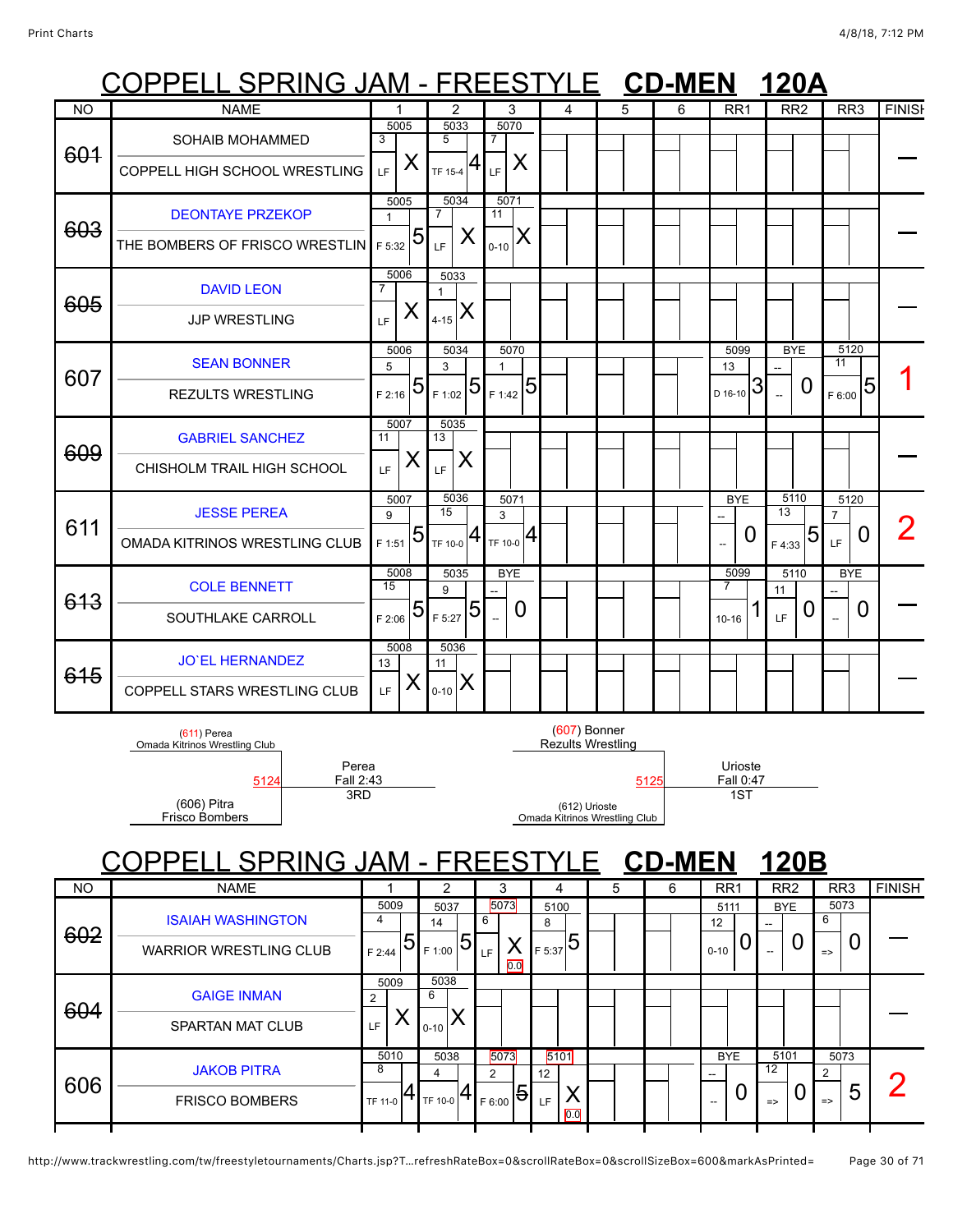|     |                                                                |                          | 5010       |                          | 5039 |                          | <b>BYE</b> |        | 5100 |  |  |         |      |               |   |        |            |  |
|-----|----------------------------------------------------------------|--------------------------|------------|--------------------------|------|--------------------------|------------|--------|------|--|--|---------|------|---------------|---|--------|------------|--|
|     | <b>DOMINIC COOPER</b>                                          | 6                        |            | 10                       |      | --                       |            | 2      |      |  |  |         |      |               |   |        |            |  |
| 608 | <b>BEST TRAINED</b>                                            | $0 - 11$                 |            | <b>WBF</b>               | 5    | $\hspace{0.05cm} \ldots$ | O          | LF.    | ⋏    |  |  |         |      |               |   |        |            |  |
| 610 | <b>ANSHUL DESAI</b>                                            | 5011<br>12               |            | 5039<br>8                |      |                          |            |        |      |  |  |         |      |               |   |        |            |  |
|     | SOUTHLAKE CARROLL                                              | LF                       | Χ          | <b>FORF</b>              |      |                          |            |        |      |  |  |         |      |               |   |        |            |  |
| 612 | <b>NATHAN URIOSTE</b>                                          | 10                       | 5011       | <b>BYE</b><br>--         |      | 14                       | 5072       | 6      | 5101 |  |  |         | 5111 | 5101<br>6     |   | $\sim$ | <b>BYE</b> |  |
|     | OMADA KITRINOS WRESTLING CLUB $\lvert_{\text{F 0:33}} 5\rvert$ |                          |            | $\hspace{0.05cm} \ldots$ | U    | TF 12-0                  |            | F 1:17 | 5    |  |  | TF 10-0 |      | $\Rightarrow$ | 5 | $- -$  | U          |  |
|     |                                                                |                          | <b>BYE</b> | 5037                     |      | 5072                     |            |        |      |  |  |         |      |               |   |        |            |  |
| 614 | <b>XANDER SIMPKINS</b>                                         |                          |            | $\overline{2}$           |      | 12                       |            |        |      |  |  |         |      |               |   |        |            |  |
|     | <b>MIGHTY EAGLES WRESTLING</b>                                 | $\overline{\phantom{a}}$ | Ü          | <b>LF</b>                |      | $0-12$ $\sim$            |            |        |      |  |  |         |      |               |   |        |            |  |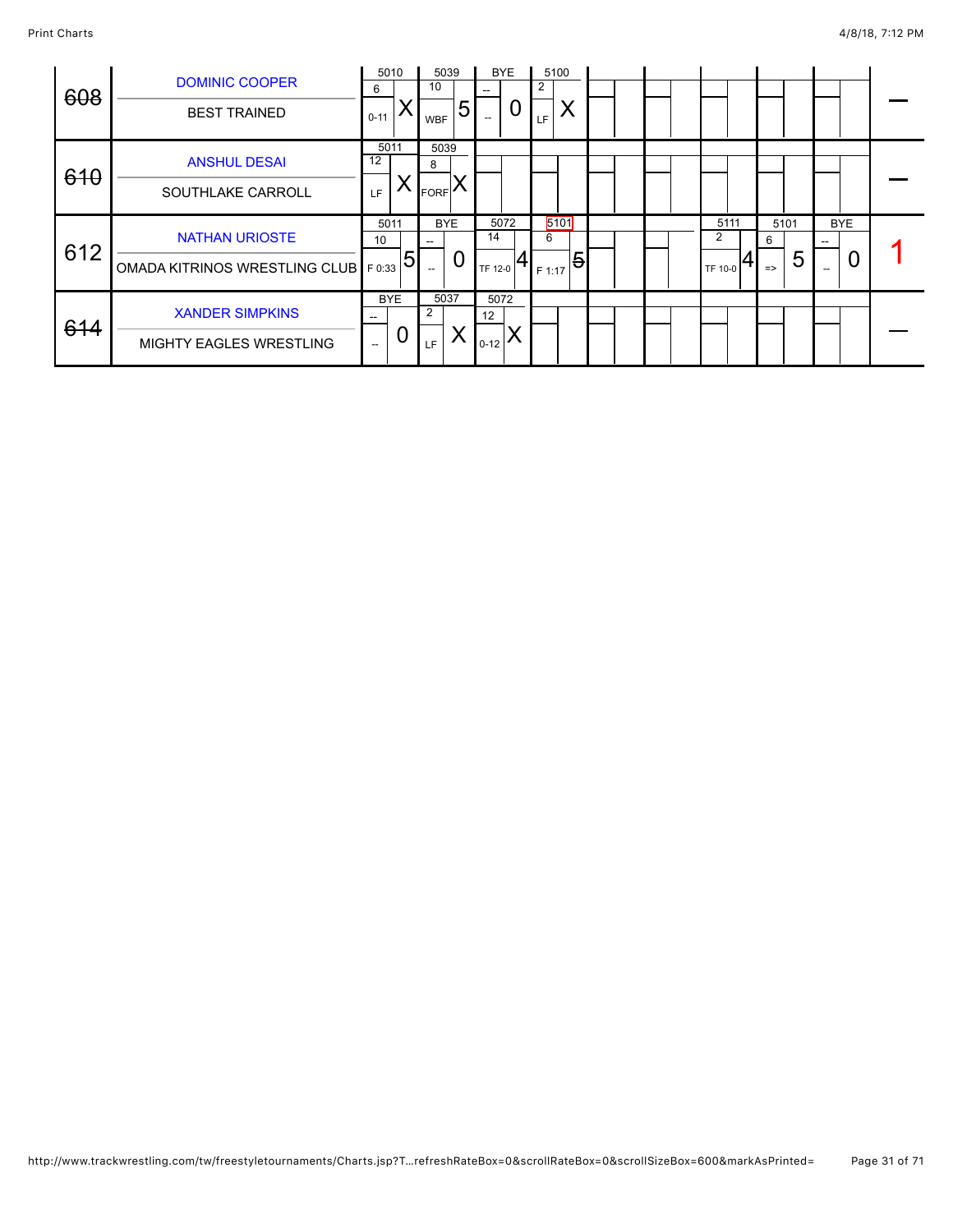|                | COPPELL SPRING JAM - FREESTYLE CD-MEN |                          |                        |                       |   |   |   |                    | 126                            |                    |               |
|----------------|---------------------------------------|--------------------------|------------------------|-----------------------|---|---|---|--------------------|--------------------------------|--------------------|---------------|
| N <sub>O</sub> | <b>NAME</b>                           |                          | 2                      | 3                     | 4 | 5 | 6 | RR <sub>1</sub>    | RR <sub>2</sub>                | RR <sub>3</sub>    | <b>FINISH</b> |
| 701            | <b>ADRIAN SOLORZANO</b>               | 5012<br>2                | 5040<br>3              | 5074<br>5             |   |   |   | 5040<br>3          | 5102<br>6                      | <b>BYE</b>         |               |
|                | <b>BEST TRAINED WRESTLING</b>         | 5<br>F 0:44              | ∧<br>LF.<br>0.0        | 4<br>TF 12-0          |   |   |   | O<br>$\Rightarrow$ | 0<br>$0 - 10$                  | 0                  |               |
| 702            | <b>ETHAN PURDY</b>                    | 5012                     | 5041<br>5              |                       |   |   |   |                    |                                |                    |               |
|                | OMADA KITRINOS WRESTLING CLUB         | X<br>LE.                 | $6 - 16$               |                       |   |   |   |                    |                                |                    |               |
| 703            | <b>EVAN ATCHLEY</b>                   | 5013<br>4                | 5040                   | 5075<br>6             |   |   |   | 5040               | <b>BYE</b>                     | 5075<br>6          |               |
|                | <b>SPARTAN MAT CLUB</b>               | $\overline{5}$<br>F 1:31 | $1_{F 5:02}$ 5         | X<br>$0 - 12$<br>0.0  |   |   |   | 5<br>$\Rightarrow$ | $\mathbf{I}$<br>$\overline{a}$ | O<br>$\Rightarrow$ |               |
| 704            | <b>CALEB FREEMAN</b>                  | 5013<br>3                | 5042<br>6              |                       |   |   |   |                    |                                |                    |               |
|                | ALL AMERICAN WRESTLING CLUB           | X<br>LF.                 | X<br>LF                |                       |   |   |   |                    |                                |                    |               |
| 705            | <b>THOMAS HERNANDEZ</b>               | 5014<br>6                | 5041<br>$\overline{2}$ | 5074                  |   |   |   |                    |                                |                    |               |
|                | <b>FRISCO TEXAS JACKS</b>             | Х<br>$0 - 10$            | TF 16-6 $ 4$ 0-12      |                       |   |   |   |                    |                                |                    |               |
| 706            | <b>EZEKIEL RAMIREZ</b>                | 5014<br>5                | 5042<br>4              | 5075<br>3             |   |   |   | <b>BYE</b>         | 5102                           | 5075<br>3          |               |
|                | OMADA KITRINOS WRESTLING CLUB TF 10-0 |                          | F 2:06                 | $T_{TF\ 12-0}$ $ 4_1$ |   |   |   | O                  | TF 10-0                        | 4<br>$\Rightarrow$ |               |

### http://www.trackwrestling.com/tw/freestyletournaments/Charts.jsp?T…refreshRateBox=0&scrollRateBox=0&scrollSizeBox=600&markAsPrinted= Page 32 of 71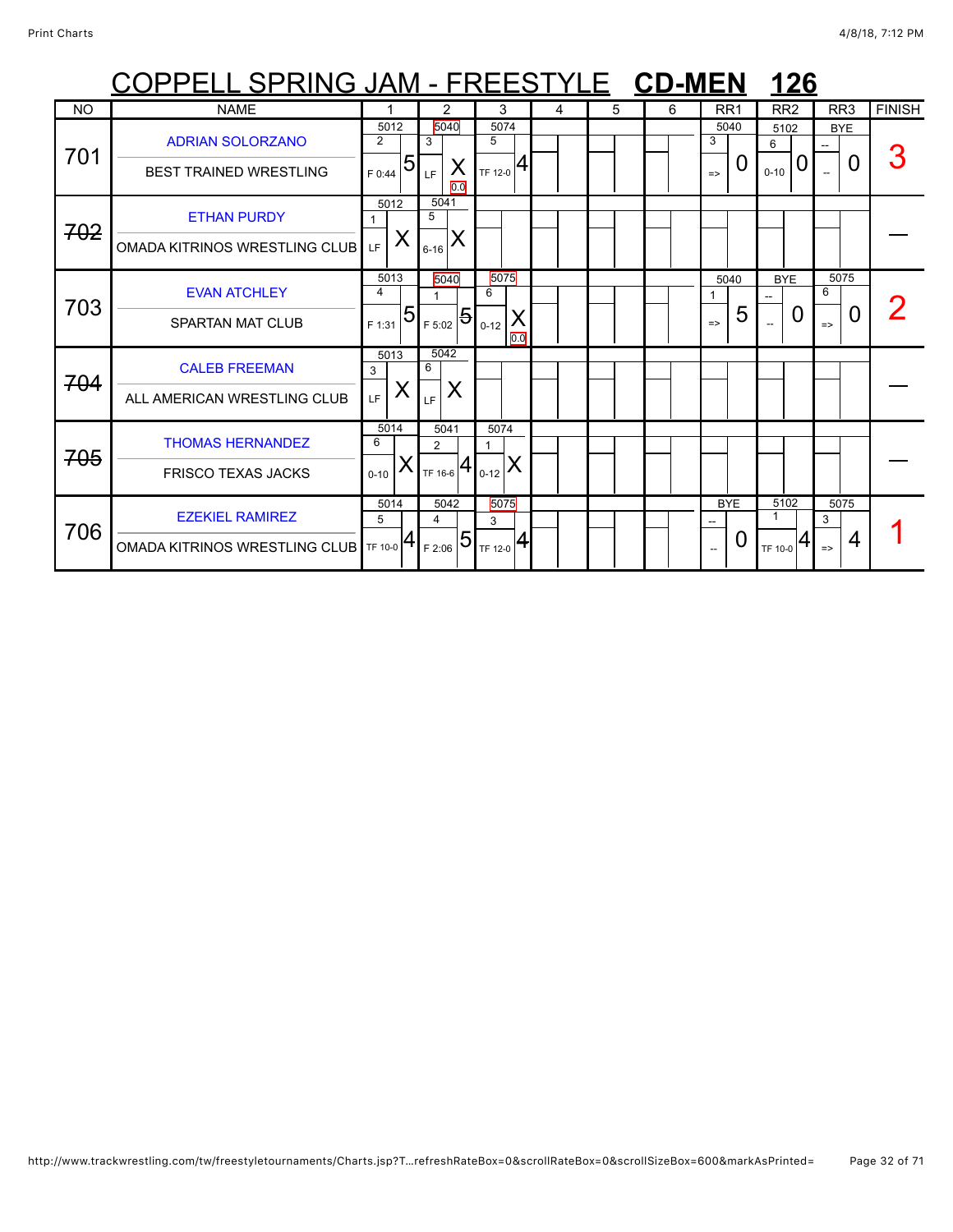|           | COPPELL SPRING JAM - FREESTYLE CD-MEN                    |                                       |                                              |                                 |   |   |   |                                   | 132                             |                                 |              |
|-----------|----------------------------------------------------------|---------------------------------------|----------------------------------------------|---------------------------------|---|---|---|-----------------------------------|---------------------------------|---------------------------------|--------------|
| <b>NO</b> | <b>NAME</b>                                              |                                       | 2                                            | 3                               | 4 | 5 | 6 | RR <sub>1</sub>                   | RR <sub>2</sub>                 | RR <sub>3</sub>                 | <b>FINIS</b> |
| 801       | <b>KYLE EDWARDS</b><br>ALL AMERICAN WRESTLING CLUB       | 5040<br>2<br>X<br>LE.                 | 5112<br>3<br>5<br>F 4:40                     | 5121<br>4<br>Χ<br>LF.           |   |   |   |                                   |                                 |                                 |              |
| 802       | <b>PARICK PEREA</b><br>OMADA KITRINOS WRESTLING CLUB     | 5040<br>$\overline{5}$<br>F 0:00      | 5113<br>5<br>5<br><b>WBF</b>                 | 5122<br>6<br>5<br>F 1:42        |   |   |   | 5126<br>4<br>5<br>F 1:20          | 5122<br>6<br>5<br>$\Rightarrow$ | <b>BYE</b><br>0                 |              |
| 803       | <b>SID CHINTALAPUDI</b><br><b>COPPELL WRESTLING CLUB</b> | 5096<br>4<br>X<br>LF.                 | 5112<br>$\mathbf{1}$<br>X<br>LF              |                                 |   |   |   |                                   |                                 |                                 |              |
| 804       | <b>DANIEL OVERSTREET</b><br><b>RICHARDSON</b>            | 5096<br>3<br>$\overline{5}$<br>F 1:00 | 5114<br>6<br>$\mathsf{X}$<br>$0 - 10$<br>0.0 | 5121<br>$_{\rm 1_{F\,4:36}} 5 $ |   |   |   | 5126<br>$\overline{2}$<br>U<br>LF | <b>BYE</b><br>0                 | 5114<br>6<br>0<br>$\Rightarrow$ |              |
| 805       | <b>ISAAC ANDERSON</b><br>ARLINGTON STORM WRESTLING CLUB  | 5042<br>6<br>Х<br>$2 - 12$            | 5113<br>$\overline{2}$<br><b>FORF</b>        |                                 |   |   |   |                                   |                                 |                                 |              |
| 806       | <b>RYLAN FRANKS</b><br><b>SPARTAN MAT CLUB</b>           | 5042<br>5<br>4<br>TF 12-2             | 5114<br>4<br>TI<br>TF 10-0                   | 5122<br>2<br>Χ<br>LF<br>0.0     |   |   |   | <b>BYE</b><br>0                   | 5122<br>2<br>0<br>$\Rightarrow$ | 5114<br>4<br>4<br>$\Rightarrow$ |              |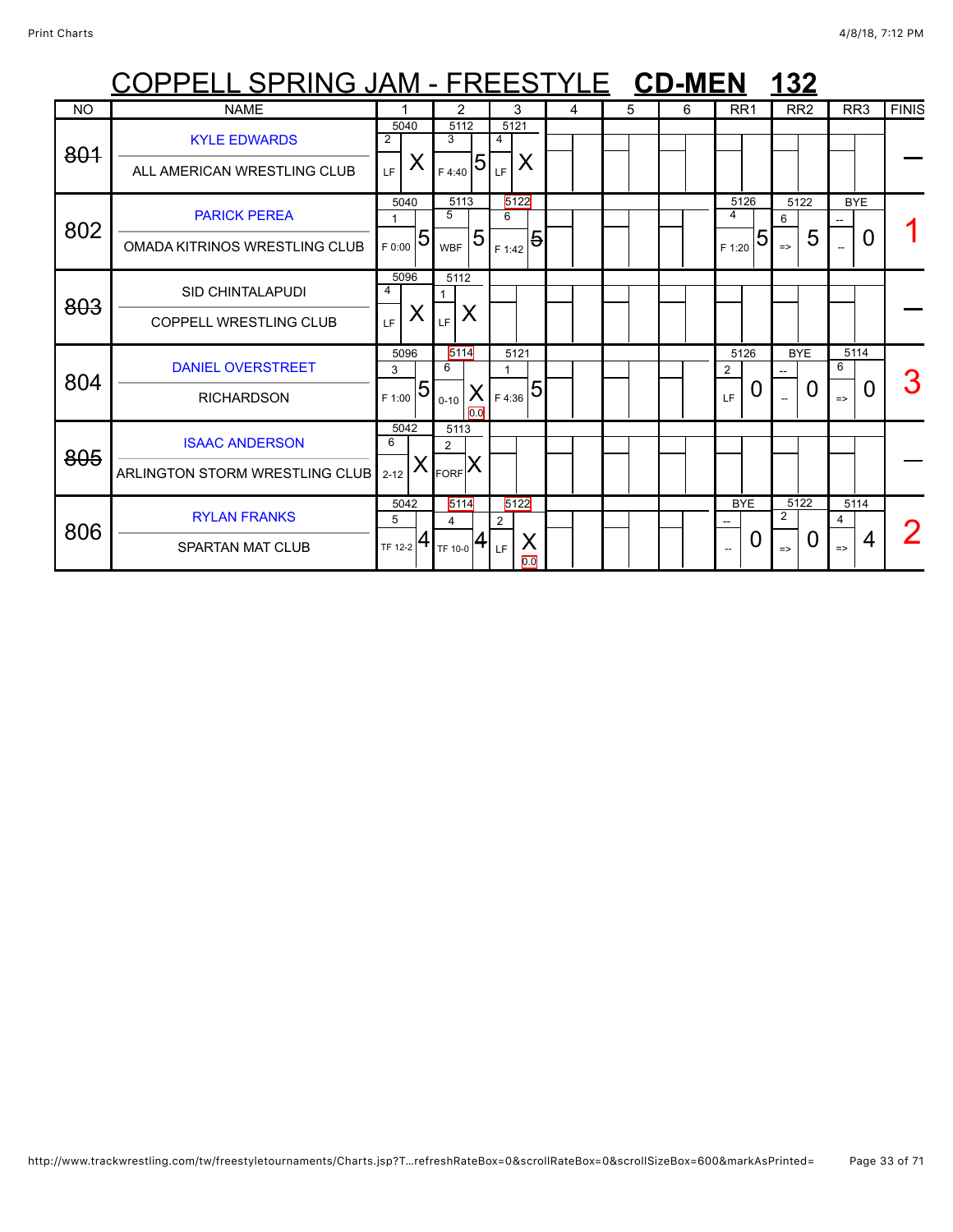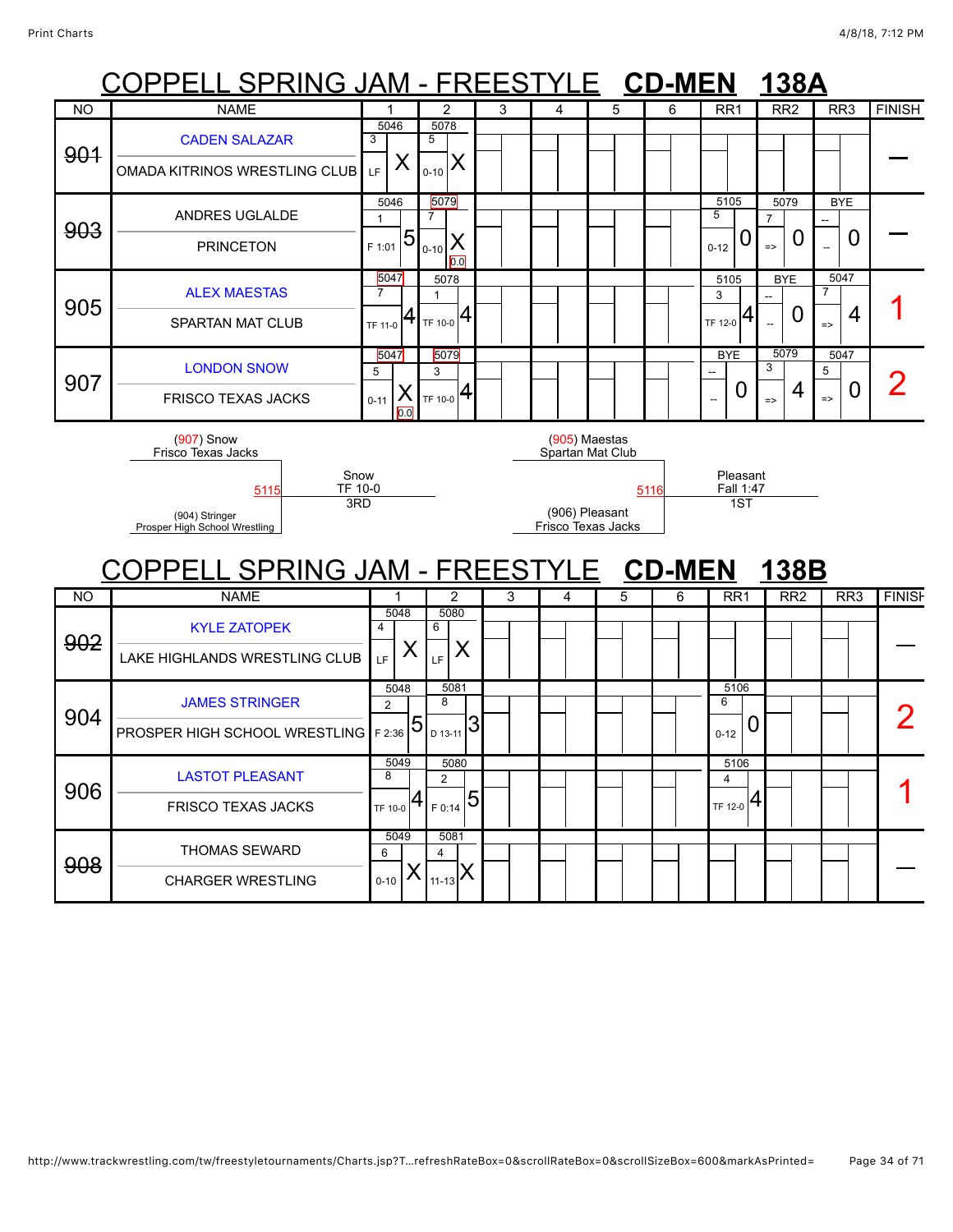|                  | <u> OPPELL SPRING JAM - FREESTYLE CD-MEN</u>                     |             |                 |                       |                                           |                 |                        |   |   |   |                       | 145 |                 |                 |              |
|------------------|------------------------------------------------------------------|-------------|-----------------|-----------------------|-------------------------------------------|-----------------|------------------------|---|---|---|-----------------------|-----|-----------------|-----------------|--------------|
| <b>NO</b>        | <b>NAME</b>                                                      |             |                 |                       | 2                                         |                 | 3                      | 4 | 5 | 6 | RR <sub>1</sub>       |     | RR <sub>2</sub> | RR <sub>3</sub> | <b>FINIS</b> |
| 4004             | <b>KEENO THEADFORD</b><br>ARLINGTON STORM WRESTLING CLUB D 21-14 | 2           | 5048<br>3       | 5<br>LF.              | 5082<br>X                                 | 3<br>LF         | 5108<br>X              |   |   |   |                       |     |                 |                 | З            |
| <del>1002</del>  | <b>SULIEMAN ALHAZMA</b><br><b>BEST TRAINED WRESTLING</b>         | $14 - 21$   | 5048<br>X       | 5083<br>3<br>$0 - 10$ |                                           |                 |                        |   |   |   |                       |     |                 |                 |              |
| 1003             | <b>AIDAN JUAREZ</b><br>ROCKWALL HIGH SCHOOL                      | 4<br>F 0:32 | 5049<br>5       | 2                     | 5083<br>TF 10-0 $\left  4 \right $ F 1:53 |                 | 5108<br>$\overline{5}$ |   |   |   | 5117<br>5<br>F 0:48   | 5   |                 |                 |              |
| <del>100</del> 4 | <b>ALEC MOSLEY</b><br>PLANO WILDCAT WRESTLING CLUB               | 3<br>LF.    | 5049<br>Χ       |                       | <b>BYE</b><br>0                           | 5107<br>5<br>LF | X                      |   |   |   |                       |     |                 |                 |              |
| 1005             | <b>CHRISTIAN SOCK</b><br>PROSPER HIGH SCHOOL WRESTLING           |             | <b>BYE</b><br>Ü | F 1:44                | 5082<br>5                                 | 4<br>F 1:14     | 5107<br>5              |   |   |   | 5117<br>3<br>0<br>LF. |     |                 |                 |              |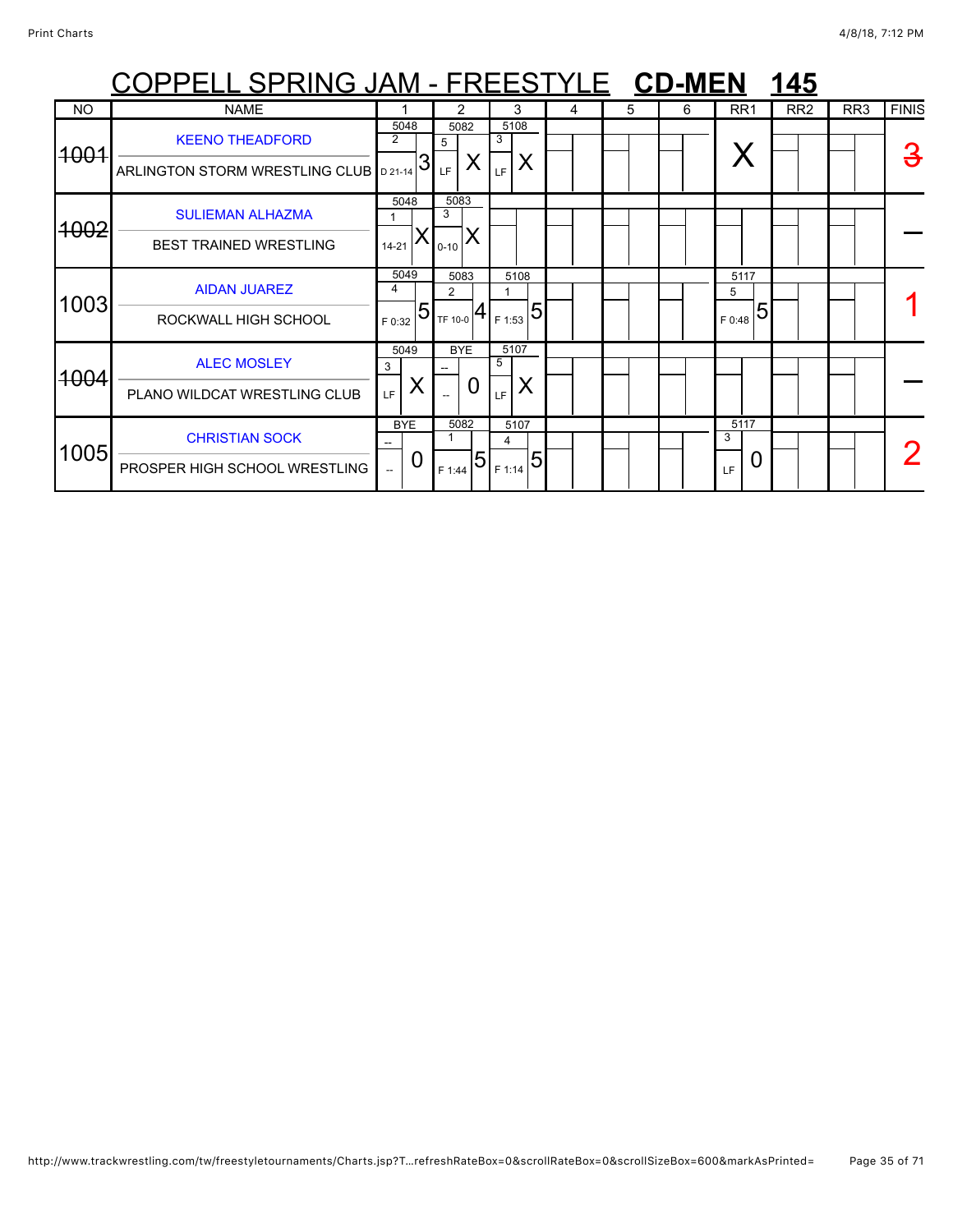|                 | OPPELL SPRING JAM - FREESTYLE CD-MEN 152                   |                                       |                                                  |                                         |                                                    |   |   |                                              |                                              |                                 |               |
|-----------------|------------------------------------------------------------|---------------------------------------|--------------------------------------------------|-----------------------------------------|----------------------------------------------------|---|---|----------------------------------------------|----------------------------------------------|---------------------------------|---------------|
| <b>NO</b>       | <b>NAME</b>                                                |                                       | 2                                                | 3                                       | 4                                                  | 5 | 6 | RR <sub>1</sub>                              | RR <sub>2</sub>                              | RR <sub>3</sub>                 | <b>FINISH</b> |
| 1101            | <b>MICHAEL CLARK</b><br>MANSFIELD WRESTLING CLUB           | 5018<br>$\overline{2}$<br>5<br>F 1:39 | 5050<br>$\overline{7}$<br>X<br>LF<br>0.0         | 5085<br>4<br>X<br>LF<br>0.0             | 5110<br>3<br>5<br>F 1:13                           |   |   | 5050<br>$\overline{7}$<br>0<br>$\Rightarrow$ | <b>BYE</b><br>0                              | 5085<br>4<br>0<br>$\Rightarrow$ | 3             |
| <del>1102</del> | <b>RAMKUMAR SANTHANAM</b><br><b>COPPELL WRESTLING CLUB</b> | 5018<br>$\mathbf{1}$<br>X<br>LF       | 5051<br>3<br>X<br>LF                             |                                         |                                                    |   |   |                                              |                                              |                                 |               |
| <del>1103</del> | <b>LEVI OLSEN</b><br><b>SPARTAN MAT CLUB</b>               | 5019<br>4<br>$0 - 12$                 | 5051<br>2<br>5<br>F 2:21                         | 5086<br>5<br>5<br>F 2:43                | 5110<br>Χ<br>LF                                    |   |   |                                              |                                              |                                 |               |
| 1104            | <b>MARIO DANZI</b><br><b>BEST TRAINED WRESTLING</b>        | 5019<br>3<br>$TF$ 12-0 $ 4$           | 5052<br>5<br>5<br>F 1:14                         | 5085<br>1.<br>$\mathbf{F}_{F1:30}$ 5    | 5109<br>$\overline{7}$<br>$\overline{5}$<br>F 1:01 |   |   | <b>BYE</b><br>0                              | 5109<br>$\overline{7}$<br>5<br>$\Rightarrow$ | 5085<br>1<br>5<br>$\Rightarrow$ |               |
| <del>1105</del> | <b>ABATHAR MOUNSHED</b><br><b>UNATTACHED</b>               | 5020<br>6<br>4<br>TF 10-0             | 5052<br>4<br>X<br>LF                             | 5086<br>3<br>Χ<br>LF                    |                                                    |   |   |                                              |                                              |                                 |               |
| <del>1106</del> | <b>JACOB GRANADA</b><br><b>COPPELL WRESTLING CLUB</b>      | 5020<br>5<br>$0 - 10$                 | <b>BYE</b><br>$\Omega$                           | 5084<br>$\overline{7}$<br>X<br>$3 - 14$ |                                                    |   |   |                                              |                                              |                                 |               |
| 1107            | <b>ALLAN SOSAMON</b><br><b>FRISCO TEXAS JACKS</b>          | <b>BYE</b><br>$\Omega$                | 5050<br>$\mathbf{1}$<br>$\overline{5}$<br>F 2:50 | 5084<br>6<br>$TF$ 14-3 $4$              | 5109<br>4<br>X<br>LF<br>0.0                        |   |   | 5050<br>-1<br>5<br>$\Rightarrow$             | 5109<br>$\overline{4}$<br>0<br>$\Rightarrow$ | <b>BYE</b><br>0                 |               |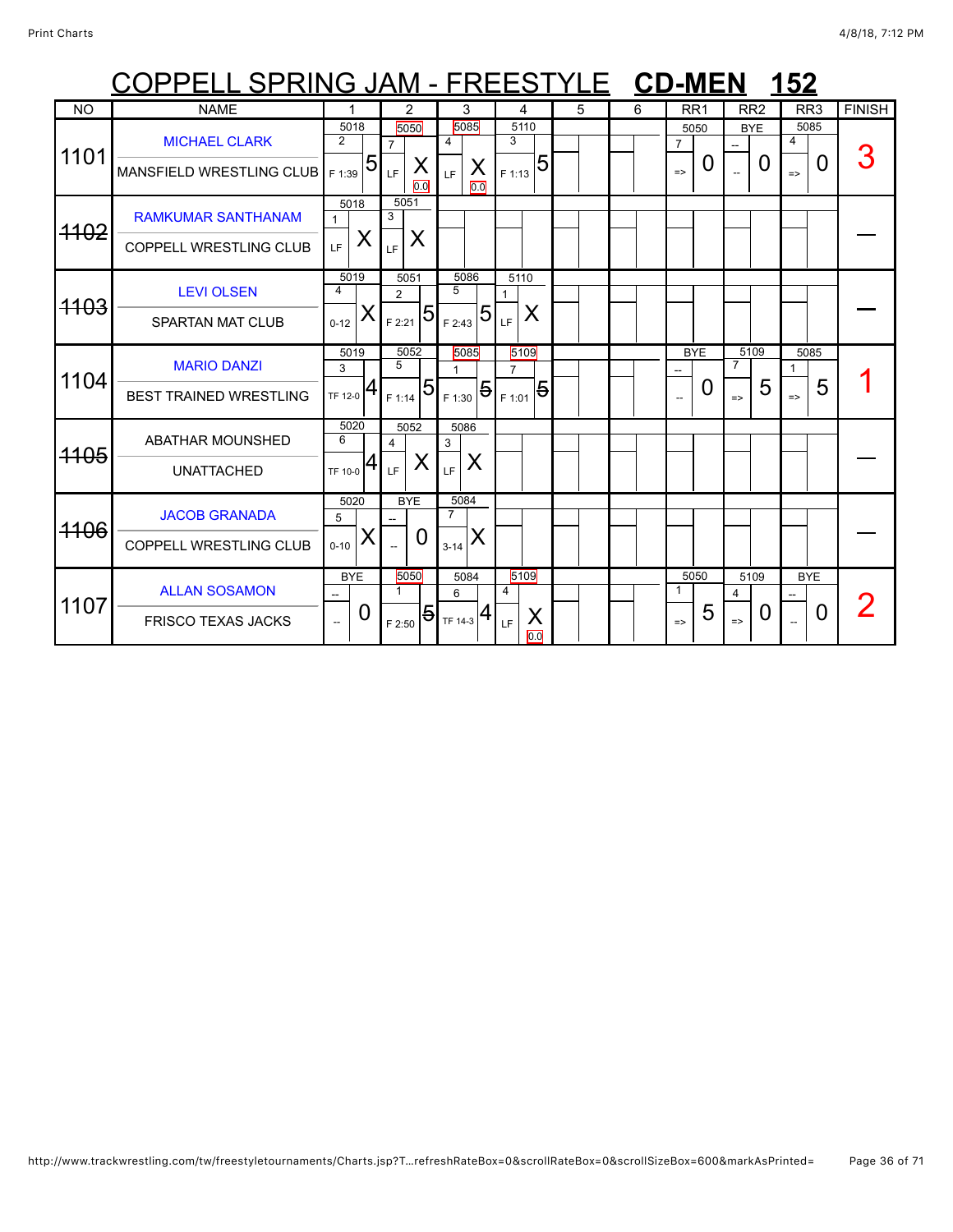|                 | <u> COPPELL SPRING JAM - FREESTYLE CD-MEN</u>            |                                  |                       |                          |                        |                                    |           |   |   |   |                                        |   | 160                          |              |                            |          |               |
|-----------------|----------------------------------------------------------|----------------------------------|-----------------------|--------------------------|------------------------|------------------------------------|-----------|---|---|---|----------------------------------------|---|------------------------------|--------------|----------------------------|----------|---------------|
| <b>NO</b>       | <b>NAME</b>                                              |                                  |                       |                          | $\overline{2}$         |                                    | 3         | 4 | 5 | 6 | RR <sub>1</sub>                        |   | RR <sub>2</sub>              |              | RR <sub>3</sub>            |          | <b>FINISH</b> |
| 1201            | <b>MOSES TORRES</b><br>OMADA KITRINOS WRESTLING CLUB     | 5055<br>$\overline{2}$<br>F 2:09 | $\overline{5}$        | $\overline{7}$           | 5021<br>TF 10-0        | 3<br>F 2:44                        | 5088<br>5 |   |   |   | 5111<br>6<br>F 2:28                    | 5 | <b>BYE</b><br>$\overline{a}$ | $\mathbf{I}$ | 5055<br>2<br>$\Rightarrow$ | 5        |               |
| 1202            | <b>JAKOB UNDERWOOD</b><br><b>LOVEJOY WRESTLING CLUB</b>  | 5055<br>LF.                      | X<br>$\overline{0.0}$ | 3<br>F 3:49              | 5022<br>5              | 5<br>TF 14-4                       | 5089<br>4 |   |   |   | <b>BYE</b><br>$\overline{\phantom{a}}$ | O | 5118<br>6<br>F 4:43          | 5            | 5055<br>1<br>$\Rightarrow$ | O        |               |
| <del>1203</del> | <b>JULIUS SHANKLE</b><br>MILE HIGH WRESTLING CLUB        | 5056<br>4<br>F 3:47              | 5                     | $\overline{2}$<br>LF     | 5022<br>X              | 5088<br>1<br>LF                    | X         |   |   |   |                                        |   |                              |              |                            |          |               |
| <del>1204</del> | <b>JAMES MCCREERY</b><br><b>MANSFIELD WRESTLING CLUB</b> | 5056<br>3<br>LF.                 | X                     | 5023<br>5<br>LF          | X                      |                                    |           |   |   |   |                                        |   |                              |              |                            |          |               |
| <del>1205</del> | <b>ZACHARY LILLY</b><br><b>ROCKWALL</b>                  | 5057<br>6<br>$0 - 11$            | X                     | 4<br>F 1:30              | 5023<br>$\overline{5}$ | 5089<br>$\overline{2}$<br>$4 - 14$ | X         |   |   |   |                                        |   |                              |              |                            |          |               |
| 1206            | <b>SPENCER BUCHHOLZ</b><br>ALL AMERICAN WRESTLING CLUB   | 5057<br>5<br>TF 11-0             | 4                     |                          | <b>BYE</b><br>0        | $\overline{7}$<br>TF 10-0          | 5087<br>4 |   |   |   | 5111<br>1<br>LF                        | Û | 5118<br>$\overline{2}$<br>LF | $\mathbf{0}$ | <b>BYE</b>                 | $\Omega$ |               |
| <del>1207</del> | THADDEUS SOONTIRARATH<br>THUNDERCAT WRESTLING CLUB       |                                  | <b>BYE</b><br>0       | $\mathbf{1}$<br>$0 - 10$ | 5021                   | 5087<br>6<br>$0 - 10$              | ΙX        |   |   |   |                                        |   |                              |              |                            |          |               |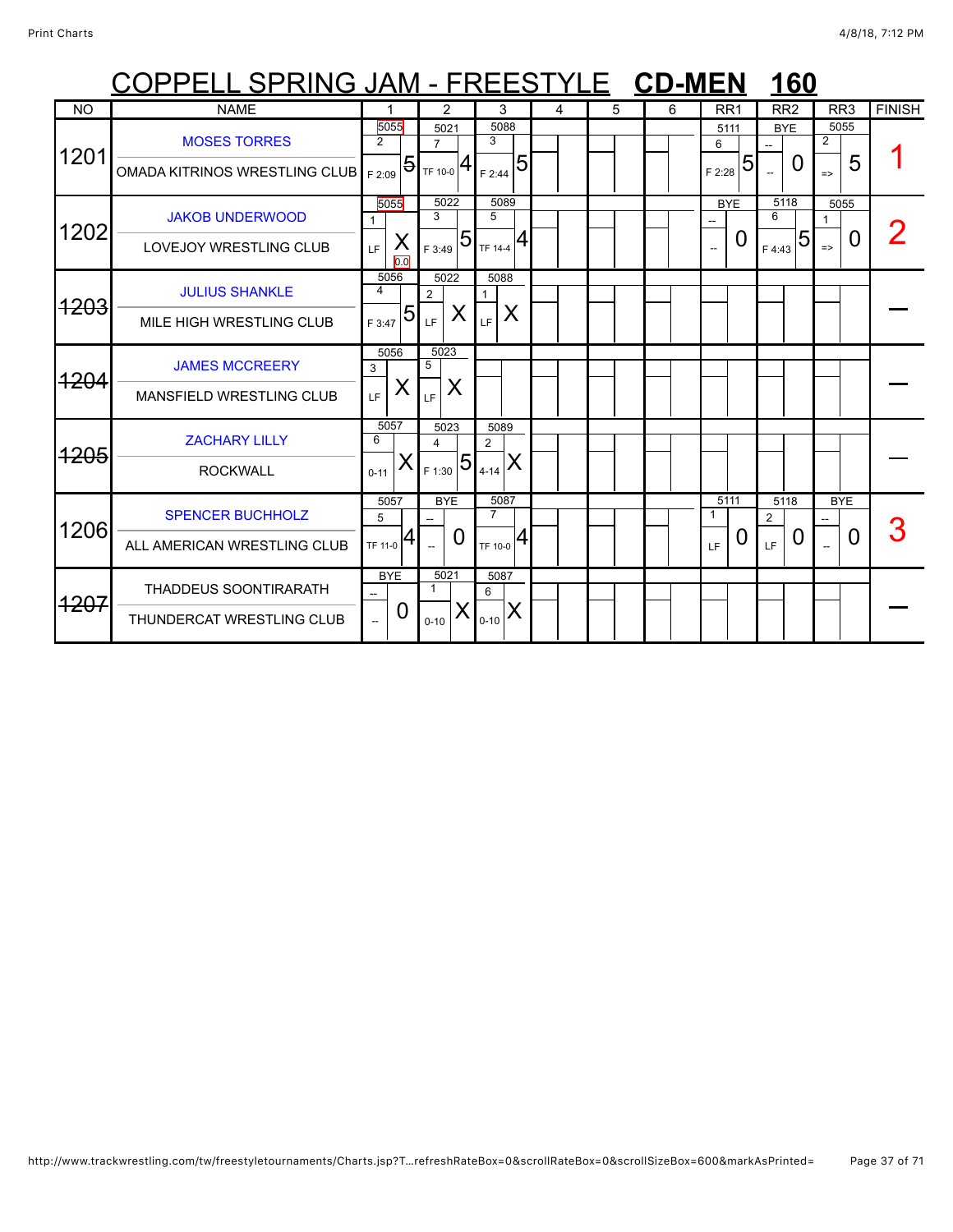|                 | <u> OPPELL SPRING JAM - FREESTYLE CD-MEN</u>                      |                              |                                       |   |   |   |   |                                      | 170                                               |                                 |               |
|-----------------|-------------------------------------------------------------------|------------------------------|---------------------------------------|---|---|---|---|--------------------------------------|---------------------------------------------------|---------------------------------|---------------|
| NO              | <b>NAME</b>                                                       |                              |                                       | 3 | 4 | 5 | 6 | RR <sub>1</sub>                      | RR <sub>2</sub>                                   | RR3                             | <b>FINISH</b> |
| 1301            | <b>MARK GIVENS</b><br><b>MANSFIELD WRESTLING CLUB</b>             | 5054<br>2<br>5<br>F 1:54     | 5090<br>3<br>⌒<br>LF<br>0.0           |   |   |   |   | 5090<br>3<br>U<br>$\Rightarrow$      | 5112<br>4<br>$9 - 20$                             | <b>BYE</b><br>O                 |               |
| <del>1302</del> | <b>GABRIEL WILD</b><br><b>FRISCO TEXAS JACKS</b>                  | 5054<br>LF                   | 5091<br>4<br>X<br>LF                  |   |   |   |   |                                      |                                                   |                                 |               |
| 1303            | <b>BRANSON BRITTEN</b><br>OMADA KITRINOS WRESTLING CLUB   TF 15-5 | 5055<br>4                    | 5090<br>$\overline{5}$<br>F 1:07      |   |   |   |   | 5090<br>5<br>$\Rightarrow$           | <b>BYE</b><br>--<br>0<br>$\overline{\phantom{a}}$ | 5055<br>4<br>4<br>$\Rightarrow$ |               |
| 1304            | <b>MAX HAMPTON</b><br><b>FRISCO WRESTLING CLUB</b>                | 5055<br>3<br>$5 - 15$<br>1.0 | 5091<br>$\overline{2}$<br>5<br>F 1:41 |   |   |   |   | <b>BYE</b><br>U<br>$\hspace{0.05cm}$ | 5112<br>TF 20-9                                   | 5055<br>3<br>$\Rightarrow$      |               |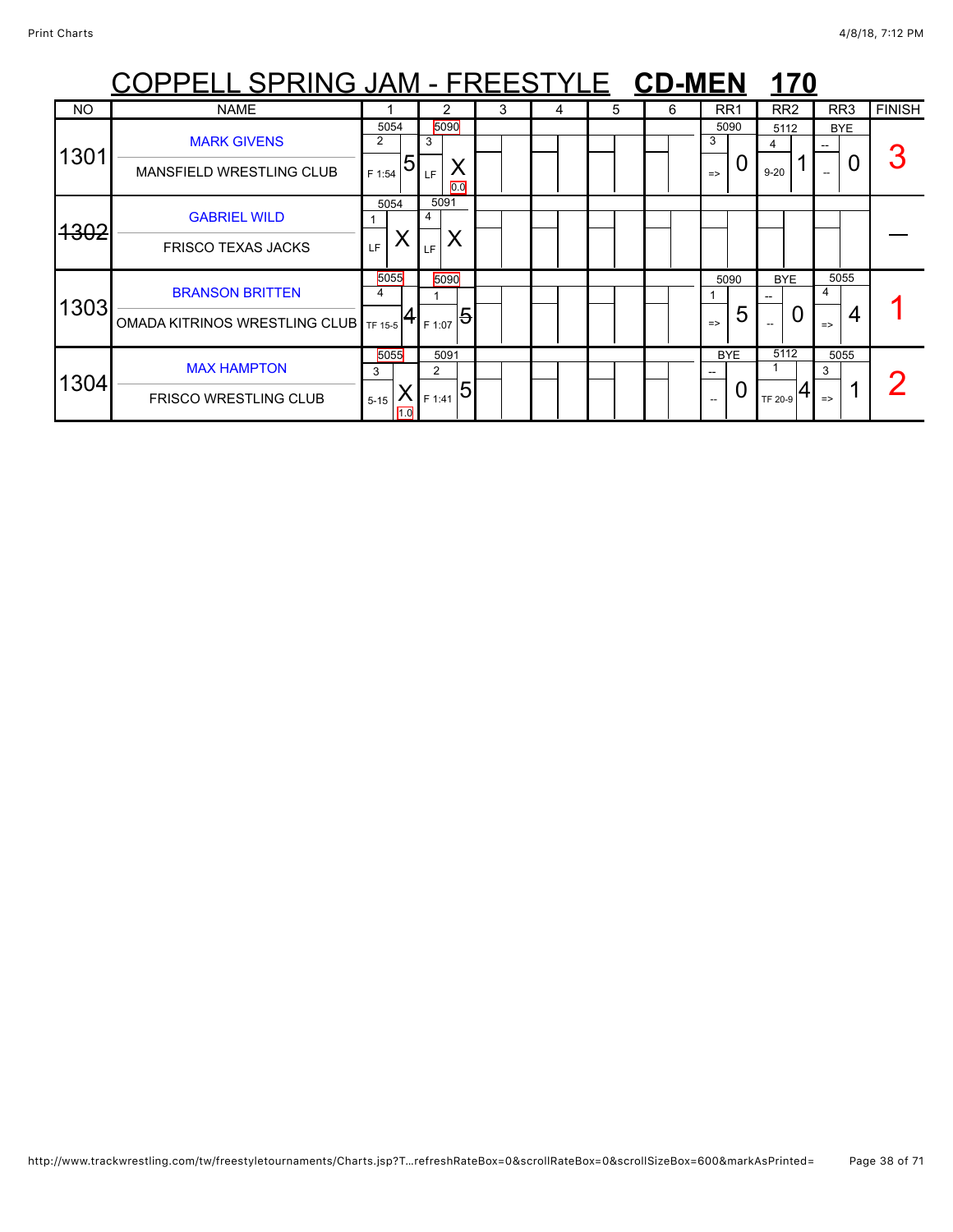|                 | COPPELL SPRING JAM - FREESTYLE CD-MEN                |                                |   |                                                     |                          |                 |   |   |   |             |                        |                          | <b>182</b>      |                                  |                 |               |
|-----------------|------------------------------------------------------|--------------------------------|---|-----------------------------------------------------|--------------------------|-----------------|---|---|---|-------------|------------------------|--------------------------|-----------------|----------------------------------|-----------------|---------------|
| <b>NO</b>       | <b>NAME</b>                                          |                                |   | 2                                                   |                          | 3               | 4 | 5 | 6 |             | RR <sub>1</sub>        |                          | RR <sub>2</sub> |                                  | RR <sub>3</sub> | <b>FINISH</b> |
| <del>1401</del> | <b>JAYDON COOK</b><br><b>MISSION</b>                 | 5025<br>$\overline{2}$<br>LE.  | X | 5060<br>$\overline{7}$<br>$5\overline{5}$<br>F 2:39 | 6<br>$0 - 10$            | 5092<br>X       |   |   |   |             |                        |                          |                 |                                  |                 |               |
| 1402            | <b>FELIX AGUILAR</b><br><b>RICHARDSON</b>            | 5025<br>$\mathbf{1}$<br>F 3:41 | 5 | 5061<br>3<br>TF 10-0                                | $\overline{7}$<br>F 0:41 | 5093<br>5       |   |   |   |             | <b>BYE</b><br>0        | 4<br>LF                  | 5119<br>O       | 6<br>LF.                         | 5123<br>0       |               |
| <del>1403</del> | <b>RYAN ZATOPEK</b><br>LAKE HIGHLANDS WRESTLING CLUB | 5026<br>4<br>LF.               | X | 5061<br>$\overline{2}$<br>X<br>$0 - 10$             |                          |                 |   |   |   |             |                        |                          |                 |                                  |                 |               |
| 1404            | <b>CHASE PARHAM</b><br>PROSPER HIGH SCHOOL WRESTLING | 5026<br>3<br>F 0:58            | 5 | 5062<br>5<br>5<br>F 4:13                            |                          | <b>BYE</b><br>0 |   |   |   | 6<br>LF     | 5113<br>U              | $\overline{2}$<br>F 1:01 | 5119<br>5       | <b>BYE</b>                       | O               |               |
| 1405            | <b>CALEB DERUSHA</b><br><b>FRISCO TEXAS JACKS</b>    | 5027<br>6<br>LF.               | X | 5062<br>$\overline{4}$<br>X<br>LF.                  |                          |                 |   |   |   |             |                        |                          |                 |                                  |                 |               |
| 1406            | <b>RAMSEY BRAHIMAJ</b><br>ROCKWALL HIGH SCHOOL       | 5027<br>5<br>F 2:35            | 5 | <b>BYE</b><br>0                                     | $\mathbf{1}$<br>TF 10-0  | 5092<br> 4      |   |   |   | 4<br>F 6:00 | 5113<br>$\overline{5}$ |                          | <b>BYE</b><br>0 | 5123<br>$\overline{2}$<br>F 3:35 | 5               |               |
|                 | <b>LANCE ARMSTRONG</b><br>MANSFIELD WRESTLING CLUB   | <b>BYE</b><br>--<br>−−         | 0 | 5060<br>Χ<br>LF                                     | $\overline{2}$<br>LF     | 5093<br>X       |   |   |   |             |                        |                          |                 |                                  |                 |               |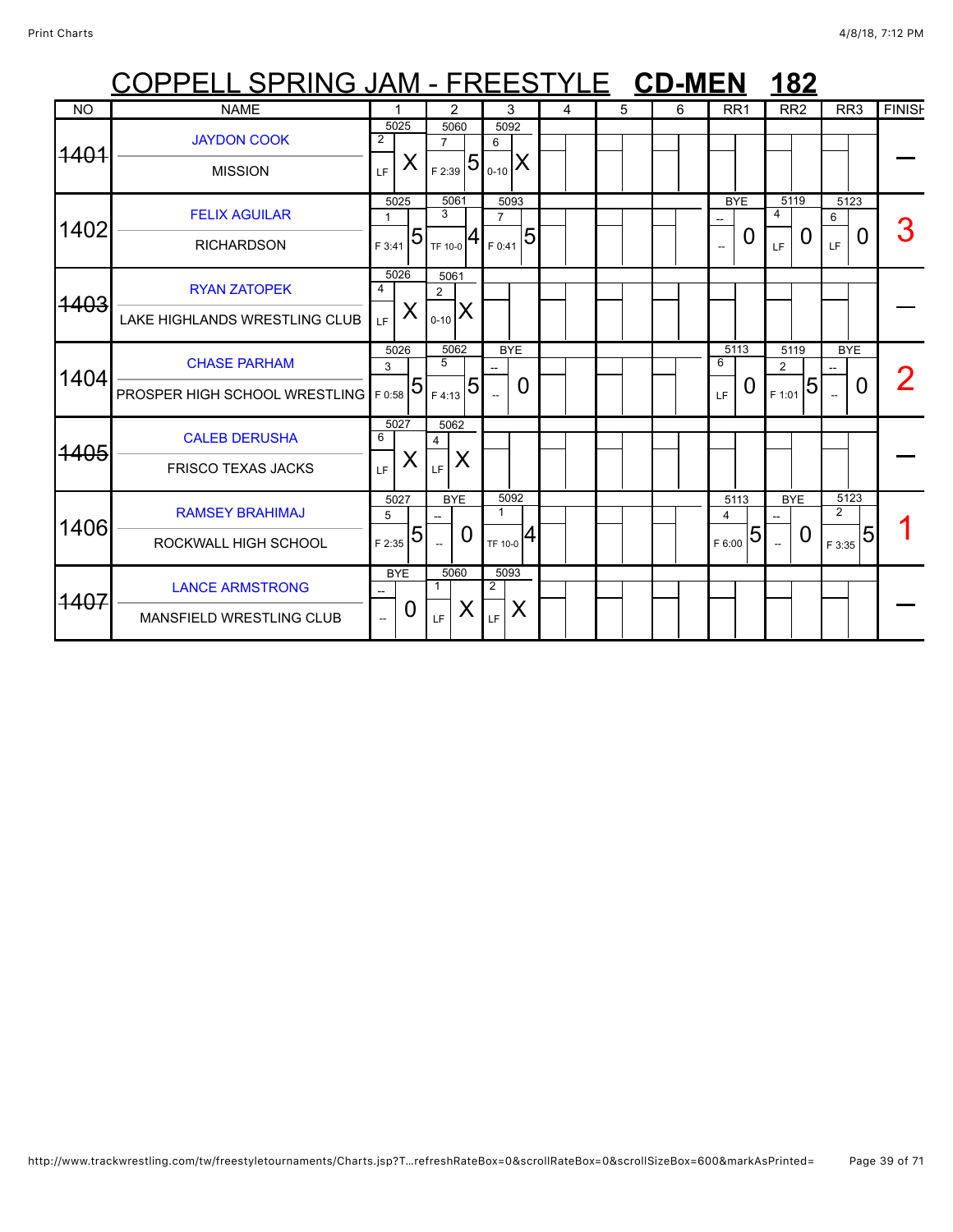|      | <u>ELL SPRING JAM - FREESTYLE CD-MEN</u> |                     |   |                |   |  |  |   |   |                 |                 | 195             |               |
|------|------------------------------------------|---------------------|---|----------------|---|--|--|---|---|-----------------|-----------------|-----------------|---------------|
| NO   | <b>NAME</b>                              |                     |   |                |   |  |  | 5 | h | RR <sub>1</sub> | RR <sub>2</sub> | RR <sub>3</sub> | <b>FINISH</b> |
| 1501 | <b>ALI FARHAT</b><br><b>SOUTHLAKE</b>    | 5060<br><b>WBF</b>  | ხ | 5094<br>F 3:57 | ს |  |  |   |   |                 |                 |                 |               |
| 1502 | <b>HAYDEN SMITH</b><br><b>ROANOKE</b>    | 5060<br><b>FORF</b> |   | 5094<br>LF.    |   |  |  |   |   |                 |                 |                 |               |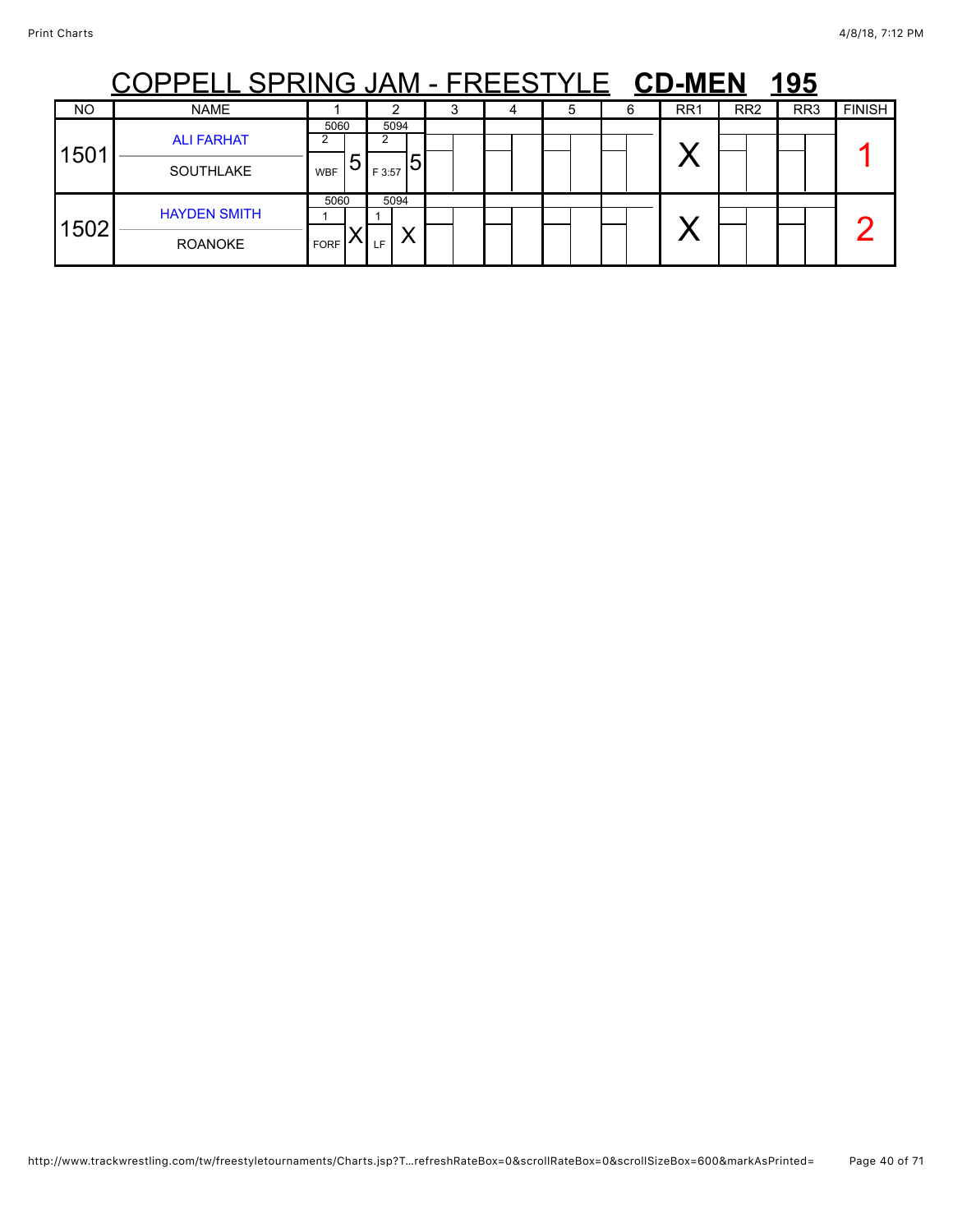|           | PPELL SPRING JAM - FREESTYLE CD-MEN                          |  |   |   |   |   |                          | 285                 |                       |               |
|-----------|--------------------------------------------------------------|--|---|---|---|---|--------------------------|---------------------|-----------------------|---------------|
| <b>NO</b> | <b>NAME</b>                                                  |  | 3 | 4 | 5 | 6 | RR <sub>1</sub>          | RR <sub>2</sub>     | RR <sub>3</sub>       | <b>FINISH</b> |
| 1701      | <b>ANTHONY WOOD</b><br><b>MIGHTY EAGLES WRESTLING</b>        |  |   |   |   |   | 5061<br>2<br>5<br>F 1:10 | 5095<br>3<br>LF.    | <b>BYE</b>            |               |
| 1702      | <b>JASON STAPP</b><br>THUNDERCAT WRESTLING CLUB              |  |   |   |   |   | 5061<br>U<br>LF          | <b>BYE</b><br>0     | 5114<br>3<br>$0 - 10$ |               |
| 1703      | <b>JEDI IRIZARRY</b><br><b>COPPELL HIGH SCHOOL WRESTLING</b> |  |   |   |   |   | <b>BYE</b><br>U          | 5095<br>5<br>F 2:13 | 5114<br>TF 10-0       |               |

## http://www.trackwrestling.com/tw/freestyletournaments/Charts.jsp?T…refreshRateBox=0&scrollRateBox=0&scrollSizeBox=600&markAsPrinted= Page 41 of 71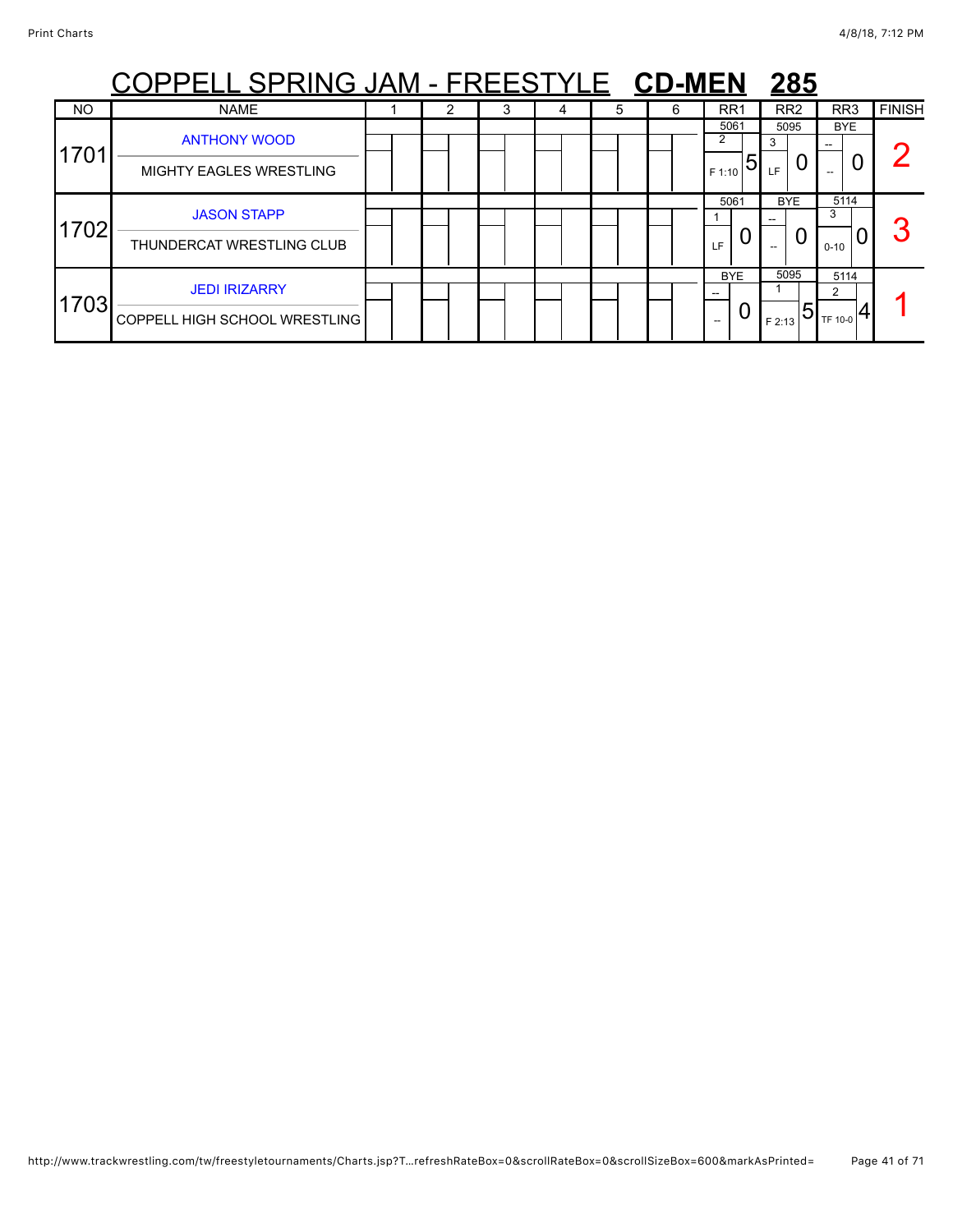|           | <u>COPPELL SPRING JAM - FREESTYLE JR-MEN</u>                  |                              |                                                                                                                                                                                                                                                                                                                                 |   |   |    |   |                           | 113                 |                                |               |
|-----------|---------------------------------------------------------------|------------------------------|---------------------------------------------------------------------------------------------------------------------------------------------------------------------------------------------------------------------------------------------------------------------------------------------------------------------------------|---|---|----|---|---------------------------|---------------------|--------------------------------|---------------|
| <b>NO</b> | <b>NAME</b>                                                   |                              |                                                                                                                                                                                                                                                                                                                                 | 3 | 4 | 5. | 6 | RR <sub>1</sub>           | RR <sub>2</sub>     | RR3                            | <b>FINISH</b> |
| 301       | <b>TREY REED</b><br>ALL AMERICAN WRESTLING CLUB               | 647<br>2<br>F 1:41           | 703<br>3<br>$\frac{1}{2}$ $\frac{1}{2}$ $\frac{1}{2}$ $\frac{1}{2}$ $\frac{1}{2}$ $\frac{1}{2}$ $\frac{1}{2}$ $\frac{1}{2}$ $\frac{1}{2}$ $\frac{1}{2}$ $\frac{1}{2}$ $\frac{1}{2}$ $\frac{1}{2}$ $\frac{1}{2}$ $\frac{1}{2}$ $\frac{1}{2}$ $\frac{1}{2}$ $\frac{1}{2}$ $\frac{1}{2}$ $\frac{1}{2}$ $\frac{1}{2}$ $\frac{1}{2}$ |   |   |    |   | 647<br>5<br>$\Rightarrow$ | 743<br>4<br>TF 11-1 | <b>BYE</b><br>U                |               |
| 302       | <b>JUSTIN HAMPTON</b><br><b>PROSPER HIGH SCHOOL WRESTLING</b> | 647<br>Χ<br><b>IF</b><br>0.0 | 704<br>4<br>TF 15-5                                                                                                                                                                                                                                                                                                             |   |   |    |   | 647<br>O<br>$\Rightarrow$ | <b>BYE</b><br>0     | 704<br>4<br>4<br>$\Rightarrow$ |               |
| 303       | ALEC MARQUEZ DE LA PLATA<br>LAKE HIGHLANDS WRESTLING CLUB     | 648<br>4<br>$7-12$           | 703<br>$_{0-10}$ $\Lambda$                                                                                                                                                                                                                                                                                                      |   |   |    |   |                           |                     |                                |               |
| 304       | <b>ISAAC WASS</b><br>ALL AMERICAN WRESTLING CLUB              | 648<br>3<br>3<br>D 12-7      | 704<br>2<br>$5 - 15$<br>1.0                                                                                                                                                                                                                                                                                                     |   |   |    |   | <b>BYE</b><br>0           | 743<br>$1 - 11$     | 704<br>2<br>$\Rightarrow$      |               |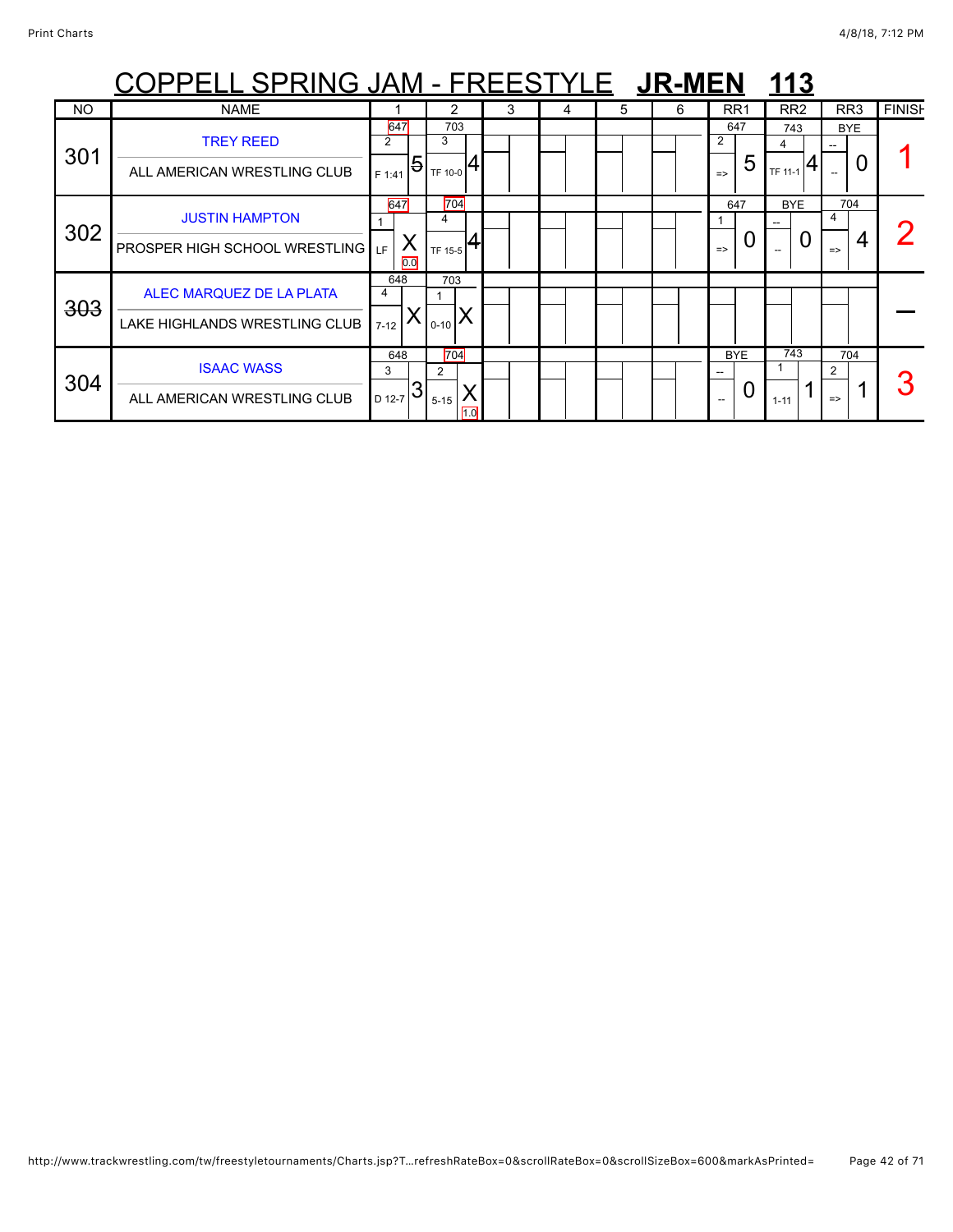# COPPELL SPRING JAM - FREESTYLE JR-MEN 120

|           | .<br>_____                                                |                 | .             | . . <b>. .</b>        |  | ----------      | $\overline{\phantom{a}}$ |                 |               |
|-----------|-----------------------------------------------------------|-----------------|---------------|-----------------------|--|-----------------|--------------------------|-----------------|---------------|
| <b>NO</b> | <b>NAME</b>                                               |                 |               |                       |  | RR <sub>1</sub> | RR <sub>2</sub>          | RR <sub>3</sub> | <b>FINISH</b> |
| 401       | <b>WANG TAYLOR LEE</b><br><b>COPPELL WRESTLING CLUB</b>   | 649<br>$8 - 11$ | 705<br>F 1:27 | 744<br>$4 - 14$       |  |                 |                          |                 |               |
| 402       | <b>MACK BEGGS</b><br>ALL AMERICAN WRESTLING CLUB   D 11-8 | 649<br>IJ.      | 705<br>LF     | 744<br><b>TF 14-4</b> |  |                 |                          |                 |               |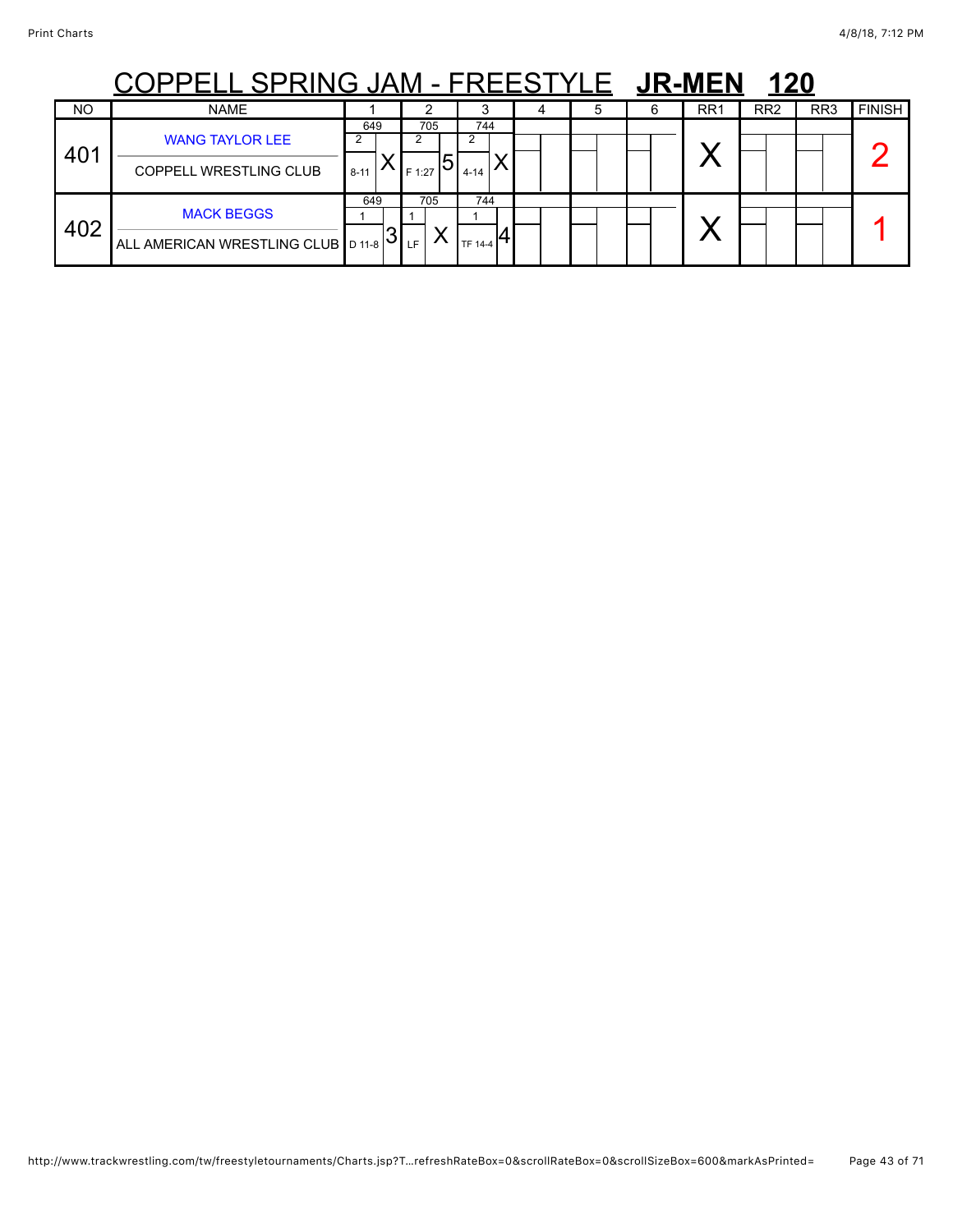|           | COPPELL SPRING JAM - FREESTYLE |                               |   |                       |                |                                  |          |   |   | <b>JR-MEN</b>    |                          |          | <b>126</b>      |   |                            |              |
|-----------|--------------------------------|-------------------------------|---|-----------------------|----------------|----------------------------------|----------|---|---|------------------|--------------------------|----------|-----------------|---|----------------------------|--------------|
| <b>NO</b> | <b>NAME</b>                    |                               |   | $\overline{2}$        |                | 3                                |          | 4 | 5 | 6                | RR <sub>1</sub>          |          | RR <sub>2</sub> |   | RR <sub>3</sub>            | <b>FINIS</b> |
| 501       | <b>STEVEN WEATHERALL</b>       | 650<br>$\overline{2}$         |   | 706<br>$\overline{7}$ |                | 745<br>6                         |          |   |   |                  | 6                        | 745      | <b>BYE</b>      |   | 786<br>4                   | З            |
|           | <b>WARRIOR WRESTLING CLUB</b>  | TF 10-0                       | 4 | <b>WBI</b>            | 5              | $0 - 10$                         | X<br>0.0 |   |   |                  | $\Rightarrow$            | 0        | --              | 0 | $11-22$                    |              |
| 502       | <b>ELISHA SANCHEZ</b>          | 650<br>$\mathbf{1}$<br>X      |   | 707<br>3              |                | 746<br>$\overline{4}$            | X        |   |   |                  |                          |          |                 |   |                            |              |
|           | BYRON NELSON HIGH SCHOOL WREST | $0 - 10$<br>651               |   | TF 14-4<br>707        |                | $0 - 11$                         |          |   |   |                  |                          |          |                 |   |                            |              |
| 503       | <b>TRISTAN MACIEJACK</b>       | 4<br>Χ                        |   | $\overline{2}$        | X              |                                  |          |   |   |                  |                          |          |                 |   |                            |              |
|           | <b>WARRIOR WRESTLING CLUB</b>  | $0 - 11$<br>651               |   | $4 - 14$<br>708       |                | 746                              |          |   |   |                  | <b>BYE</b>               |          | 767             |   | 786                        |              |
| 504       | <b>HARLEY WILLIAMSON</b>       | 3                             | 4 | 5                     | $\overline{5}$ | $\overline{2}$                   |          |   |   |                  |                          | $\Omega$ | 6               |   | 1                          |              |
|           | ALL AMERICAN WRESTLING CLUB    | TF 11-0<br>652                |   | F 2:14<br>708         |                | $\mathbf{F}_{\text{TF 11-0}} 4.$ |          |   |   |                  | $\overline{\phantom{a}}$ |          | $8 - 21$        |   | $T = 22 - 11$ <sup>4</sup> |              |
| 505       | <b>ELIAS OLIVER</b>            | 6<br>Х                        |   | 4                     | X              |                                  |          |   |   |                  |                          |          |                 |   |                            |              |
|           | FORT WORTH WRESTLING ACADEMY   | $0 - 10$<br>652               |   | LF<br><b>BYE</b>      |                | 745                              |          |   |   |                  |                          | 745      | 767             |   | <b>BYE</b>                 |              |
| 506       | <b>DOMINIC CHAVEZ</b>          | 5                             |   |                       |                | $\mathbf{1}$                     |          |   |   |                  | 1                        |          | 4               |   |                            |              |
|           | ARLINGTON MARTIN HIGH SCHOOL   | TF 10-0                       | 4 |                       | O              | TF 10-0                          | 4        |   |   |                  | $\Rightarrow$            | 4        | TF 21-8         | 4 | $\overline{0}$             |              |
|           |                                | <b>BYE</b>                    |   | 706                   |                |                                  |          |   |   | <b>WITHDRAWN</b> |                          |          |                 |   |                            |              |
| 507       | <b>LEONEL MUNGUIA</b>          | $\overline{\phantom{a}}$      |   | -1                    |                |                                  |          |   |   |                  |                          |          |                 |   |                            |              |
|           | <b>PRINCETON</b>               | 0<br>$\overline{\phantom{a}}$ |   | <b>INJ</b>            | Χ              |                                  |          |   |   |                  |                          |          |                 |   |                            |              |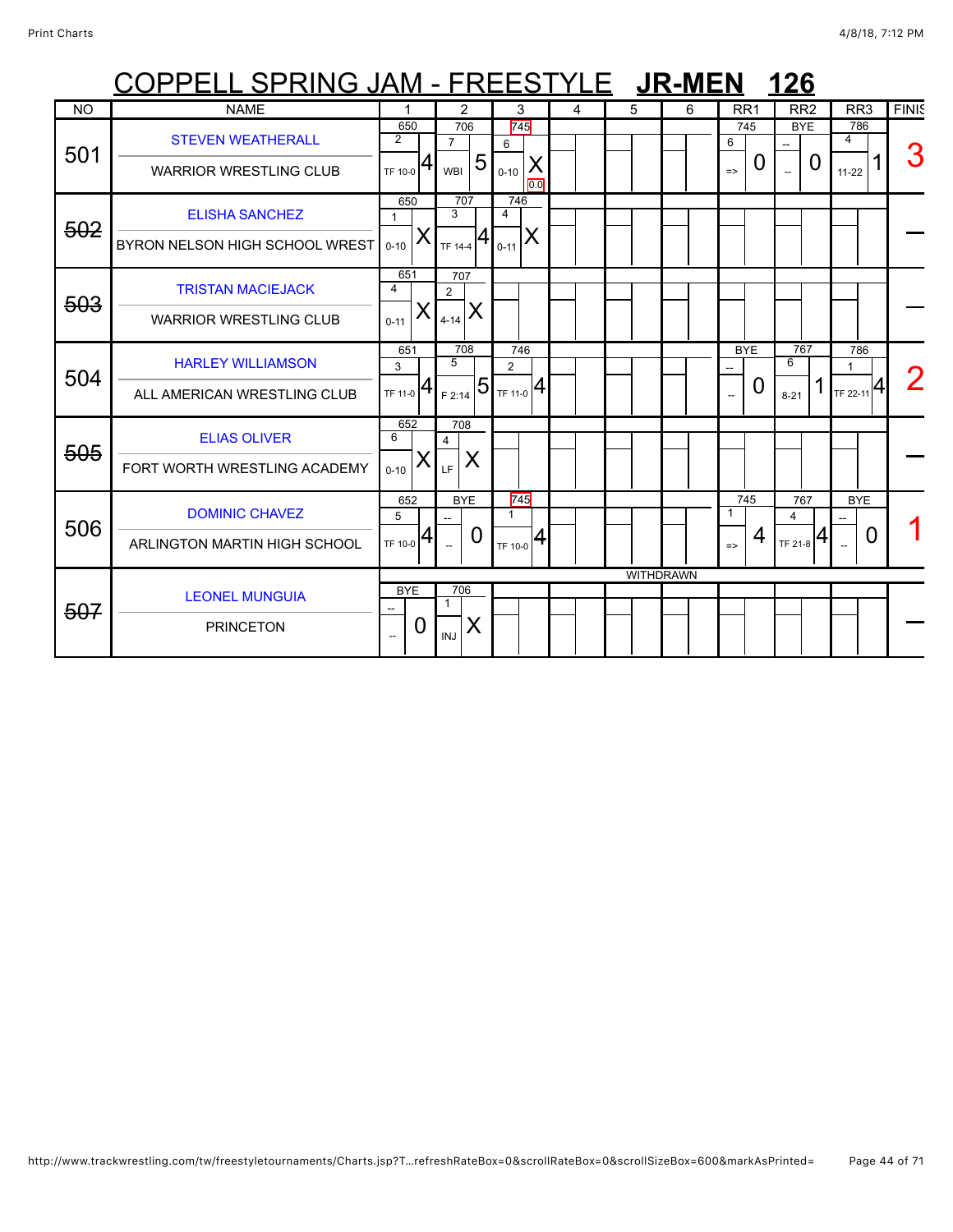### PPELL SPRING JAM - FREESTYLE JR-MEN 132 COPPELL SPRING JAM - FREESTYLE **JR-MEN 132B** NO | NAME | 1 | 2 | 3 | 4 | 5 | 6 | RR1 | RR2 | RR3 |FINISH 601 [KYLER WOODS](javascript:viewProfile(1553105096)) THUNDERCAT WRESTLING CLUB 601 3  $55^{5}$ 653 5  $0 - 10$ 709 9 <sub>4-14</sub> X <sup>—</sup> 603 [WARREN ASIRE](javascript:viewProfile(628571132)) ALL AMERICAN WRESTLING CLUB 601 1  $_{\rm LF}$   $\mid$   $\sf X$ 654 9  $_{9\text{-}12}$   $\bm{\mathsf{X}}$ <sup>—</sup> 605 [JAMES YARBRO](javascript:viewProfile(752068096)) CARROLLTON ALL-STARS 602 7  $_{\rm TF\ 10{\text -}0}$   $\bm{4}$ 653 1 TF 10-0 710 11 <sub>F 1:01</sub> 5 747 9 TF 10-0 710 11 => 5 **BYF** --  $\Box$  0 | 1 607 [JUSTIN CRUMP](javascript:viewProfile(627343132)) HIGHLAND PARK SCOTS 602 5  $0 - 10$ 655 11  $_{_{0\text{-}10}}$   $\times$ <sup>—</sup> 609 [BENJAMIN DELEMOS](javascript:viewProfile(116764096)) SOUTHLAKE CARROLL 603 11 X  $1.0$ 11-21 654 3  $_{\rm D$  12-9  $|3$ 709 1  $TF 14-4$ 747 5  $_{0-10}$  0 BYE -- 0 603 11  $\frac{1}{2}$  1  $\Big\vert$  = 611 [NICHOLAS THOMPSON](javascript:viewProfile(1611302096)) UNAFFILIATED 603 9 TF 21-11 655 7  $TF 10-0$ 710 5 X 0.0 LF BYE -- 0 710 5  $_{\scriptscriptstyle{-\sim}}$   $\mid$  0 603 9  $\frac{1}{2}$ 4 | 2 (611) Thompson Unaffiliated **Taylor** Fall 1:18 (605) Yarbro Carrollton All-Stars Haskins<br>TF 13-3 [768](javascript:openBoutSheet(6041)) [769](javascript:openBoutSheet(6031)) TF 13-3 (612) Taylor EMSISD Wranglers 3RD (606) Haskins Lewisville High School Wrestli 1ST NO NAME 1 2 3 4 5 6 RR1 RR2 RR3 FINISH 602 [KELVIN TRAN](javascript:viewProfile(1536843096)) UNATTACHED 604 4 TF 16-6 656 6 X  $0.0$ 0-10 711 10 5<sub>2:27</sub> ج 656 6 => 0 748 12  $4-14$  1 **BYE** --  $\frac{1}{2}$  0  $\vert$  -604 [ISAAC FOX](javascript:viewProfile(109275096)) SPARTAN MAT CLUB 604  $\mathfrak{p}$  $6 - 16$ 657 10  $\mathbb{E}$   $\mathsf{X}$ <sup>—</sup> 606 [JORDAN HASKINS](javascript:viewProfile(524637096)) LEWISVILLE HIGH SCHOOL WRESTLI 605 8 TF 10-0 656 2  $_{\sf TF\ 10\text{-}0}$  4 712 12 TF 10-0 656 2  $_{\sim}$  | 4 BYE --  $\Omega$ 712 12  $\frac{12}{2}$  4 1 608 [BOWEN BRADSHAW](javascript:viewProfile(627851132)) WARRIOR WRESTLING CLUB 605 6  $0 - 10$ 658 12  $\mathbb{E}$   $\mathsf{X}$ <sup>—</sup> 610 [NATHANIEL HARKINS](javascript:viewProfile(1161617096)) 606 12 657 4 <sub>F 3:27</sub> 5 711 2 <sub>LE</sub> | X

### http://www.trackwrestling.com/tw/freestyletournaments/Charts.jsp?T…refreshRateBox=0&scrollRateBox=0&scrollSizeBox=600&markAsPrinted= Page 45 of 71

 $0 - 10$ 

SOUTHLAKE CARROLL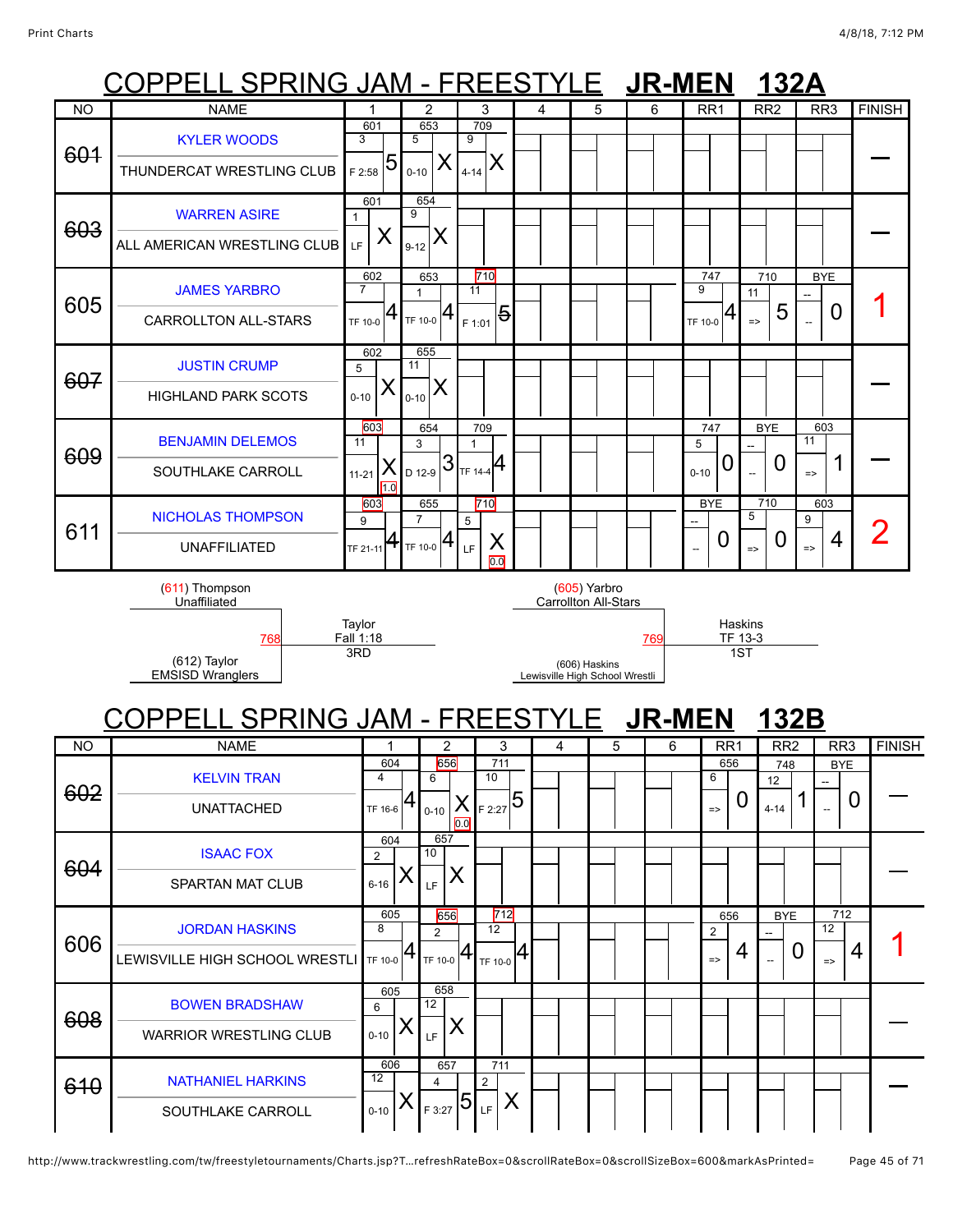|     |                         | 606     | 658      |            | 712      |                   |  |  |       | <b>BYE</b> | 748            | 712           |  |
|-----|-------------------------|---------|----------|------------|----------|-------------------|--|--|-------|------------|----------------|---------------|--|
| 612 | <b>THOMAS TAYLOR</b>    | 10      |          |            |          |                   |  |  | $- -$ |            |                | $\sim$<br>U   |  |
| . . | <b>EMSISD WRANGLERS</b> | TF 10-0 | $F$ 0:26 | ∽<br>. I U | $0 - 10$ | $\overline{0}$ .c |  |  | $- -$ |            | <b>TF 14-4</b> | $\Rightarrow$ |  |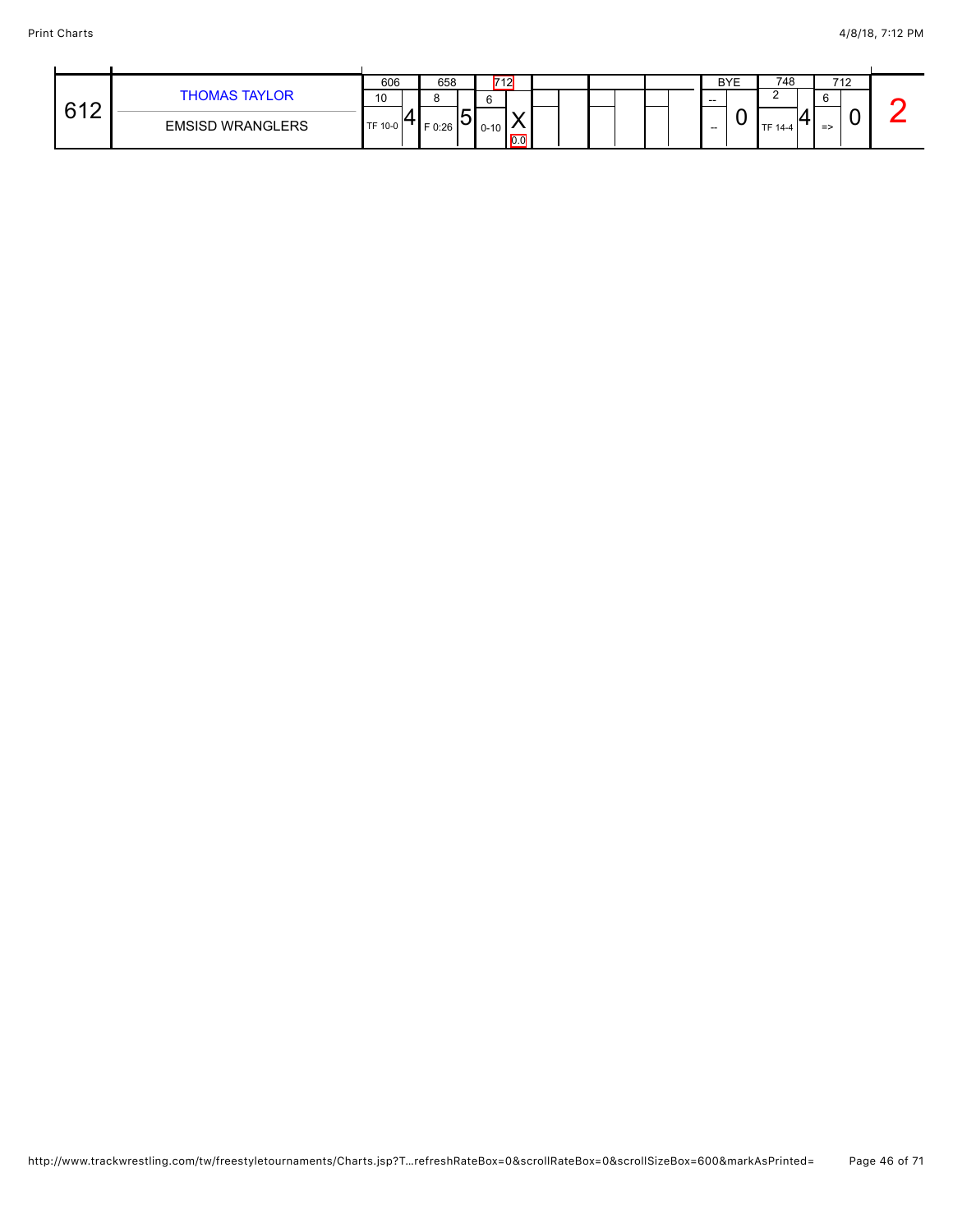|           | <u> COPPELL SPRING JAM - FREESTYLE JR-MEN</u>                                                                                  |                                           |                      |                                           |                                     |   |                      |   |                             |               |                             |                          | 138A                                                  |                 |                                                            |               |
|-----------|--------------------------------------------------------------------------------------------------------------------------------|-------------------------------------------|----------------------|-------------------------------------------|-------------------------------------|---|----------------------|---|-----------------------------|---------------|-----------------------------|--------------------------|-------------------------------------------------------|-----------------|------------------------------------------------------------|---------------|
| <b>NO</b> | <b>NAME</b>                                                                                                                    | 1                                         | 2                    |                                           | 3                                   | 4 |                      | 5 | 6                           |               | RR1                         | RR <sub>2</sub>          |                                                       | RR <sub>3</sub> |                                                            | <b>FINISH</b> |
|           | <b>MASSOMA ENDENE</b>                                                                                                          | 607<br>3                                  | 659<br>5             |                                           | 713<br>7                            |   |                      |   |                             | 3             | 607                         | 713<br>$\overline{7}$    |                                                       | <b>BYE</b>      |                                                            |               |
| 701       | ARLINGTON MARTIN HIGH SCHOOL                                                                                                   | 5<br>F 2:16                               | F 2:28               | $\overline{5}$                            | Х<br>$0 - 10$<br>0.0                |   |                      |   |                             | $\Rightarrow$ | 5                           | $\Rightarrow$            | 0                                                     |                 | 0                                                          | 2             |
| 703       | <b>JOHN BENNETT</b>                                                                                                            | 607<br>$\mathbf{1}$                       | 660<br>9             |                                           | 714<br>11                           |   |                      |   |                             | 1             | 607                         | <b>BYE</b>               |                                                       | 749<br>7        |                                                            |               |
|           | <b>FRISCO TEXAS JACKS</b>                                                                                                      | X<br><b>LF</b><br>$\overline{0.0}$<br>608 | TF 10-0              | 4                                         | $T_{F1:19}$ 5                       |   |                      |   |                             | $\Rightarrow$ | U                           | $\overline{\phantom{a}}$ | $\boldsymbol{0}$                                      | $0 - 10$        | 0                                                          |               |
| 705       | <b>AIDEN CONNORS</b>                                                                                                           | 7<br>Х                                    | 659                  | X                                         |                                     |   |                      |   |                             |               |                             |                          |                                                       |                 |                                                            |               |
|           | <b>GRAPEVINE WRESTLING CLUB</b>                                                                                                | $0 - 11$<br>608                           | LF.<br>661           |                                           | 713                                 |   |                      |   |                             |               | <b>BYE</b>                  | 713                      |                                                       | 749             |                                                            |               |
| 707       | <b>JOSE ZAMORA</b>                                                                                                             | 5                                         | 11                   | 5                                         | $\mathbf{1}$                        |   |                      |   |                             | $\sim$        | 0                           | 1                        | 4                                                     | 3               | 4                                                          |               |
|           | <b>ARLINGTON</b>                                                                                                               | TF 11-0<br>609                            | F 0:42<br>660        |                                           | $T_{\text{TF 10-0}} 4$              |   |                      |   |                             |               |                             | $\Rightarrow$            |                                                       | TF 10-0         |                                                            |               |
| 709       | <b>CHRISTOPHER HELMSTAEDTER</b><br>THUNDERCAT WRESTLING CLUB                                                                   | 11<br>Χ<br>LF                             | 3<br>$0 - 10$        | X                                         |                                     |   |                      |   |                             |               |                             |                          |                                                       |                 |                                                            |               |
|           |                                                                                                                                | 609                                       | 661                  |                                           | 714                                 |   |                      |   |                             |               |                             |                          |                                                       |                 |                                                            |               |
| 711       | <b>CARTER PUCKETT</b><br><b>COPPELL STARS WRESTLING CLUB</b>                                                                   | 9<br>5<br>F 3:34                          | $\overline{7}$<br>LF | X                                         | 3<br>X<br>LF.                       |   |                      |   |                             |               |                             |                          |                                                       |                 |                                                            |               |
|           | Endene<br>Fall 2:00<br>770<br>3RD<br>(708) Redding<br>Rockwall-Heath High School Wre<br><u> COPPELL SPRING JAM - FREESTYLE</u> |                                           |                      |                                           | (710) Coapstick<br>Spartan Mat Club |   | 771<br><b>JR-MEN</b> |   | Coapstick<br>Dec 8-1<br>1ST |               | <u>138B</u>                 |                          |                                                       |                 |                                                            |               |
| NO        | <b>NAME</b>                                                                                                                    | 1                                         |                      | 2                                         |                                     | 3 | 4                    | 5 |                             | 6             | RR <sub>1</sub>             |                          | RR <sub>2</sub>                                       |                 | RR <sub>3</sub>                                            | <b>FINIS</b>  |
| 702       | <b>EAN HUTCHERSON</b><br><b>GRAPEVINE WRESTLING CLUB</b>                                                                       | 610<br>4<br>$4 - 14$                      |                      | 662<br>10<br>$0 - 10$                     | X                                   |   |                      |   |                             |               |                             |                          |                                                       |                 |                                                            |               |
| 704       | <b>JEREMIAH HARPER</b><br>ALL AMERICAN WRESTLING CLUB                                                                          | 610<br>$\overline{2}$<br>TF 14-4          | (4)                  | 663<br>6<br>F 2:17                        | $\overline{5}$                      |   |                      |   |                             |               | <b>BYE</b>                  | O                        | 750<br>8<br>$0 - 11$                                  | O               | 770<br>10<br>$\bf{0}$<br>$0 - 10$                          |               |
| 706       | <b>PEYTON MCCALLISTER</b><br><b>FRISCO TEXAS JACKS</b>                                                                         | 611<br>8<br>$0 - 12$                      |                      | 663<br>$\overline{4}$<br>LF               | X                                   |   |                      |   |                             |               |                             |                          |                                                       |                 |                                                            |               |
| 708       | <b>JOHN REDDING</b><br>ROCKWALL-HEATH HIGH SCHOOL WRE                                                                          | 611<br>6<br>TF 12-0                       | $\left 4\right $     | <b>BYE</b>                                | 0                                   |   |                      |   |                             |               | 715<br>10<br>$4 - 14$       |                          | 750<br>$\overline{4}$<br>$T_F$ 11-0 $ 4 $             |                 | <b>BYE</b><br>$\boldsymbol{0}$<br>$\overline{\phantom{a}}$ |               |
| 710       | <b>GREGORY COAPSTICK</b><br>SPARTAN MAT CLUB                                                                                   | <b>BYE</b><br>ш.                          | $\mathsf{O}$         | 662<br>$\overline{2}$<br>$T_F$ 10-0 $ 4 $ |                                     |   |                      |   |                             |               | 715<br>8<br>$TF$ 14-4 $ 4 $ |                          | <b>BYE</b><br>$\mathbf 0$<br>$\overline{\phantom{a}}$ |                 | 770<br>$\overline{4}$<br>4<br>TF 10-0                      |               |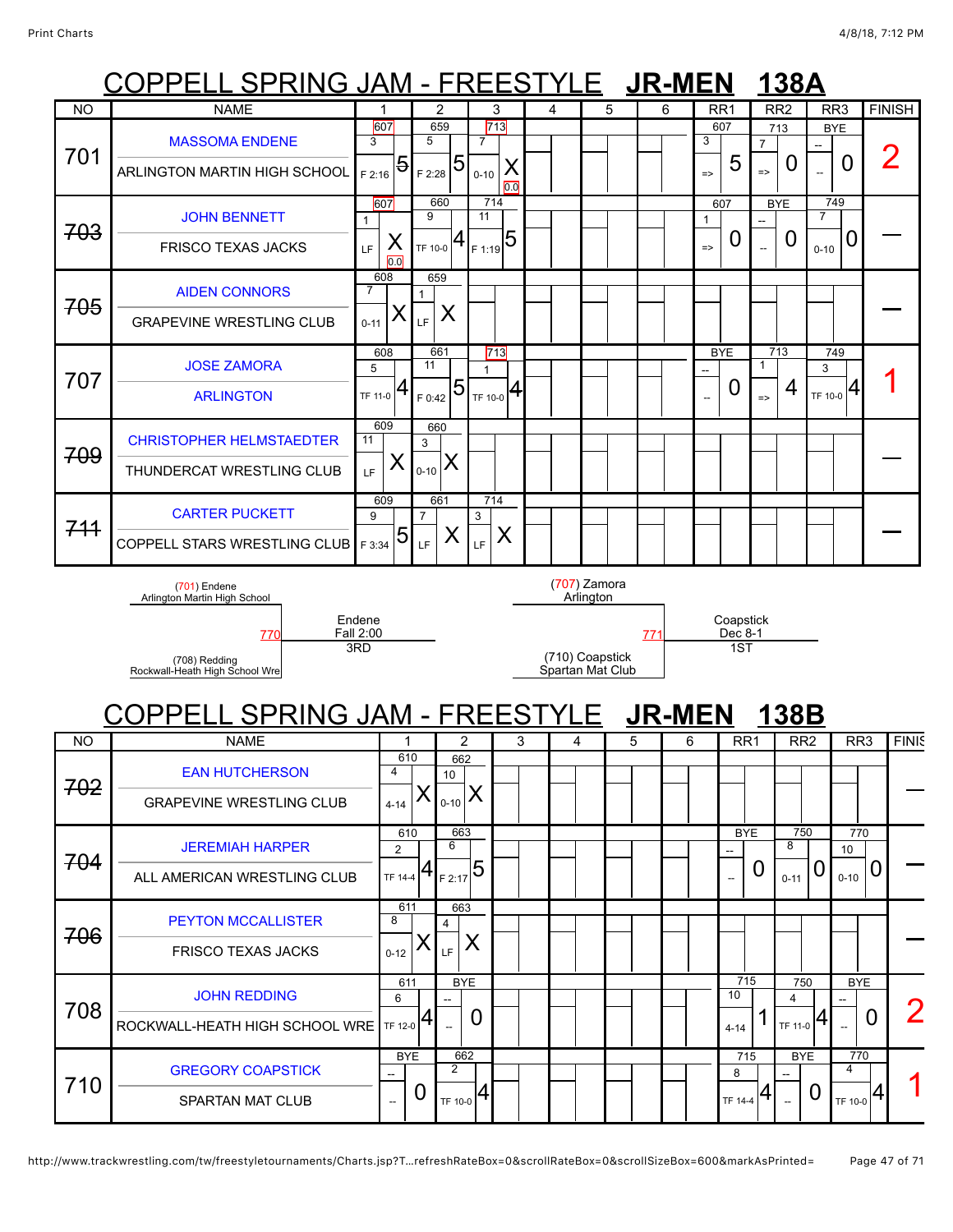## COPPELL SPRING JAM - FREESTYLE **JR-MEN 145A**

|           | ししー<br>טוווו וט LL.                          | UNIVI                        |                                    |                              |            |   | JIN-IVILIN                        |     | <b>תטדו</b>         |                                    |                             |                                  |
|-----------|----------------------------------------------|------------------------------|------------------------------------|------------------------------|------------|---|-----------------------------------|-----|---------------------|------------------------------------|-----------------------------|----------------------------------|
| <b>NO</b> | <b>NAME</b>                                  | 1                            | 2                                  |                              | 3          | 4 | 5                                 | 6   | RR <sub>1</sub>     | RR <sub>2</sub>                    | RR <sub>3</sub>             | <b>FINISH</b>                    |
| 801       | <b>DABRION COCKERHAM</b>                     | 612<br>3                     | 664<br>5                           |                              |            |   |                                   |     |                     |                                    |                             |                                  |
|           | ALL AMERICAN WRESTLING CLUB                  | Х<br>$5 - 15$                | X<br>$0 - 10$                      |                              |            |   |                                   |     |                     |                                    |                             |                                  |
| 803       | <b>ASAAD MUMTAZ</b>                          | 612<br>$\mathbf{1}$          | 665<br>$\overline{7}$              | 716<br>$\overline{5}$        |            |   |                                   |     |                     |                                    |                             |                                  |
|           | FLOWER MOUND HIGH SCHOOL                     | 4<br>TF 15-5                 | $14 - 20$                          | $0 - 10$                     | Χ          |   |                                   |     |                     |                                    |                             |                                  |
| 805       | <b>AARON GOLDMAN</b>                         | 613<br>$\overline{7}$        | 664<br>$\mathbf{1}$                | 3                            | 716        |   |                                   |     | 751<br>13           | <b>BYE</b>                         | 787<br>11                   |                                  |
|           | <b>SPARTAN MAT CLUB</b>                      | 5<br>F 0:22                  | $T_F$ 10-0 $ 4$                    | TF 10-0<br>717               | 4          |   |                                   |     | 5<br>F 3:00         | $\boldsymbol{0}$<br>$\overline{a}$ | 5<br>F 0:21                 |                                  |
| 807       | <b>CHRISTIAN COLLAZO</b>                     | 613<br>5<br>X                | 665<br>3<br>$\frac{1}{20.20-14}$ 3 | 11                           |            |   |                                   |     |                     |                                    |                             |                                  |
|           | ALL AMERICAN WRESTLING CLUB                  | LF<br>614                    | 666                                | $ K_{\sf FORF} $             |            |   |                                   |     |                     |                                    |                             |                                  |
| 809       | <b>MASON MORLAND</b>                         | 11<br>X                      | 13<br>X                            |                              |            |   |                                   |     |                     |                                    |                             |                                  |
|           | LOFTONSTYLE WRESTLING CLUB                   | $1 - 11$<br>$61\overline{4}$ | LF.<br>667                         | 717                          |            |   |                                   |     | <b>BYE</b>          | 773                                | 787                         |                                  |
| 811       | <b>LIAM BIRD</b><br>MILE HIGH WRESTLING CLUB | 9<br>4<br>TF 11-1            | 15<br>TF 10-0 $ 4$                 | $\overline{7}$<br><b>WBF</b> | 5          |   |                                   |     | 0<br>$\overline{a}$ | 13<br>0                            | 5<br>$\boldsymbol{0}$<br>LF |                                  |
|           |                                              | 615                          | 666                                |                              | <b>BYE</b> |   |                                   |     | 751                 | $0 - 10$<br>773                    | <b>BYE</b>                  |                                  |
| 813       | <b>MICHAEL KUMLIEN</b><br>SPARTAN MAT CLUB   | 15<br>4<br>TF 10-0           | 9<br>F 0:31                        | 5                            | 0          |   |                                   |     | 5<br>Ü<br>LF        | 11<br>4<br>TF 10-0                 | $\boldsymbol{0}$            | $\overline{2}$                   |
|           | <b>DYLAN LYLES</b>                           | 615                          | 667                                |                              |            |   |                                   |     |                     |                                    |                             |                                  |
| 815       | <b>FRISCO TEXAS JACKS</b>                    | 13<br>Х<br>$0 - 10$          | 11<br>$\sum_{0-10} X$              |                              |            |   |                                   |     |                     |                                    |                             |                                  |
|           | (813) Kumlien<br>Spartan Mat Club            |                              |                                    |                              |            |   | (805) Goldman<br>Spartan Mat Club |     |                     |                                    |                             |                                  |
|           | 795                                          | Kumlien<br>TF 10-0           |                                    |                              |            |   |                                   | 796 |                     | Goldman<br>TF 10-0                 |                             |                                  |
|           | (814) Vasquez<br>Mansfield Wrestling Club    |                              | 1ST                                |                              |            |   |                                   |     |                     |                                    |                             |                                  |
|           | <b>SPRING JAM - FREES</b>                    |                              |                                    |                              |            |   | F                                 |     | <b>JR-MEN</b>       | 145B                               |                             |                                  |
| <b>NO</b> | <b>NAME</b>                                  |                              |                                    | 2                            |            | 3 | 4                                 | 5   | 6                   | RR <sub>1</sub>                    | RR2                         | $\overline{RR3}$<br><b>FINIS</b> |
|           |                                              |                              |                                    |                              |            |   |                                   |     |                     |                                    |                             |                                  |

| <b>IVU</b> | <b>INAIVIE</b>                                             |             |                       |                     |     |               | د          | 4                           |    | Ð | O | <b>RRI</b> |     | <b>RRZ</b>      | <b>KKJ</b>                | <b>FINK</b> |
|------------|------------------------------------------------------------|-------------|-----------------------|---------------------|-----|---------------|------------|-----------------------------|----|---|---|------------|-----|-----------------|---------------------------|-------------|
| 802        | <b>CODY SHAFFER</b><br><b>BEST TRAINED WRESTLING</b>       | 4<br>LF     | 616                   | 668<br>14<br>LF.    |     |               |            |                             |    |   |   |            |     |                 |                           |             |
| 804        | <b>ZACH RANIERI</b><br><b>SPARTAN MAT CLUB</b>             | 2<br>F 2:06 | 616<br>$\overline{5}$ | 6<br>TF 21-11       | 669 | 8<br>$4 - 16$ | 719<br>1.0 | 752<br>10<br><b>TF 10-0</b> | 14 |   |   | 14<br>LF   | 774 | <b>BYE</b><br>U | 719<br>8<br>$\Rightarrow$ |             |
| 806        | <b>JACKSON ADCOCK</b><br>BYRON NELSON HIGH SCHOOL WREST LF | 8           | 617                   | 669<br>4<br>$11-21$ |     |               |            |                             |    |   |   |            |     |                 |                           |             |
|            |                                                            |             |                       |                     |     |               |            |                             |    |   |   |            |     |                 |                           |             |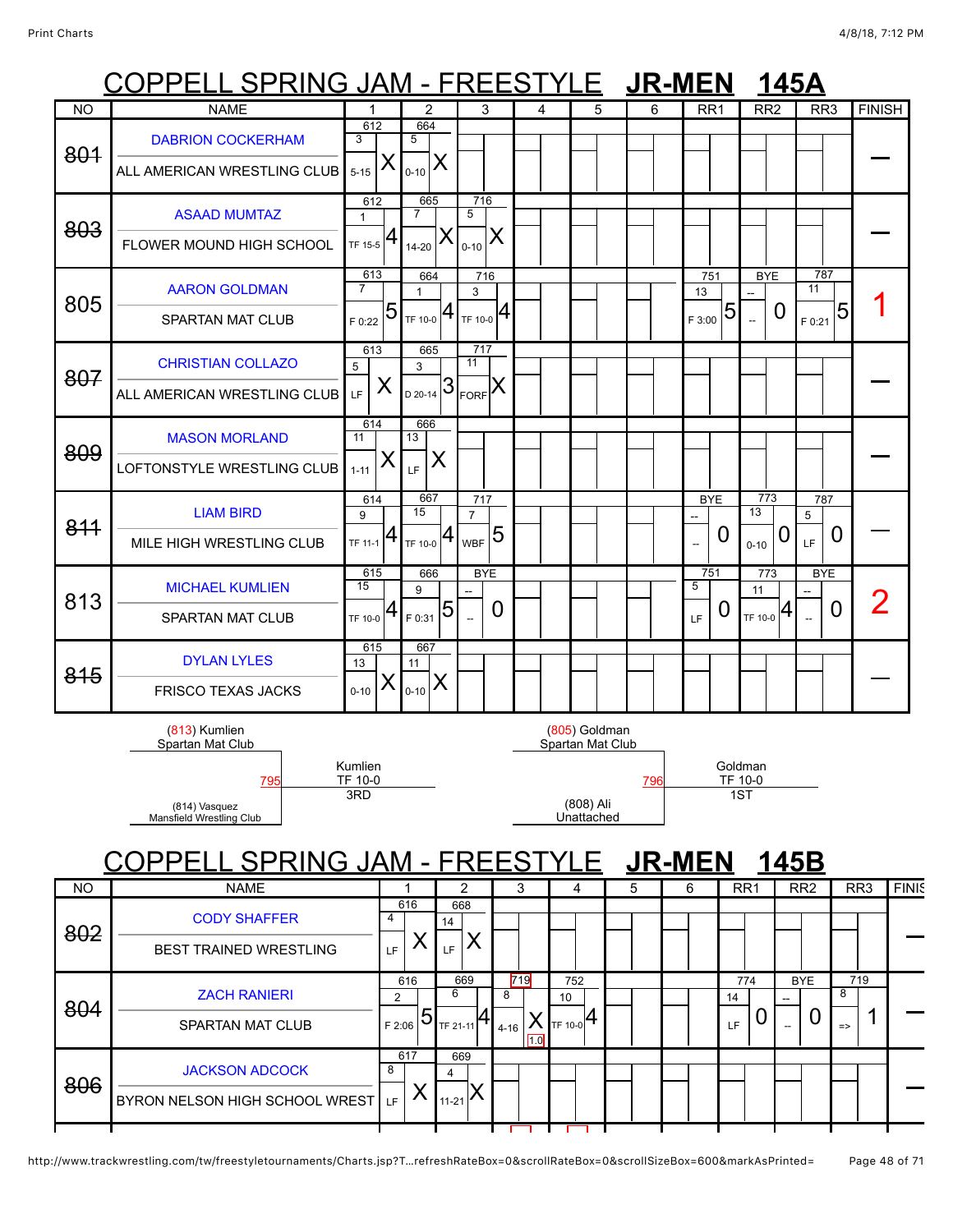| 808 | <b>RAZA ALI</b><br><b>UNATTACHED</b>             | 617<br>6<br>5<br>F 1:41 | 670<br>10<br>TF 10-0                                     | 719<br>4<br>TF 16-4          | 753<br>14<br>TF 15-4 | <b>BYE</b><br>--<br>U<br>$\hspace{0.05cm}$ – $\hspace{0.05cm}$ | 753<br>14<br>$\Rightarrow$ | 719<br>4<br>4<br>$\Rightarrow$ |  |
|-----|--------------------------------------------------|-------------------------|----------------------------------------------------------|------------------------------|----------------------|----------------------------------------------------------------|----------------------------|--------------------------------|--|
| 810 | <b>STEVEN LIN</b><br>ALL AMERICAN WRESTLING CLUB | 618<br>12<br>TF 15-4    | 670<br>8<br>$0 - 10$                                     | <b>BYE</b><br>$\overline{0}$ | 752<br>4<br>$0 - 10$ |                                                                |                            |                                |  |
| 812 | <b>TRENT COLLINS</b><br><b>SPARTAN MAT CLUB</b>  | 618<br>10<br>$4 - 15$   | <b>BYE</b><br>$\overline{0}$<br>$\hspace{0.05cm} \ldots$ | 718<br>14<br>$0 - 10$        |                      |                                                                |                            |                                |  |
|     |                                                  | <b>BYE</b>              | 668                                                      | 718                          | 753                  | 774                                                            | 753                        | <b>BYE</b>                     |  |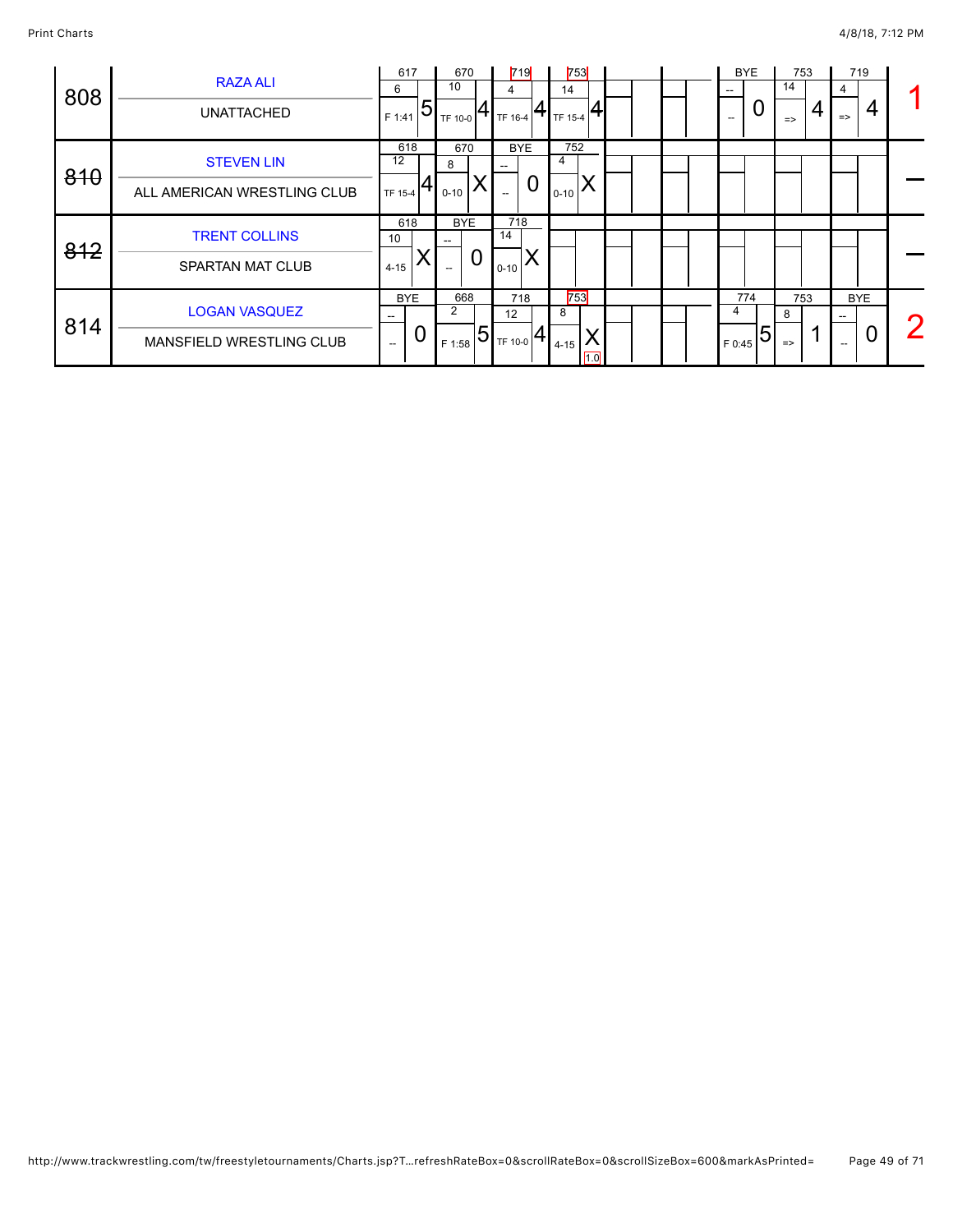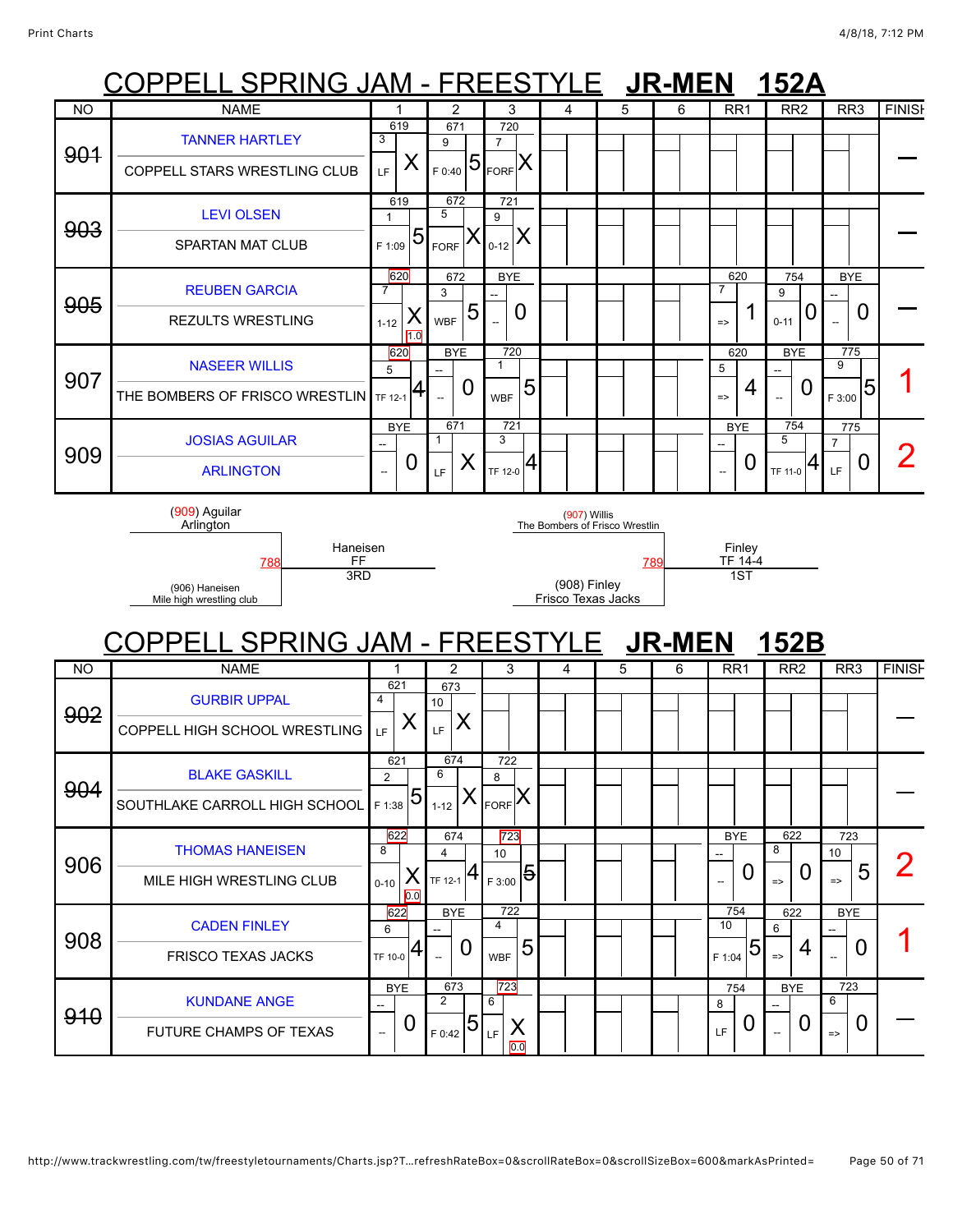# COPPELL SPRING JAM - FREESTYLE **JR-MEN 160A**

| <b>NO</b>       | <b>NAME</b>                                               | 1                                |   | 2                                      |                |                                   | 3               | 4              | 5 | 6 | RR <sub>1</sub>                  |   | RR <sub>2</sub>      |   | RR <sub>3</sub>      |   | <b>FINIS</b> |
|-----------------|-----------------------------------------------------------|----------------------------------|---|----------------------------------------|----------------|-----------------------------------|-----------------|----------------|---|---|----------------------------------|---|----------------------|---|----------------------|---|--------------|
| <del>1001</del> | <b>KESHON HOLLIS</b><br>PLANO EAST WRESTLING CLUB         | 623<br>3<br>TF 14-4              | 4 | 675<br>13<br>LF                        | X              | $\overline{725}$<br>5<br>$0 - 10$ | X               |                |   |   |                                  |   |                      |   |                      |   |              |
| 4003            | <b>JACKSON ALLEN</b><br>BYRON NELSON HIGH SCHOOL WREST    | 623<br>$4 - 14$                  | X | 676<br>5<br>LF                         | X              |                                   |                 |                |   |   |                                  |   |                      |   |                      |   |              |
| 1005            | <b>JOHN LISENBY</b><br><b>SPARTAN MAT CLUB</b>            | 624<br>$\overline{7}$<br>TF 10-0 |   | 676<br>3<br>F 0:23                     | $\overline{5}$ | 725<br>1<br>TF 10-0               |                 |                |   |   | <b>BYE</b><br>$\overline{a}$     | 0 | 776<br>9<br>TF 10-0  | 4 | 790<br>13<br>TF 10-0 | 4 |              |
| <del>1007</del> | <b>MATT THOMPSON</b><br><b>FRISCO TEXAS JACKS</b>         | 624<br>5<br>$0 - 10$             | Х | 677<br>9<br>$2 - 12$                   | X              |                                   |                 |                |   |   |                                  |   |                      |   |                      |   |              |
| 1009            | <b>DAVID CARLAN</b><br>MIGHTY EAGLES WRESTLING            | 625<br>11<br>TF 10-0             | 4 | 677<br>$\overline{7}$<br>$T_{F12-2}$ 4 |                | $\sim$                            | <b>BYE</b><br>0 |                |   |   | 756<br>$\overline{13}$<br>D 12-7 | 3 | 776<br>5<br>$0 - 10$ | U | <b>BYE</b>           | 0 |              |
| <u> 1011</u>    | <b>COOPER MCCHESNEY</b><br>BYRON NELSON HIGH SCHOOL WREST | 625<br>9<br>$0 - 10$             | Х | <b>BYE</b>                             | 0              | 724<br>13<br>LF                   | Χ               |                |   |   |                                  |   |                      |   |                      |   |              |
| <del>1013</del> | <b>JONATHAN HOENICH</b><br>ALL AMERICAN WRESTLING CLUB    | <b>BYE</b><br>--                 | 0 | 675<br>$\mathbf 1$<br>F 1:28           |                | 724<br>11<br>$5 5 F1:13}$         |                 |                |   |   | 756<br>9<br>$7 - 12$             |   | <b>BYE</b><br>--     | 0 | 790<br>5<br>$0 - 10$ | O |              |
|                 | (1009) Carlan<br>$\cdots$                                 |                                  |   |                                        |                |                                   |                 | (1005) Lisenby |   |   |                                  |   |                      |   |                      |   |              |

Mighty Eagles Wrestling

(1012) Biggs Thundercat Wrestling Club

# Spartan Mat Club [797](javascript:openBoutSheet(6261)) [798](javascript:openBoutSheet(6251)) Fall 0:28

(1004) Salazar-rivera Chisholm Trail High School Lisenby<br>Fall 0:28 1ST

COPPELL SPRING JAM - FREESTYLE **JR-MEN 160B**

Biggs FF

3RD

|           | CUPPELL SPRING JAM - FREES I I LE                          |                         |                         |                          |   |    | <b>JK-IVIEN</b> |                       | TOUD                    |                      |              |
|-----------|------------------------------------------------------------|-------------------------|-------------------------|--------------------------|---|----|-----------------|-----------------------|-------------------------|----------------------|--------------|
| <b>NO</b> | <b>NAME</b>                                                |                         | 2                       | 3                        | 4 | 5. | 6               | RR <sub>1</sub>       | RR <sub>2</sub>         | RR <sub>3</sub>      | <b>FINIS</b> |
| 1002      | <b>WILL BURCH</b><br>TIMBER CREEK HIGH SCHOOL WREST        | 626<br>4<br>$1 - 6$     | 678<br>14<br>TF 13-0    | 726<br>12<br><b>IF</b>   |   |    |                 |                       |                         |                      |              |
| 1004      | <b>ADRIAN SALAZAR-RIVERA</b><br>CHISHOLM TRAIL HIGH SCHOOL | 626<br>2<br>ລ<br>D 6-1  | 679<br>6<br>5<br>F 1:24 | 727<br>14<br>5<br>F 0:29 |   |    |                 | <b>BYE</b><br>O<br>-- | 777<br>8<br>5<br>F 2:47 | 791<br>12<br>TF 10-0 |              |
| 1006      | <b>AUSTIN KRUMWIEDE</b><br><b>GRAPEVINE WRESTLING CLUB</b> | 627<br>8<br>LF          | 679<br>4<br>Χ<br>LF     |                          |   |    |                 |                       |                         |                      |              |
| 1008      | <b>AJ HENNING</b><br><b>SPARTAN MAT CLUB</b>               | 627<br>6<br>5<br>F 5:51 | 680<br>10<br>D 13-8     | <b>BYE</b><br>0          |   |    |                 | 757<br>12<br>LF       | 777<br>4<br>LF          | <b>BYE</b><br>O      |              |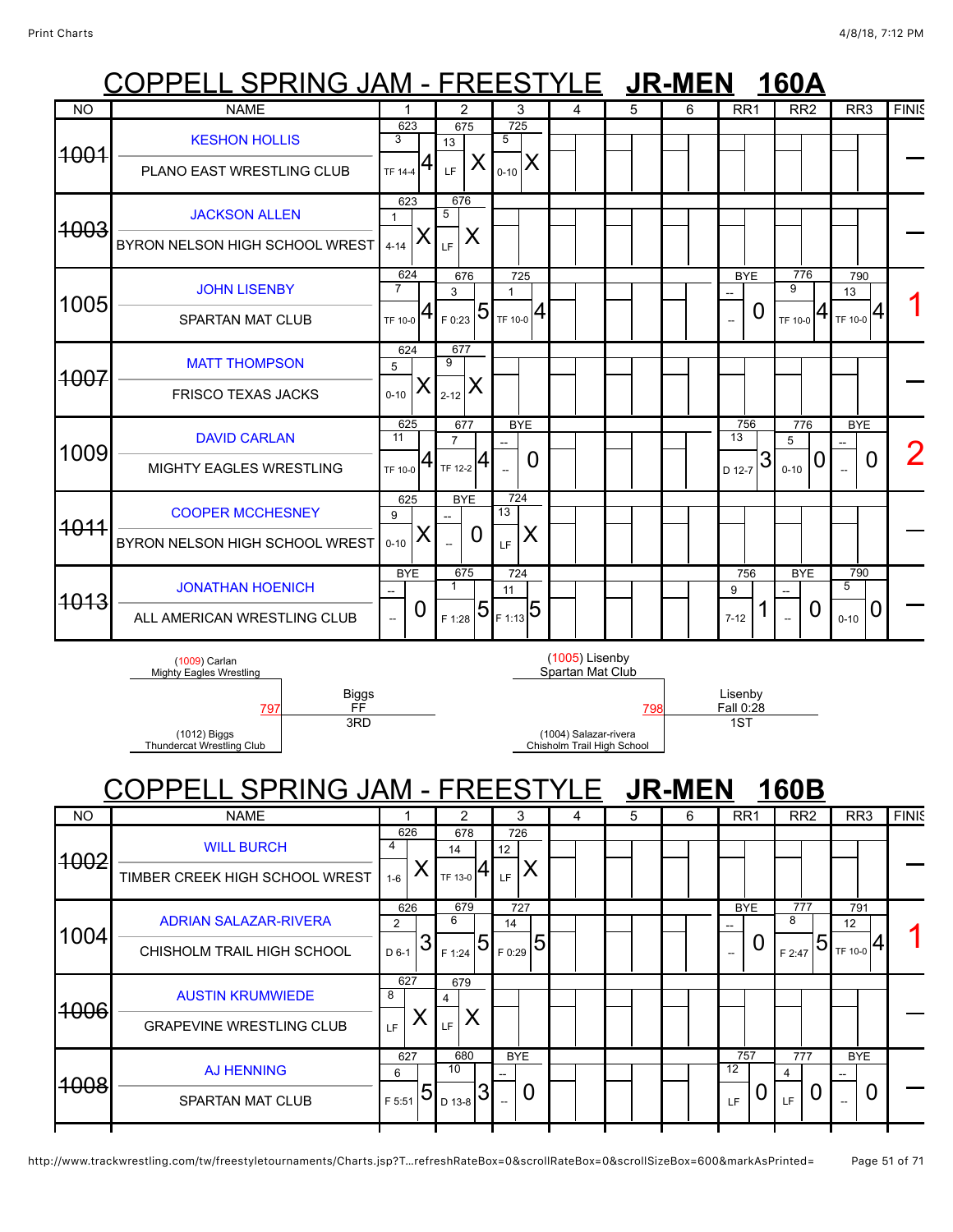|      |                                | 628       |            | 680      |            |        |  |  |             |            |          |                   |
|------|--------------------------------|-----------|------------|----------|------------|--------|--|--|-------------|------------|----------|-------------------|
| 4040 | <b>ASHTON MCCABE</b>           | 12        |            | 8        |            |        |  |  |             |            |          |                   |
|      | <b>WARRIOR WRESTLING CLUB</b>  | <b>LF</b> |            | $8 - 13$ |            |        |  |  |             |            |          |                   |
|      |                                | 628       |            |          | <b>BYE</b> | 726    |  |  | 757         | <b>BYE</b> | 791      |                   |
|      | <b>JACK BIGGS</b>              | 10        |            |          |            |        |  |  | 8           |            |          | $\mathbf{\Omega}$ |
| 1012 | THUNDERCAT WRESTLING CLUB      | F 0:21    | 5          | $- -$    | 0          | F 3:00 |  |  | 5<br>F 0:32 | υ          | $0 - 10$ |                   |
|      |                                |           | <b>BYE</b> |          | 678        | 727    |  |  |             |            |          |                   |
|      | <b>JACOB KELLY</b>             |           |            |          |            |        |  |  |             |            |          |                   |
| 4014 | BYRON NELSON HIGH SCHOOL WREST |           | U          | $0 - 13$ |            |        |  |  |             |            |          |                   |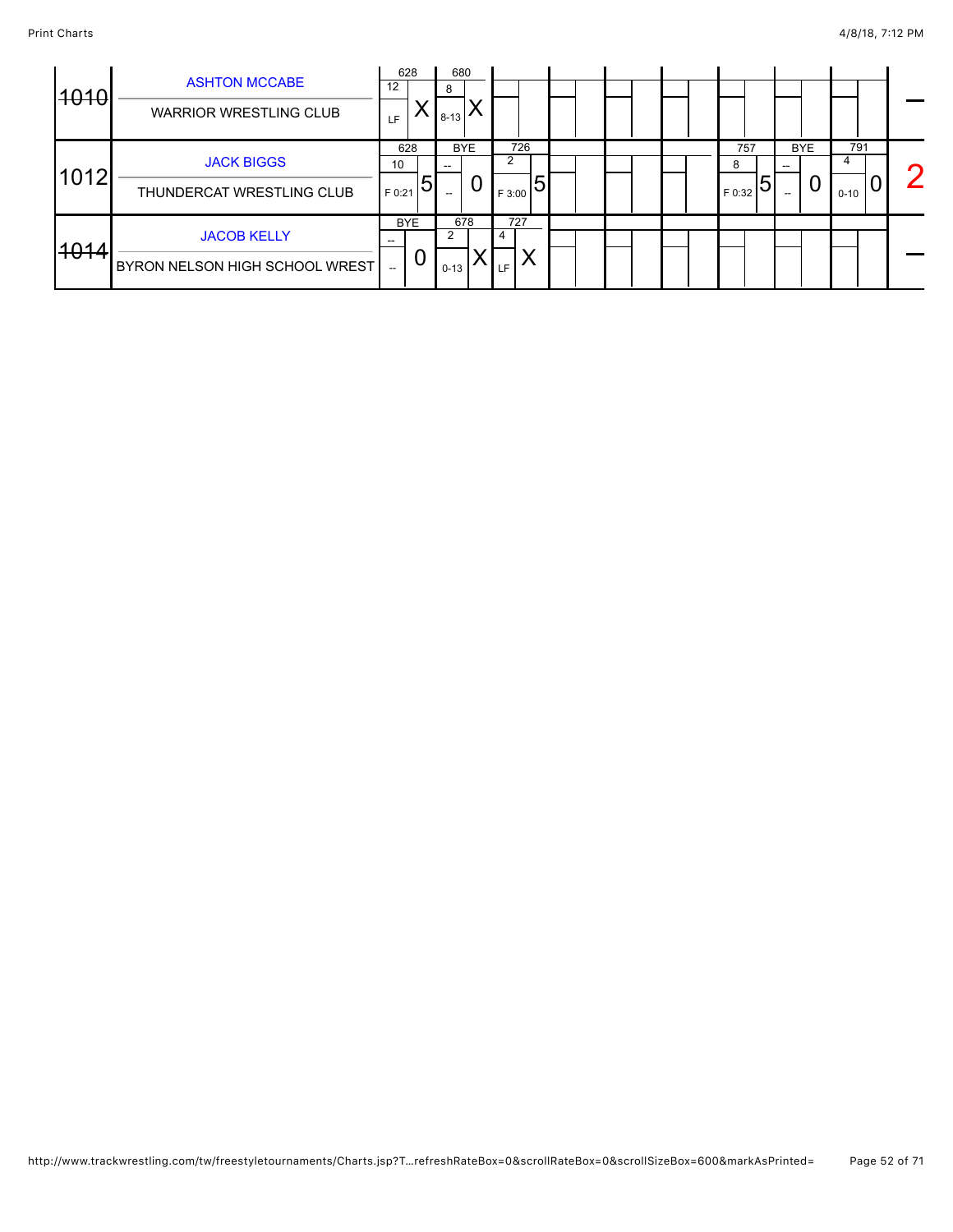# COPPELL SPRING JAM - FREESTYLE JR-MEN 170

| N <sub>O</sub> | <b>NAME</b>                                             | $\mathbf{1}$                           | $\overline{2}$                                  | 3                                                                                                   | $\overline{4}$                                                  | 5                                                      | 6 | RR <sub>1</sub>                             | RR2 | RR3 | <b>FINISH</b> |
|----------------|---------------------------------------------------------|----------------------------------------|-------------------------------------------------|-----------------------------------------------------------------------------------------------------|-----------------------------------------------------------------|--------------------------------------------------------|---|---------------------------------------------|-----|-----|---------------|
| 4404           | <b>MAXWELL ENGLISH</b><br><b>BUFFALO WRESTLING CLUB</b> | 629<br>2<br>X<br>$0 - 10$              | 681<br>3<br>X<br>LF                             |                                                                                                     |                                                                 |                                                        |   |                                             |     |     |               |
| 1102           | <b>AUSTIN COOLEY</b><br><b>BEST TRAINED</b>             | 629<br>$\mathbf{1}$<br>$T$ F 10-0 $ 4$ | 682<br>$\overline{4}$<br>X<br>$0 - 10$<br>0.0   | 728<br>3<br>41<br>TF 10-0                                                                           | 758<br>9<br>$T_{\text{TF 10-0}} 4$                              | 779<br>5<br>$\frac{1}{2}$ $\frac{1}{20}$ $\frac{1}{5}$ |   | 682<br>$\overline{4}$<br>0<br>$\Rightarrow$ |     |     |               |
| 4103           | <b>JORGE MUNOZ</b><br><b>UNAFFILIATED</b>               | 630<br>4<br>X<br>$0 - 10$              | 681<br>$\mathbf{1}$<br>$\overline{5}$<br>F 2:01 | 728<br>2<br>X<br>$0 - 10$                                                                           |                                                                 |                                                        |   |                                             |     |     |               |
| 1104           | <b>SAMUEL MORA</b><br><b>MAVERICK ELITE</b>             | 630<br>3<br>$T$ F 10-0 $ 4$            | 682<br>$\overline{2}$<br>$T_F$ 10-0 $ 4 $       | 729<br>$\overline{7}$<br>$\mathbf{1}_{\mathsf{TF} \, \mathsf{10}\text{-}\mathsf{0}}   \mathsf{4}  $ | 759<br>5<br>$\mathbf{1}_{\mathsf{TF}\,12\text{-}1} \mathbf{4} $ | 778<br>9<br>$T_{\text{TF 10-0}} 4$                     |   | 682<br>$\overline{2}$<br>4<br>$\Rightarrow$ |     |     |               |
| 4105           | <b>RISHARD WOODLEY</b><br><b>CARROLLTON THUNDER</b>     | 631<br>6<br>$\overline{a}$<br>TF 12-0  | 683<br>$\overline{7}$<br>TF 10-0 $ 4$           | 730<br>8<br>TF 16-4 $ 4 $                                                                           | 759<br>4<br>X<br>$1 - 12$                                       | 779<br>$\mathbf{2}$<br>X<br>LF                         |   | X                                           |     |     | <u>3</u>      |
| 4106           | <b>MATTHEW MAXWELL</b><br>JJP WRESTLING                 | 631<br>5<br>X<br>$0 - 12$              | 684<br>9<br>X<br>$0 - 10$                       |                                                                                                     |                                                                 |                                                        |   |                                             |     |     |               |
| 4107           | <b>MICHAEL HOLLY</b><br><b>GRAPEVINE WRESTLING CLUB</b> | 632<br>8<br><b>TF 12-2</b>             | 683<br>5<br>X<br>$0 - 10$                       | 729<br>$\overline{4}$<br>X<br>$0 - 10$                                                              |                                                                 |                                                        |   |                                             |     |     |               |
| 4108           | <b>NICKOLAS REYES</b><br><b>TALON WRESTLERS</b>         | 632<br>$\overline{7}$<br>X<br>$2 - 12$ | 685<br>10 <sup>1</sup><br>$T$ F 12-0 $ 4$       | 730<br>5<br>X<br>$4 - 16$                                                                           |                                                                 |                                                        |   |                                             |     |     |               |
| 4109           | <b>MAX HAMPTON</b><br><b>FRISCO WRESTLING CLUB</b>      | 633<br>10<br>4<br>TF 10-0              | 684<br>6<br>$TF$ 10-0 $ 4$                      | <b>BYE</b><br>0                                                                                     | 758<br>$\overline{2}$<br>X<br>$0 - 10$                          | 778<br>4<br>$\sum_{0-10} X$                            |   |                                             |     |     |               |
| 4440           | <b>BLAIR JENSEN</b><br><b>FRISCO TEXAS JACKS</b>        | 633<br>9<br>X<br>$0 - 10$              | 685<br>8<br>$_{0-12}$ $X$                       |                                                                                                     |                                                                 |                                                        |   |                                             |     |     |               |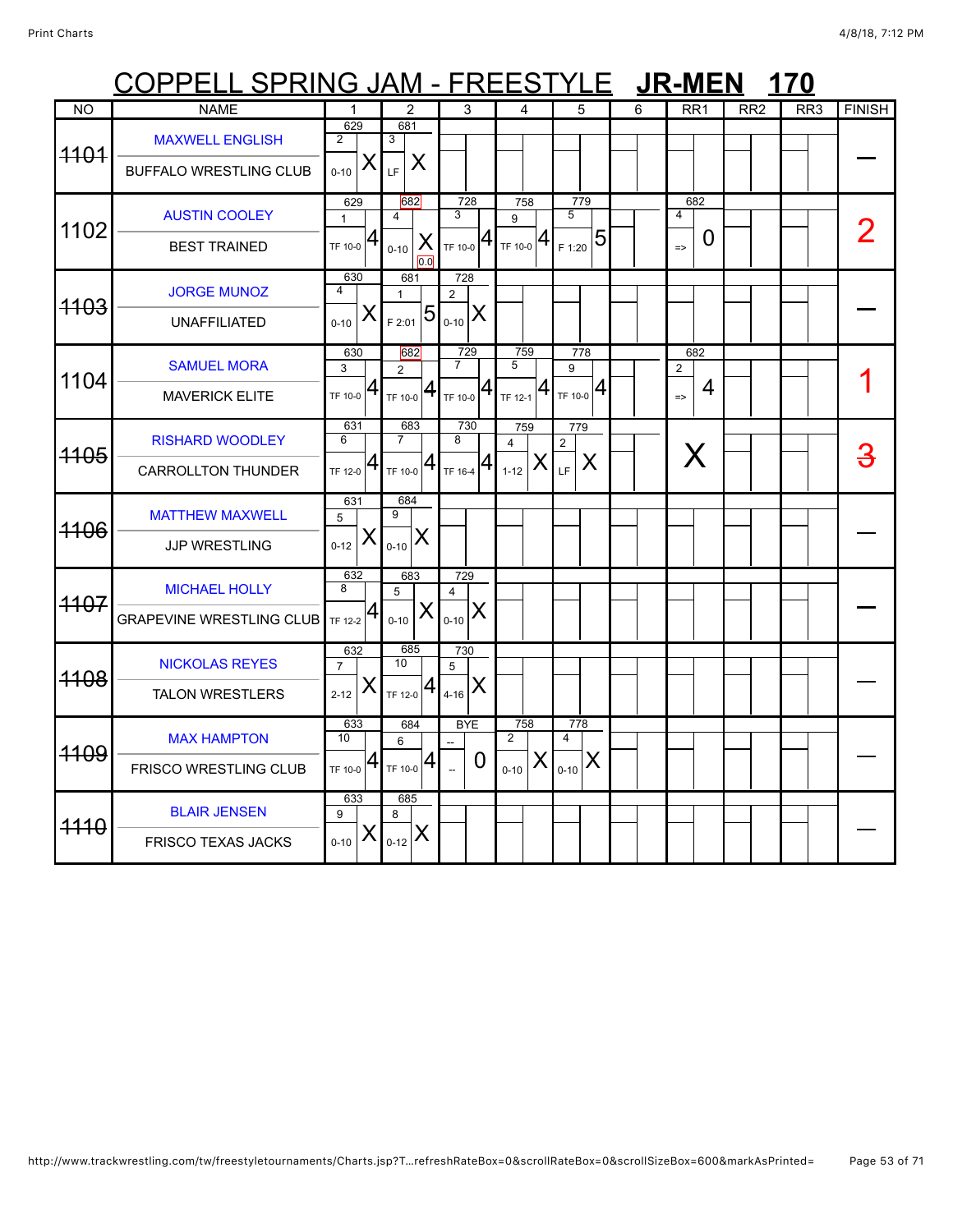### COPPELL SPRING JAM - FREESTYLE **JR-MEN 182A** COPPELL SPRING JAM - FREESTYLE **JR-MEN 182B** NO | NAME | 1 | 2 | 3 | 4 | 5 | 6 | RR1 | RR2 | RR3 |FINISH 1201 [KURT LENZ](javascript:viewProfile(777425096)) FRISCO TEXAS JACKS 634 3  $_{F\,2:21}$  5 686 5  $_{LF}$   $\mid$  X 731 7  $_{4-16}$   $\times$  $\overline{a}$ 1203 [TRAVIS PEEK](javascript:viewProfile(542352096)) COPPELL WRESTLING CLUB 634 1  $L_{\text{F}}$   $\vert$  X 687 9  $_{\scriptscriptstyle{0\text{-}10}}|\mathsf{X}|$  $\overline{a}$ 1205 [LOGAN PETTY](javascript:viewProfile(522357096)) HIGHLAND PARK SCOTS 635 7  $2 - 12$ 686 1 5|<sub>F 0:28</sub> 732 9  $_{0-12}$   $\vert$  X  $\overline{a}$ 1207 [CHRISTIAN KNIGHTON](javascript:viewProfile(256644132)) BEST TRAINED 635 5 TF 12-2 688 11 TF 16-6 731 1 TF 16-4 760 9  $_{0.10}$  0  $\overline{\phantom{a}}$   $\overline{\phantom{a}}$   $\overline{\phantom{a}}$   $\overline{\phantom{a}}$   $\overline{\phantom{a}}$   $\overline{\phantom{a}}$   $\overline{\phantom{a}}$   $\overline{\phantom{a}}$   $\overline{\phantom{a}}$   $\overline{\phantom{a}}$   $\overline{\phantom{a}}$   $\overline{\phantom{a}}$   $\overline{\phantom{a}}$   $\overline{\phantom{a}}$   $\overline{\phantom{a}}$   $\overline{\phantom{a}}$   $\overline{\phantom{a}}$   $\overline{\phantom{a}}$   $\overline{\$ 1209 [ADAM KILGORE](javascript:viewProfile(25026009)) VICTORY 636 11 TF 11-0 687 3  $_{\sf TF\ 10{\text -}0}$   $\bm{4}$ 732 5  $T_{\rm F\ 12-0}$  4 760 7  $_{\rm TF\ 10{\text -}0}$  4  $\begin{array}{c|c|c|c|c|c} \mathsf{1} & \mathsf{1} & \mathsf{1} & \mathsf{1} \end{array}$ 1211 [SKYLER MALONE](javascript:viewProfile(1580278009)) SPARTAN MAT CLUB 636 9  $0 - 11$ 688 7  $_{\rm 6\text{-}16}$   $\bm{\mathsf{X}}$  $\overline{a}$ (1207) Knighton Best Trained Knighton <u>Fall</u> 0:53<br>3RD (1209) Kilgore **Victory** Kilgore<br>TF 12-2 [792](javascript:openBoutSheet(5561)) [793](javascript:openBoutSheet(5551)) TF 12-2 (1208) Clinton Rockwall-Heath High School Wre (1204) Briscoe Coppell Wrestling Club 1ST NO | NAME | 1 | 2 | 3 | 4 | 5 | 6 | RR1 | RR2 | RR3 |FINIS 1202 [JACOB MACKENNA](javascript:viewProfile(918137096)) COPPELL HIGH SCHOOL WRESTLING 637 4  $_{LF}$   $\vert$  X 689 10  $_{\rm LF}$   $\mid$   $\sf X$  $\overline{a}$ 1204 [JACKSON BRISCOE](javascript:viewProfile(3955076)) COPPELL WRESTLING CLUB 637 2  $55^{15}$ 690 6  $_{\rm D\,22-18}$ 3 **BYE** --  $\Omega$ 761 8 TF 20-9 780 10  $_{D \ 18-15}$ 3 1206 [MARDOCHEE NGOIE](javascript:viewProfile(628789132)) GRAPEVINE WRESTLING CLUB 638 8  $0 - 10$ 690 4 18-22  $\overline{a}$ 1208 [HEATH CLINTON](javascript:viewProfile(628475132)) ROCKWALL-HEATH HIGH SCHOOL WRE 638 6 TF 10-0 BYE --  $\overline{0}$ 733 10  $_{F3:19}$  5 761 4  $9 - 20$ BYE --  $\overline{\phantom{a}}$  0 2 1210 [MITCHELL MEADERS](javascript:viewProfile(1098526096)) ALL AMERICAN WRESTLING CLUB BYE --  $\overline{0}$ 689 2 <sub>F 1:51</sub> 5 733 8  $_{LF}$  | 0 BYE -- 0 780 4  $15-18$  1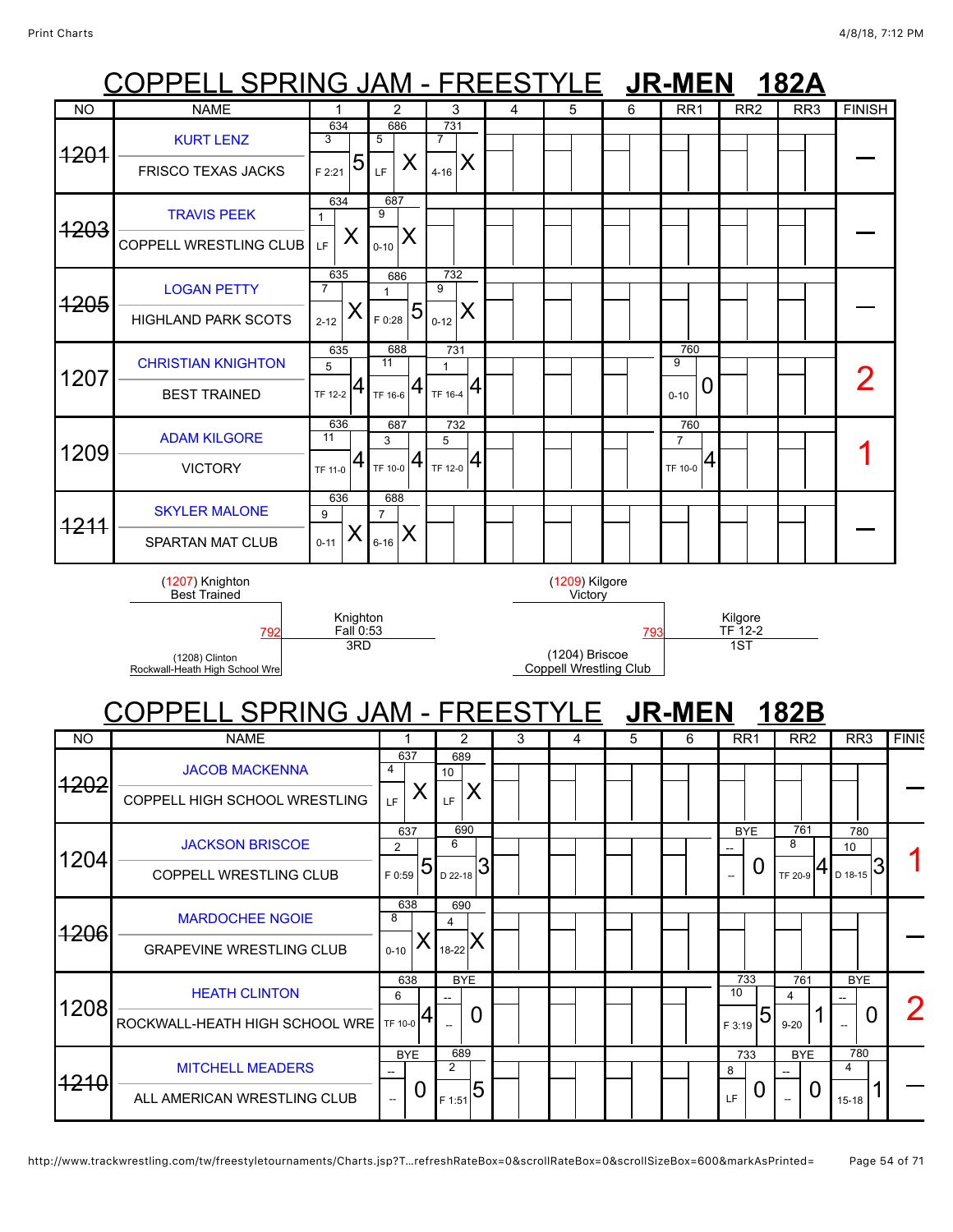### COPPELL SPRING JAM - FREESTYLE **JR-MEN 195A** COPPELL SPRING JAM - FREESTYLE **JR-MEN 195B** NO | NAME | 1 | 2 | 3 | 4 | 5 | 6 | RR1 | RR2 | RR3 |FINIS 1301 [IGNACIO FERNANDEZ](javascript:viewProfile(627956132)) ARLINGTON STORM WRESTLING CLUB 639 3 TF 10-0 692 5 TF 10-0 734 11 X  $10$ 3-8 762 7  $_{\circ}$  14-11  $|3$ 734 11 1 **BYE** --  $\frac{1}{2}$  0  $\frac{2}{2}$ 1303 [SUKHJINDER TIWANA](javascript:viewProfile(627417132)) TROPHY CLUB 639 1  $0 - 10$ 693 9  $\overline{\mathsf{L}}$   $\mathsf{K}$  $\overline{a}$ 1305 [STANLEY KILGO](javascript:viewProfile(615914132)) COPPELL HIGH SCHOOL WRESTLING 640 7  $_{LF}$   $\mid$  X 692 1  $_{0.10}$   $\rm X$  $\overline{a}$ 1307 [SIRQUINCES STEWART](javascript:viewProfile(615932132)) FORT WORTH WRESTLING ACADEMY 640 5  $F_{1:10}$  5 694 11 X  $10$ 3-13 735 9 TF 10-0 762 1  $11-14$  1 BYE -- 0 694 11  $\frac{1}{2}$  1 -1309 [RYAN THOMPSON](javascript:viewProfile(1098977096)) FRISCO TEXAS JACKS 641 11  $0 - 10$ 693 3  $F_{4:32}$  $5$ 735 7  $0 - 10$  $\overline{a}$ 1311 [MAX SOTO](javascript:viewProfile(628320132)) VICTORY 641 9  $TF 10-0$ 694 7 TF 13-3 734 1  $_{D\,8-3}$  3 BYE -- 0 734 1 => 3 694 7  $\frac{7}{3}$  4 | 1 (1301) Fernandez Arlington Storm Wrestling Club Pelkey Fall 1:58 (1311) Soto Victory Fricks<br>TF 12-2 [781](javascript:openBoutSheet(6791)) [782](javascript:openBoutSheet(6781)) TF 12-2 (1302) Pelkey Buffalo Wrestling Club 3RD (1310) Fricks Unaffiliated 1ST NO NAME 1 2 3 4 5 6 RR1 RR2 RR3 FINISH 1302 [CAMERON PELKEY](javascript:viewProfile(616733132)) BUFFALO WRESTLING CLUB 642 4  $F_{1:37}$  5 695 10 X  $0.0$ 0-10 737 6 <sub>F 1:39</sub> 5 695 10 => 0 BYE --  $\Omega$ 737 6  $\frac{1}{2}$  5 2 1304 [ALI FARHAT](javascript:viewProfile(1515986009)) [BOBCAT WRESTLING CLUB](javascript:viewClub(162317009)) 642 2  $L_{\rm F}$   $\vert$  X 696 6  $_{10-18}$  $\rm X$  $\overline{a}$ 1306 [CHANDLER COOLEY](javascript:viewProfile(1535932096)) WARRIOR WRESTLING CLUB 643 8 TF 10-0 696 4  $_{\circ}$ <sub>D 18-10</sub> 3 737 2 X 0.0 LF BYE --  $\overline{0}$ 763 10  $_{0.10}$  0 737 2  $\frac{2}{\pi}$  0  $\Big|$  -1308 [JACOB WHATLEY](javascript:viewProfile(627345132)) LAKE HIGHLANDS WRESTLING CLUB 643 6  $0 - 10$ **BYF** --  $\overline{0}$ 736 10  $_{\shortparallel_{\rm F}}$   $\mid$   $\sf X$  $\overline{a}$ 1310 [HOLDEN FRICKS](javascript:viewProfile(430895132)) UNAFFILIATED **BYF** -- 0 695 2 736 8 <sub>F 1:02</sub> 5 695 2 4 763 6 BYE -- 0 1

TF 10-0

TF 10-0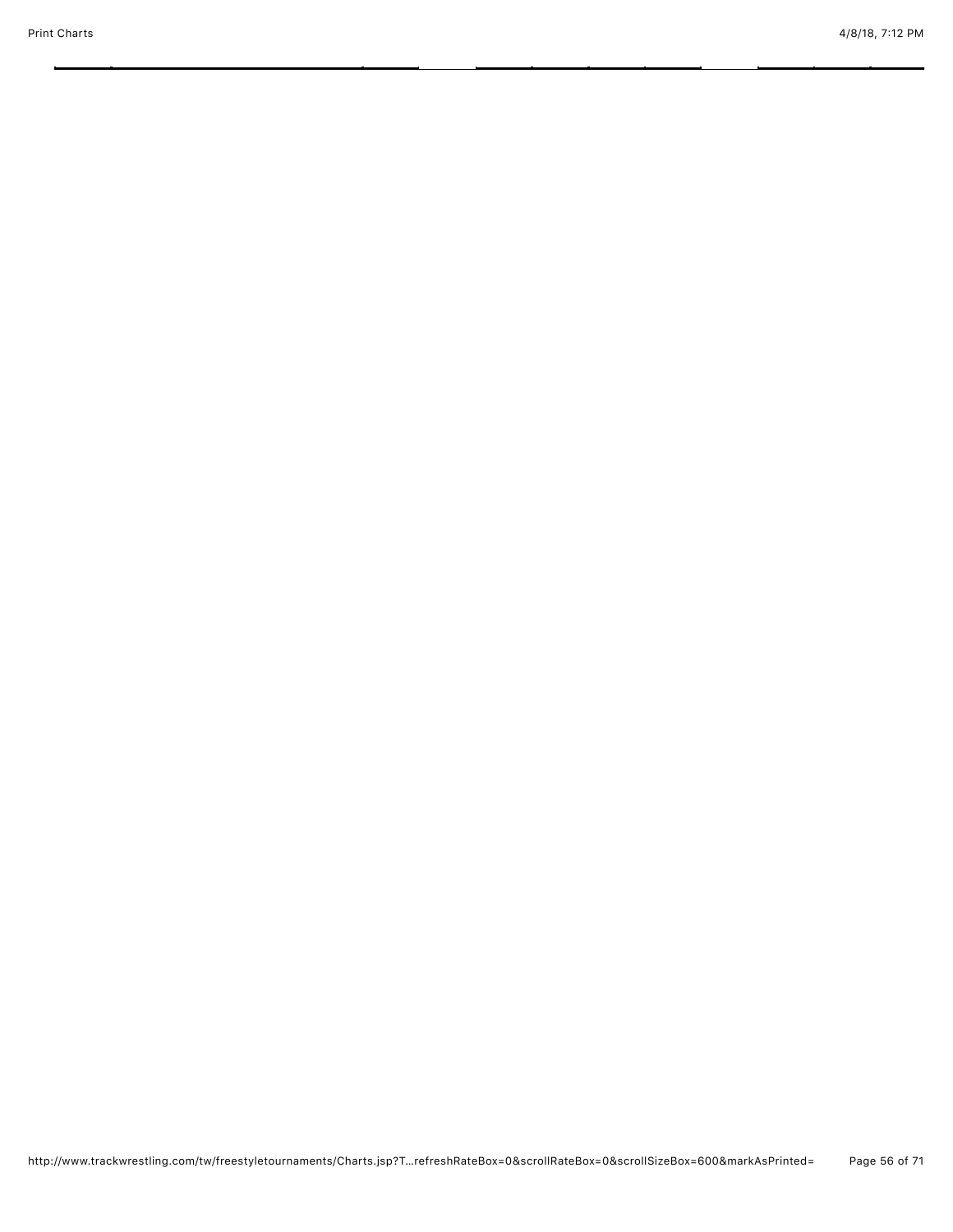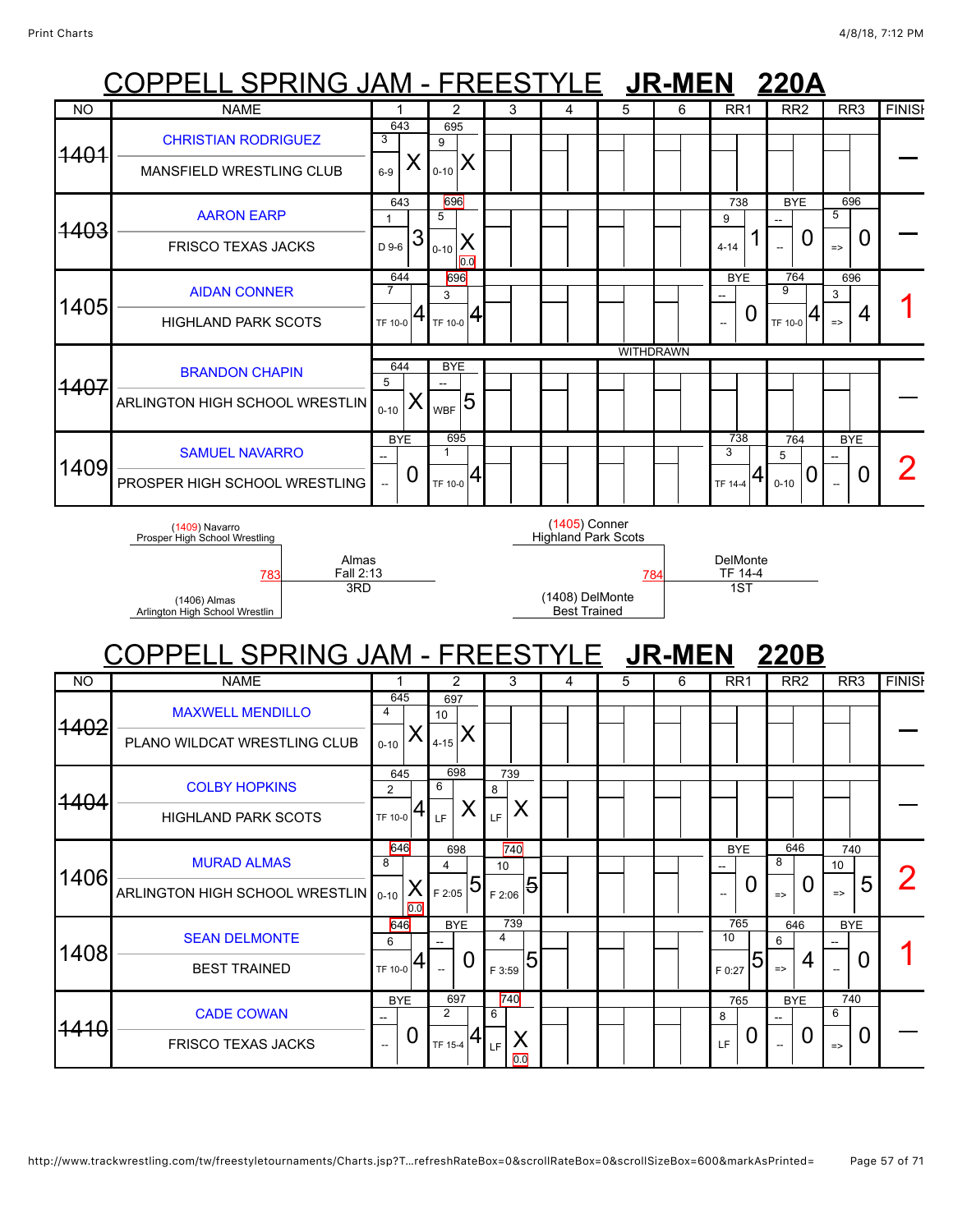|                 | <u> OPPELL SPRING JAM - FREESTYLE 【JR-MEN</u>        |                                              |   |                                 |                |   |   |   |   |                                                                                                    | 285                                         |                              |               |
|-----------------|------------------------------------------------------|----------------------------------------------|---|---------------------------------|----------------|---|---|---|---|----------------------------------------------------------------------------------------------------|---------------------------------------------|------------------------------|---------------|
| <b>NO</b>       | <b>NAME</b>                                          |                                              |   | 2                               |                | 3 | 4 | 5 | 6 | RR <sub>1</sub>                                                                                    | RR <sub>2</sub>                             | RR <sub>3</sub>              | <b>FINISH</b> |
| <del>1501</del> | <b>NICHOLAS GILL</b><br><b>UNAFFILIATED</b>          | 699<br>2<br>$0 - 10$                         |   | 741<br>5<br>$0 - 10$            | ΙX             |   |   |   |   |                                                                                                    |                                             |                              |               |
| 1502            | <b>GUILLERMO LOPEZ</b><br><b>SPARTAN MAT CLUB</b>    | 699<br>TF 10-0                               |   | 742<br>3<br><b>WBF</b>          | 5              |   |   |   |   | <b>BYE</b><br>$\overline{\phantom{a}}$<br>0<br>$\hspace{0.05cm} -\hspace{0.05cm} -\hspace{0.05cm}$ | 785<br>4<br>$\overline{5}$<br>F 3:00        | 794<br>5<br>F 3:34           |               |
| 4503            | <b>OZZY VASQUEZ</b><br>MANSFIELD WRESTLING CLUB      | 700<br>4<br>$1 - 11$                         |   | 742<br>2<br>$_{FORF}$ $\lambda$ |                |   |   |   |   |                                                                                                    |                                             |                              |               |
| 1504            | <b>ETHAN KAPPLER</b><br><b>SPARTAN MAT CLUB</b>      | 700<br>3<br>TF 11-1                          | 4 | <b>BYE</b>                      | $\overline{0}$ |   |   |   |   | 766<br>5<br>LF                                                                                     | 785<br>$\overline{2}$<br>0<br>LF.           | <b>BYE</b><br>$\overline{0}$ |               |
| 1505            | <b>BENEDICT SIPE</b><br>ARLINGTON MARTIN HIGH SCHOOL | <b>BYE</b><br>--<br>$\overline{\phantom{a}}$ | U | 741<br>TF 10-0                  | 14             |   |   |   |   | 766<br>4<br>5<br>F 1:44                                                                            | <b>BYE</b><br>U<br>$\overline{\phantom{a}}$ | 794<br>2<br>O<br>LF          |               |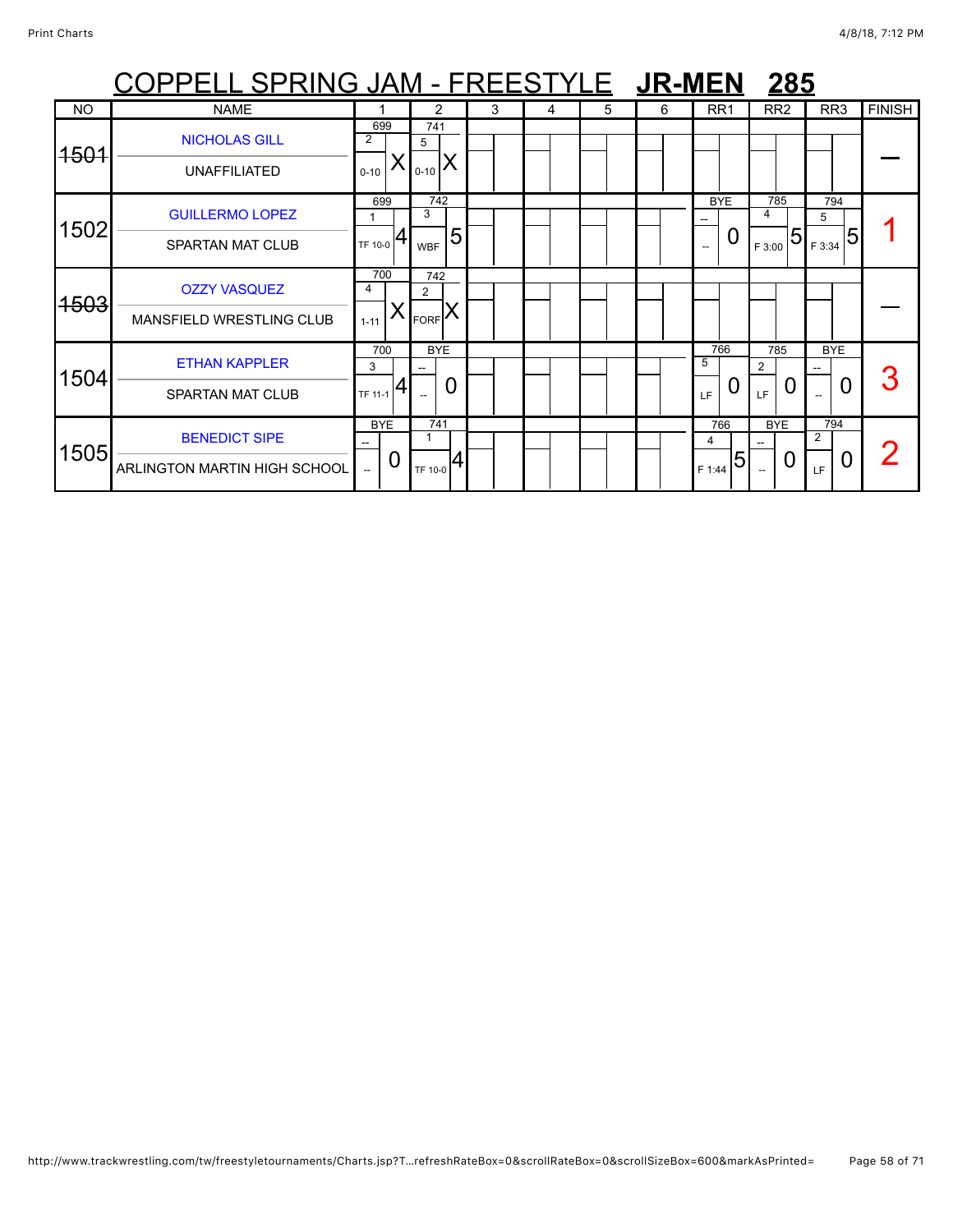### COPPELL SPRING JAM - FREESTYLE **WOMEN CAD AND JR 100**<br>NO I NAME 1 2 3 4 5 6 RR1 RR2 RR3 FINISH 201 RODRIGUES JENNIFER LOFTONSTYLE WRESTLING CLUB 701 2 X 0.0 LF 730 3  $T_F$  12-2  $4$ 701 2  $\overline{\phantom{a}}$  0 759 4  $F_{2:16}$  5 BYE --  $0<sup>2</sup>$ 202 [JACEY BURRESON](javascript:viewProfile(628610132)) FRISCO TEXAS JACKS 701 1  $F_{ 0:00}$   $\Theta$ 731 4  $F_{ 0:14}$  5 701 1  $\vert$  5 **BYE** --  $\overline{0}$ 731 4  $\frac{1}{5}$  1 203 [LEXIS VASQUEZ](javascript:viewProfile(628570132)) ALL AMERICAN WRESTLING CLUB 702 4  $L_{\rm F}$   $\vert$  X 730 1  $_{_{2\text{-}12}}$   $\times$ —<br>— 204 [TRINITY ZAPATA](javascript:viewProfile(1536701096)) COPPELL WRESTLING CLUB 702 3  $_{F~0:45}$  5 731 2 X  $\overline{0.0}$ LF BYE --  $\overline{0}$ 759 1  $L_{\rm F}$  0 731 2  $\frac{2}{3}$  0 3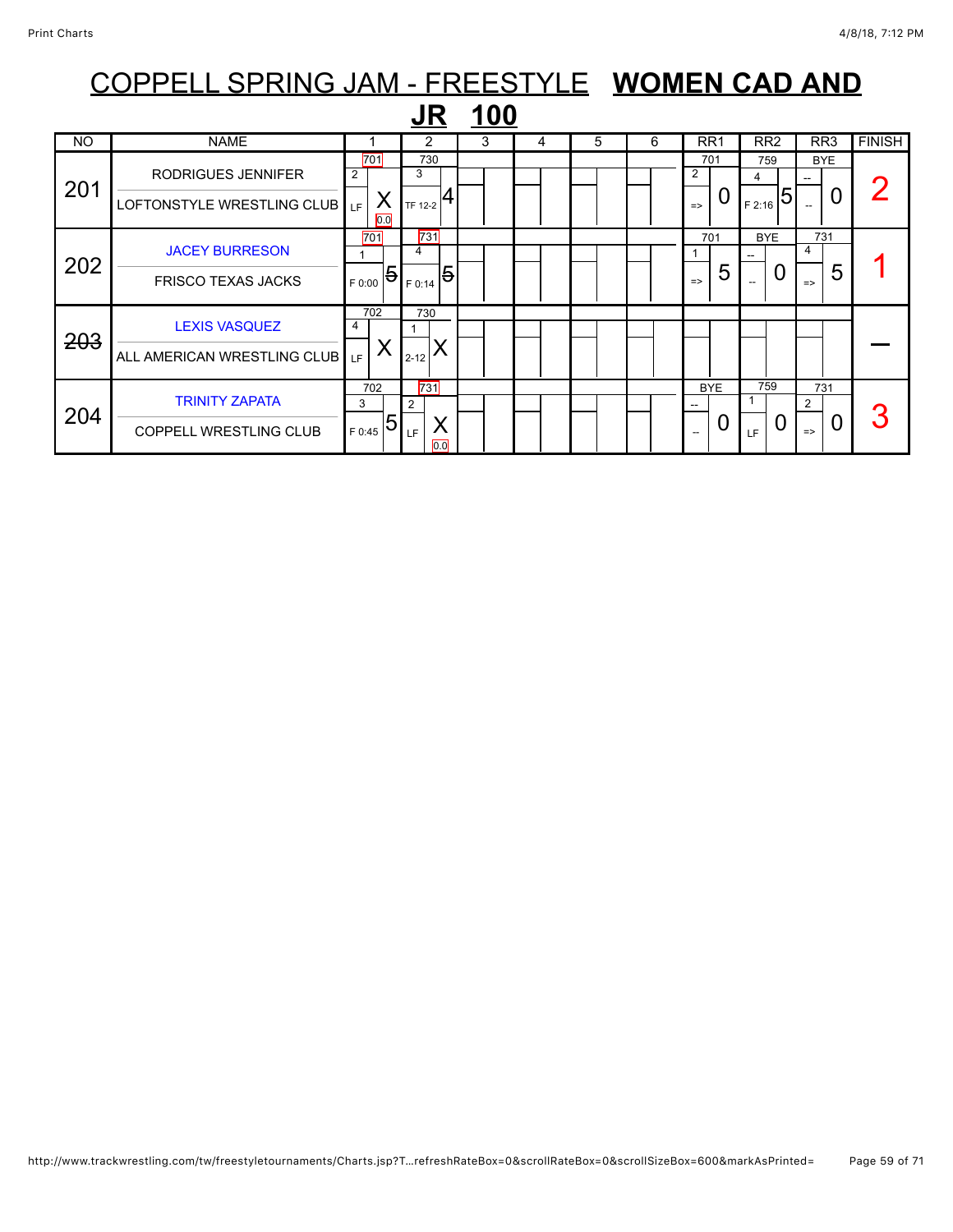|     | COPPELL SPRING JAM - FREESTYLE WOMEN CAD AND |        |          |          |          |             |   |    |   |               |                 |               |                 |                 |   |               |
|-----|----------------------------------------------|--------|----------|----------|----------|-------------|---|----|---|---------------|-----------------|---------------|-----------------|-----------------|---|---------------|
|     |                                              |        |          |          |          | <u> 106</u> |   |    |   |               |                 |               |                 |                 |   |               |
| NO  | <b>NAME</b>                                  |        |          |          | 2        | 3           | 4 | 5. | 6 |               | RR <sub>1</sub> |               | RR <sub>2</sub> | RR <sub>3</sub> |   | <b>FINISH</b> |
|     | <b>ISABELLA BURNWORTH</b>                    | 2      | 703      | 3        | 732      |             |   |    |   | 2             | 703             | 3             | 732             | <b>BYE</b>      |   |               |
| 301 | SPARTAN MAT CLUB                             | LF     | X<br>0.0 | F 3:59   | 5        |             |   |    |   | $\Rightarrow$ | 0               | $\Rightarrow$ | 5               |                 | U |               |
| 302 | <b>YESSICA RODRIGUEZ</b>                     |        | 703      | 4        | 733      |             |   |    |   |               | 703             |               | <b>BYE</b>      | 760<br>3        |   |               |
|     | <b>CARROLLTON ALL-STARS</b>                  | F 1:31 | 5        | F 1:02   | 5        |             |   |    |   | $\Rightarrow$ | 5               |               | 0               | TF 12-1         | 4 |               |
| 303 | <b>JORDAN CARRERAS</b>                       | 4      | 704      |          | 732      |             |   |    |   |               | <b>BYE</b>      |               | 732             | 760<br>2        |   |               |
|     | <b>TEAM BOBCAT</b>                           | F 2:30 | 5        | LF.      | X<br>0.0 |             |   |    |   | --            | 0               | $\Rightarrow$ | $\overline{0}$  | $1 - 12$        |   |               |
| 304 | <b>STEFANIE NIEBLING</b>                     | 3      | 704      | 733<br>2 |          |             |   |    |   |               |                 |               |                 |                 |   |               |
|     | SOUTHLAKE CARROLL HIGH SCHOOL                | LF     | Χ        | LF.      | Χ        |             |   |    |   |               |                 |               |                 |                 |   |               |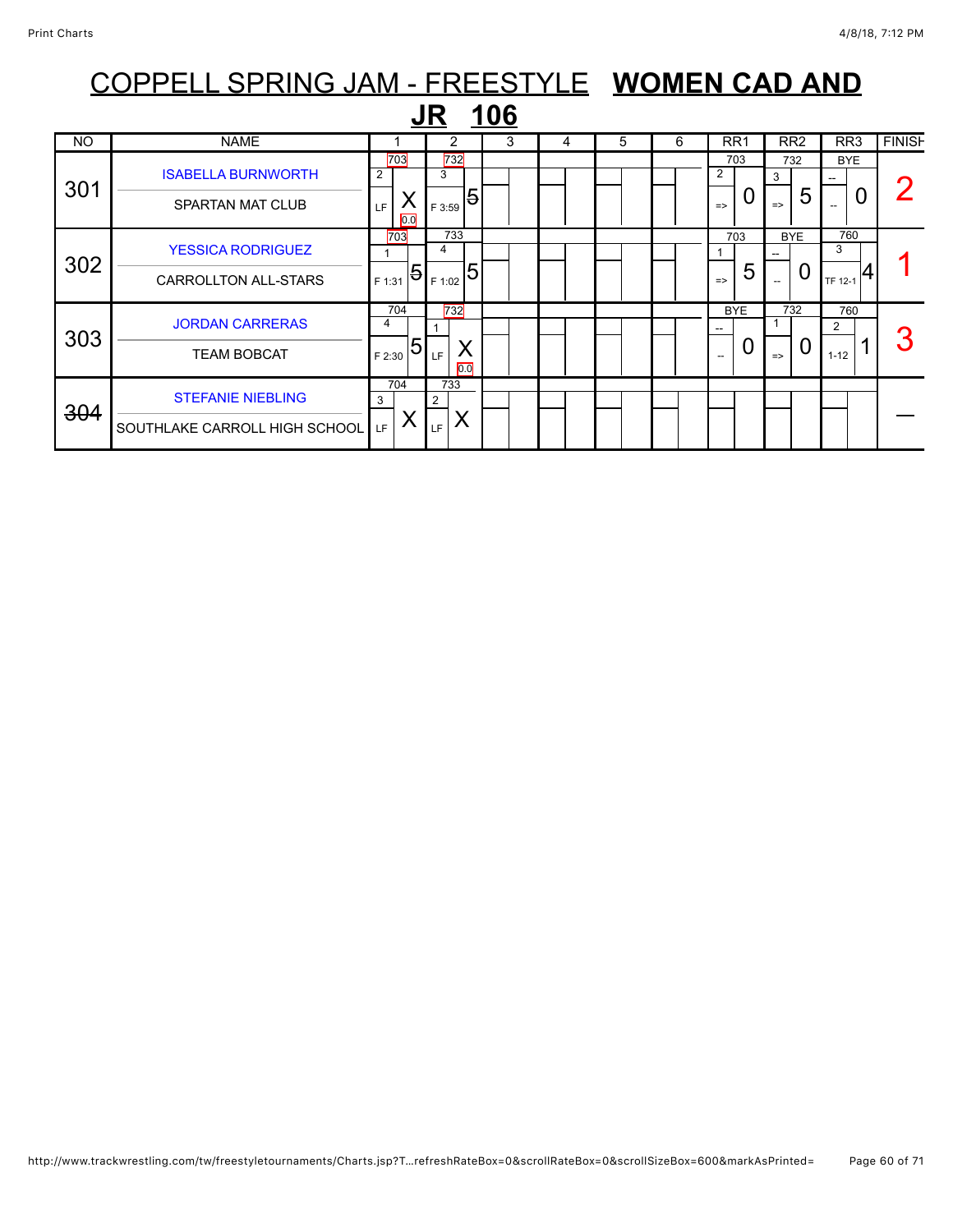|                |                                                               |                                                               | <b>JR 112</b>                           |                                                                                                                                                             |                |   |   |                                             |                                                                |                                |               |
|----------------|---------------------------------------------------------------|---------------------------------------------------------------|-----------------------------------------|-------------------------------------------------------------------------------------------------------------------------------------------------------------|----------------|---|---|---------------------------------------------|----------------------------------------------------------------|--------------------------------|---------------|
| N <sub>O</sub> | <b>NAME</b>                                                   | 1                                                             | 2                                       | 3                                                                                                                                                           | $\overline{4}$ | 5 | 6 | RR1                                         | RR2                                                            | RR3                            | <b>FINISH</b> |
| 401            | <b>LARISSA FLORES</b><br><b>PROSPER HIGH SCHOOL WRESTLING</b> | 705<br>$\overline{2}$<br>$\overline{5}$<br>F 6:00             | 734<br>$\overline{7}$<br>X<br>$0 - 10$  | 762<br>4<br>X<br>LF                                                                                                                                         |                |   |   |                                             |                                                                |                                |               |
| 402            | <b>TATIANNA NIETO</b><br><b>WARRIOR WRESTLING CLUB</b>        | 705<br>$\mathbf{1}$<br>X<br>LF                                | 735<br>3<br>5<br>F 3:50                 | 763<br>5<br>X<br>LF                                                                                                                                         |                |   |   |                                             |                                                                |                                |               |
| 403            | <b>CELESTE NOVICK</b><br><b>FRISCO TEXAS JACKS</b>            | 706<br>$\overline{4}$<br>X<br>LF                              | 735<br>$\overline{2}$<br>X<br>LF.       |                                                                                                                                                             |                |   |   |                                             |                                                                |                                |               |
| 404            | <b>CARMEN ALLRED</b><br><b>SPARTAN MAT CLUB</b>               | 706<br>3<br>$\overline{5}$<br>F 1:49                          | 736<br>5                                | 762<br>$\mathbf 1$<br>$\bm{\mathsf{P}}_{\bm{\mathsf{F}}\,1:47} \bm{\mathsf{\mathsf{B}}}_{\bm{\mathsf{F}}\,0:21} \bm{\mathsf{\mathsf{B}}}_{\bm{\mathsf{F}}}$ |                |   |   | 781<br>7<br>O<br>LF                         | <b>BYE</b><br>0                                                | 736<br>5<br>5<br>$\Rightarrow$ |               |
| 405            | <b>MAYA SOTO</b><br><b>VICTORY</b>                            | 707<br>6<br>$\overline{5}$<br>F 1:52                          | 736<br>4<br>X<br>LF<br>$\overline{0.0}$ | 763<br>$\overline{2}$<br>5<br>F 1:20                                                                                                                        |                |   |   | <b>BYE</b><br>0<br>$\overline{\phantom{a}}$ | 790<br>$\overline{7}$<br>U<br>$0 - 10$                         | 736<br>4<br>0<br>$\Rightarrow$ | 3             |
| 406            | <b>BRENDA PUENTE</b><br><b>SPARTAN MAT CLUB</b>               | 707<br>5<br>X<br>LF                                           | <b>BYE</b><br>0                         | 761<br>$\overline{7}$<br>IX<br>$0 - 10$                                                                                                                     |                |   |   |                                             |                                                                |                                |               |
| 407            | <b>MADISON BROWN</b><br><b>SPARTAN MAT CLUB</b>               | <b>BYE</b><br>$\overline{\phantom{a}}$<br>0<br>$\overline{a}$ | 734<br>1                                | 761<br>6<br>$\mathbf{T}_{\mathsf{TF}\;10\text{-}0} \mathbf{4} _{\mathsf{TF}\;10\text{-}0} \mathbf{4} $                                                      |                |   |   | 781<br>4<br>F 4:20                          | 790<br>5<br>$ 5 _{\scriptscriptstyle \sf TF\,10\text{-}0} $ 4) | <b>BYE</b><br>O                |               |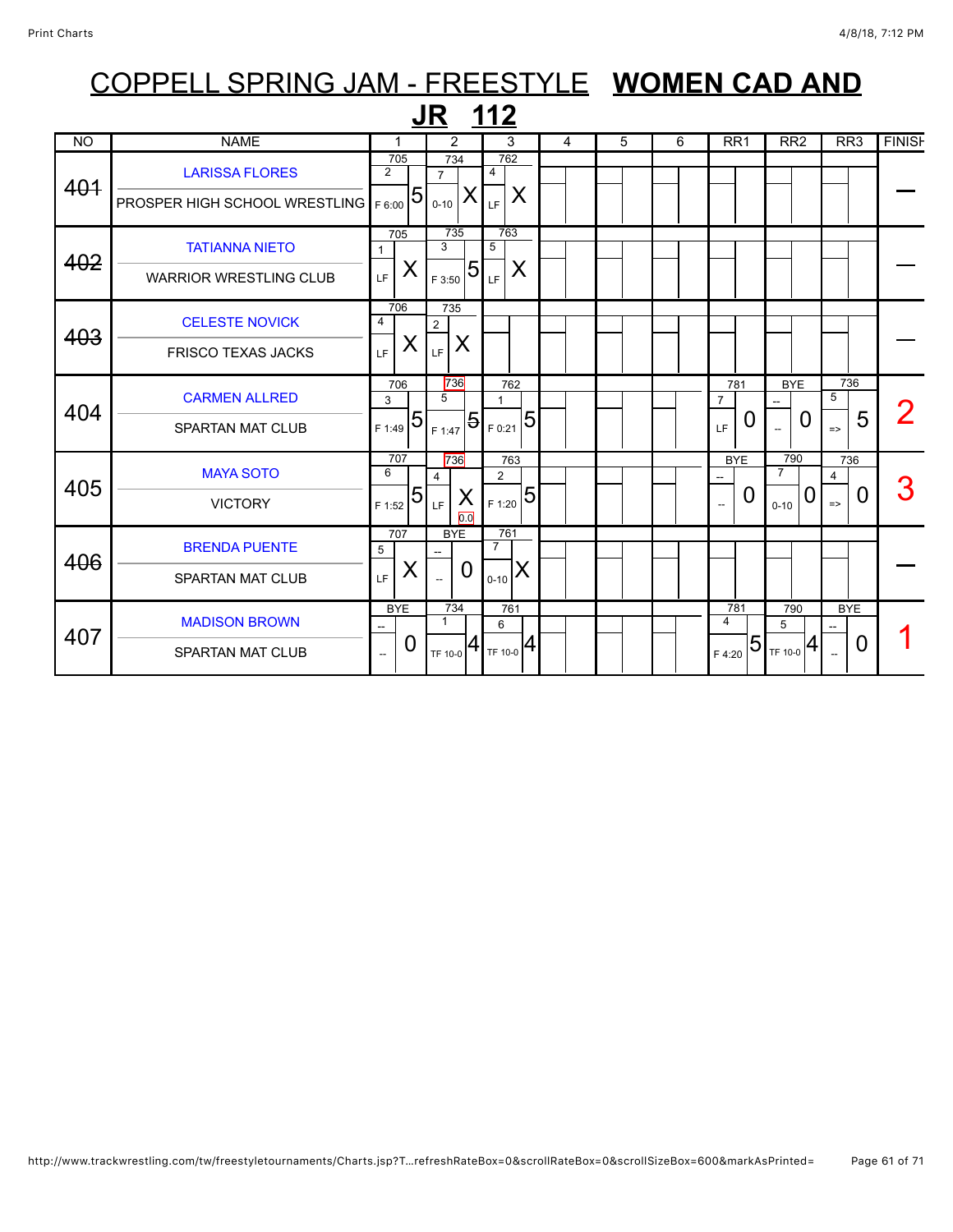|           |                                                        | JR                                   | 117                                           |                                                                      |   |   |   |                           |                                             |                                |             |
|-----------|--------------------------------------------------------|--------------------------------------|-----------------------------------------------|----------------------------------------------------------------------|---|---|---|---------------------------|---------------------------------------------|--------------------------------|-------------|
| <b>NO</b> | <b>NAME</b>                                            | 1                                    | 2                                             | 3                                                                    | 4 | 5 | 6 | RR <sub>1</sub>           | RR <sub>2</sub>                             | RR <sub>3</sub>                | <b>FINI</b> |
| 501       | <b>REMLI JOHNSON</b><br>BYRON NELSON HIGH SCHOOL WREST | 708<br>$\overline{2}$<br>5<br>F 2:25 | 737<br>3<br>X<br>LF                           | 764<br>$5\overline{)}$<br>X<br>LF                                    |   |   |   |                           |                                             |                                |             |
| 502       | <b>ASHLEE FLATT</b><br><b>PRINCETON</b>                | 708<br>$\mathbf{1}$<br>X<br>LF       | 738<br>$\overline{4}$<br>5<br><b>WBF</b>      | 765<br>3<br>$ S_{0-10} X$                                            |   |   |   |                           |                                             |                                |             |
| 503       | <b>CAMILLE FOURNIER</b><br><b>SPARTAN MAT CLUB</b>     | 709<br>4<br>5<br>F 0:23              | 737<br>$\mathbf{1}$<br>$T_{F,0:07}$ 5         | 765<br>$\overline{2}$<br>$\mathbf{1}_{\mathsf{TF}\,10\text{-}0}   4$ |   |   |   | 782<br>5<br>TF 10-0       | 791<br>6<br>$1_{TF\ 10-0}$ $ 4$             | <b>BYE</b><br>0                |             |
| 504       | <b>HARPER VAUGHN</b><br>SOUTHLAKE CARROLL              | 709<br>3<br>X<br>LF.                 | 738<br>$\overline{2}$<br>$F_{\text{ORF}}$ $X$ |                                                                      |   |   |   |                           |                                             |                                |             |
| 505       | <b>LAUREN HORRIGAN</b><br><b>SPARTAN MAT CLUB</b>      | 710<br>6<br>X<br>LF.<br>0.0          | 739<br>$\overline{7}$<br>$T_{F1:36}$ 5        | 764<br>1<br>5<br>F 3:18                                              |   |   |   | 782<br>3<br>0<br>$0 - 10$ | <b>BYE</b><br>0<br>$\overline{\phantom{a}}$ | 710<br>6<br>0<br>$\Rightarrow$ |             |
| 506       | <b>SYDNEY HARPER</b><br>ALL AMERICAN WRESTLING CLUB    | 710<br>5<br>5<br>F 6:00              | 740<br>8<br>↤<br>TF 12-0                      | 766<br>$\overline{7}$<br>5<br>F 0:40                                 |   |   |   | <b>BYE</b><br>0           | 791<br>3<br>0<br>$0 - 10$                   | 710<br>5<br>5<br>$\Rightarrow$ |             |
| 507       | <b>KALI WILLIAMS</b><br>WEATHERFORD HIGH SCHOOL WRESTL | 711<br>$\overline{8}$<br>5<br>F 0:25 | 739<br>5<br>X<br>LF.                          | 766<br>6<br>X<br>LF                                                  |   |   |   |                           |                                             |                                |             |
| 508       | <b>CHRISTINA NGUYEN</b><br><b>FRISCO TEXAS JACKS</b>   | 711<br>$\overline{7}$<br>X<br>LF.    | 740<br>6<br>$I_{0-12}$ $X$                    |                                                                      |   |   |   |                           |                                             |                                |             |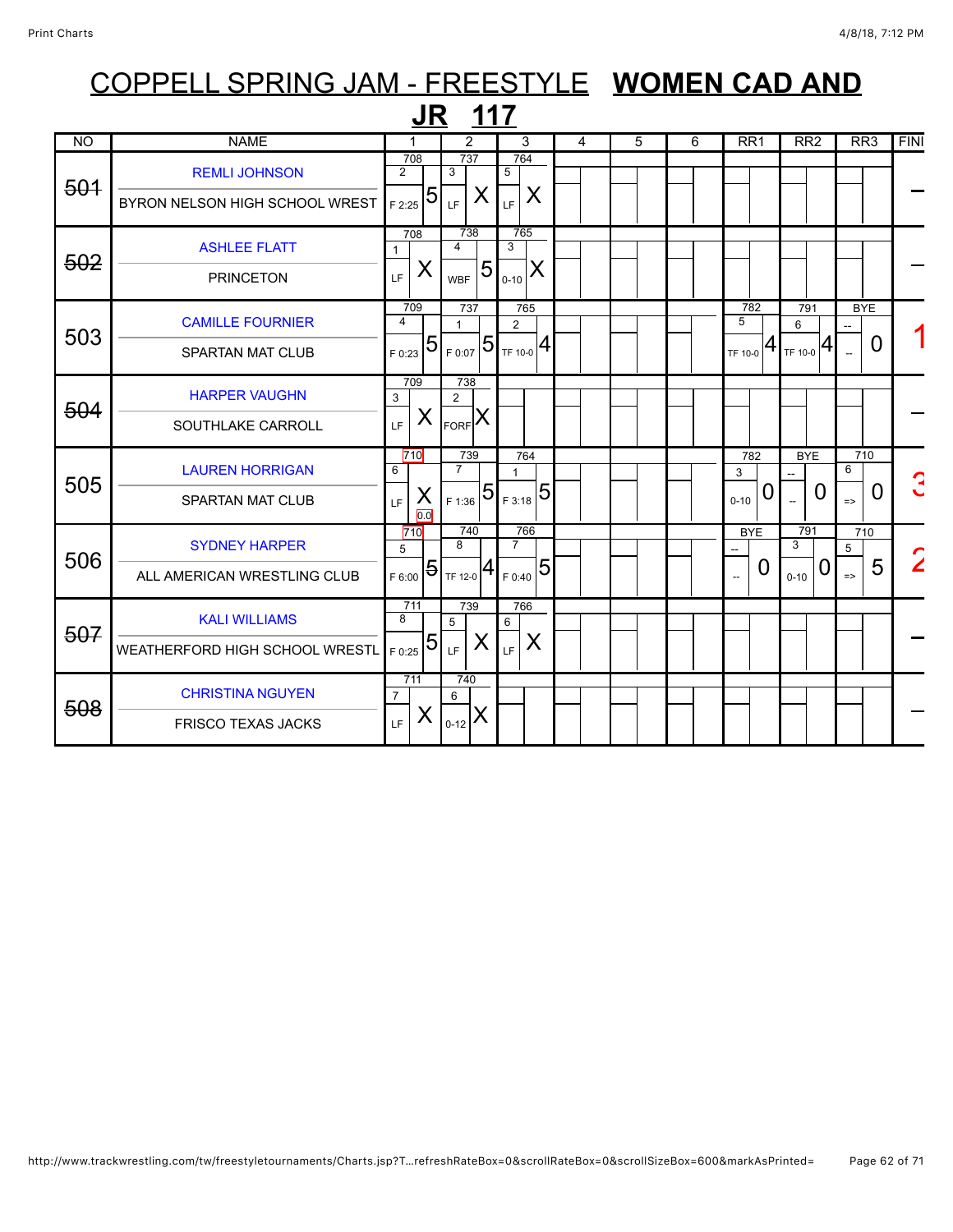### COPPELL SPRING JAM - FREESTYLE **WOMEN CAD AND JR 122**<br>
NO NAME 1 2 3 4 5 6 RR1 RR2 RR3 FINI 712 741 768 784 792

|     |                                 | $\overline{712}$             |                |                          | 741                         | 768                      |                | 784                   |                 |  |  | 792      |   |  |  |                |
|-----|---------------------------------|------------------------------|----------------|--------------------------|-----------------------------|--------------------------|----------------|-----------------------|-----------------|--|--|----------|---|--|--|----------------|
| 601 | <b>EMILY FERGESON</b>           | $\overline{2}$               | 5              | $\overline{7}$           |                             | 3                        | $\overline{5}$ | 6                     |                 |  |  | 4        |   |  |  |                |
|     | SPARTAN MAT CLUB                | F 0:59                       |                |                          | $\frac{1}{1}$ TF 12-2 $ 4 $ | F 1:53                   |                | $T_{F,0:34}$ 51       |                 |  |  | TF 10-0  | 4 |  |  |                |
|     | <b>SHELBI BAKER</b>             | 712<br>1                     |                | 742<br>3                 |                             |                          |                |                       |                 |  |  |          |   |  |  |                |
| 602 | <b>CARROLLTON ALL-STARS</b>     | LF                           | X              | LF.                      | X                           |                          |                |                       |                 |  |  |          |   |  |  |                |
|     | <b>SYDNEE BAKER</b>             | 713<br>$\overline{4}$        |                | $\overline{2}$           | 742                         | 768<br>$\mathbf{1}$      |                |                       |                 |  |  |          |   |  |  |                |
| 603 | WEATHERFORD HIGH SCHOOL WRESTL  | LF                           | X              | F 1:28                   |                             | X<br>$ 5 _{LF} $         |                |                       |                 |  |  |          |   |  |  |                |
|     | <b>DEVIN PATTON</b>             | 713<br>3                     |                | 5                        | 743                         | <b>BYE</b>               |                | 783<br>$\overline{7}$ |                 |  |  | 792<br>1 |   |  |  | $\overline{2}$ |
| 604 | <b>COPPELL WRESTLING CLUB</b>   | F 1:29                       | $\overline{5}$ | TF 10-0                  | 4                           | $\overline{\phantom{a}}$ | 0              | F 0:57                | $5\overline{5}$ |  |  | $0 - 10$ |   |  |  |                |
|     | <b>JEKAYLA HALL</b>             | 714<br>6                     |                | 743<br>$\overline{4}$    |                             |                          |                |                       |                 |  |  |          |   |  |  |                |
| 605 | PLANO WILDCAT WRESTLING CLUB    | LF                           | X              | $0 - 10$                 | X                           |                          |                |                       |                 |  |  |          |   |  |  |                |
|     | <b>MIA ARMSTRONG</b>            | 714<br>5                     |                |                          | <b>BYE</b>                  | 767<br>$\overline{7}$    |                | 784<br>$\mathbf 1$    |                 |  |  |          |   |  |  |                |
| 606 | <b>SPARTAN MAT CLUB</b>         | F 2:33                       | 5              | $\overline{\phantom{a}}$ | 0                           | LF.                      | Χ              | LF                    | X               |  |  |          |   |  |  |                |
|     | <b>KIMBERLEY CHAPIN</b>         | <b>BYE</b><br>$\overline{a}$ |                | 1                        | 741                         | 767<br>6                 |                | 783<br>4              |                 |  |  |          | X |  |  | G              |
| 607 | <b>MANSFIELD WRESTLING CLUB</b> | $\overline{\phantom{a}}$     | 0              | $2 - 12$                 |                             | $F_{0:00}$ 5 LF          |                |                       | X               |  |  |          |   |  |  |                |
|     |                                 |                              |                |                          |                             |                          |                |                       |                 |  |  |          |   |  |  |                |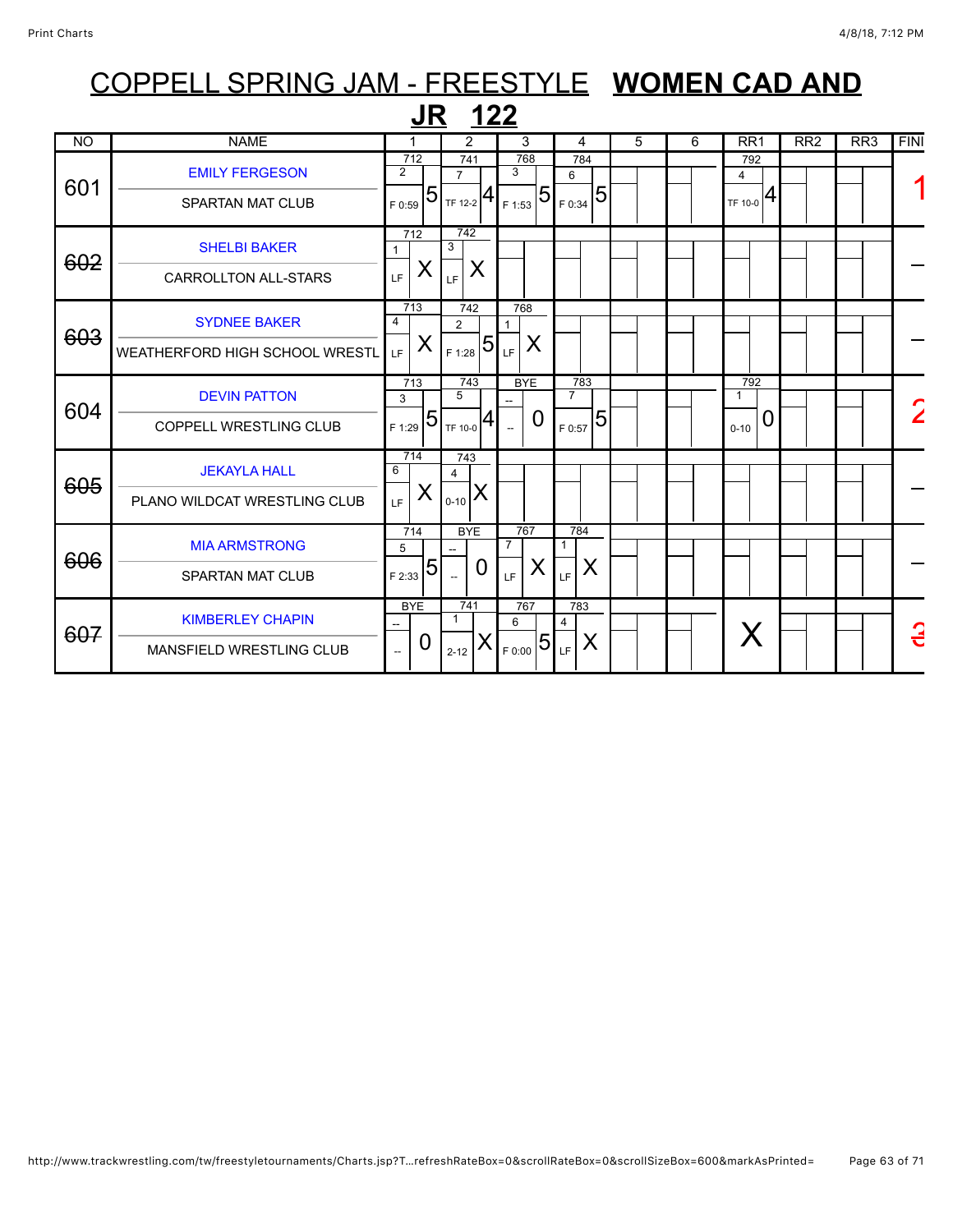|           |                                                              |                                           | <b>JR 127</b>                                      |                                         |   |   |   |                                          |                                      |                                             |               |
|-----------|--------------------------------------------------------------|-------------------------------------------|----------------------------------------------------|-----------------------------------------|---|---|---|------------------------------------------|--------------------------------------|---------------------------------------------|---------------|
| <b>NO</b> | <b>NAME</b>                                                  | 1                                         | 2                                                  | 3                                       | 4 | 5 | 6 | RR <sub>1</sub>                          | RR <sub>2</sub>                      | RR3                                         | <b>FINISH</b> |
| 701       | <b>JAE'LYNN TILLIS</b><br><b>MANSFIELD WRESTLING CLUB</b>    | 715<br>$\overline{2}$<br>X<br>LF          | 744<br>3<br>$\vert$ TF 14-3 $\vert 4 \vert$ F 1:04 | 770<br>$\overline{4}$<br>$\overline{5}$ |   |   |   | 715<br>2<br>O<br>$\Rightarrow$           | 785<br>6<br>$T_{F14-1}$ <sup>4</sup> | <b>BYE</b><br>O<br>$\overline{a}$           |               |
| 702       | <b>CECILIA ADAMS</b><br><b>PROSPER HIGH SCHOOL WRESTLING</b> | 0.0<br>715<br>$\mathbf{1}$<br>5<br>F 2:41 | 745<br>5<br>5<br>F 1:02                            | 770<br>6<br>5<br>F 1:59                 |   |   |   | 715<br>$\mathbf 1$<br>5<br>$\Rightarrow$ | <b>BYE</b><br>0                      | 770<br>6<br>5<br>$\Rightarrow$              |               |
| 703       | PRINUSS HERNANDEZ<br><b>VICTORY</b>                          | 716<br>$\overline{4}$<br>X<br>LF          | 744<br>1<br>$3-14$ $\lambda$                       |                                         |   |   |   |                                          |                                      |                                             |               |
| 704       | <b>SHREEKA KUMAR</b><br><b>FRISCO TEXAS JACKS</b>            | 716<br>3<br>$5\overline{)}$<br>F 2:13     | 746<br>6<br>X<br>LF                                | 770<br>X<br>LF                          |   |   |   |                                          |                                      |                                             |               |
| 705       | <b>KHUSHI KHANDELWAL</b><br><b>COPPELL WRESTLING CLUB</b>    | 717<br>6<br>X<br>LF.                      | 745<br>$\overline{2}$<br>X<br>LF.                  |                                         |   |   |   |                                          |                                      |                                             |               |
| 706       | <b>MARISSA TORRES</b><br><b>VICTORY</b>                      | 717<br>5<br>5<br>F 3:00                   | 746<br>4<br>5 <sup>1</sup><br>F 2:40               | 770<br>2<br>X<br>LF<br>0.0              |   |   |   | <b>BYE</b><br>0                          | 785<br>1<br>$1 - 14$                 | 770<br>$\overline{2}$<br>0<br>$\Rightarrow$ | 3             |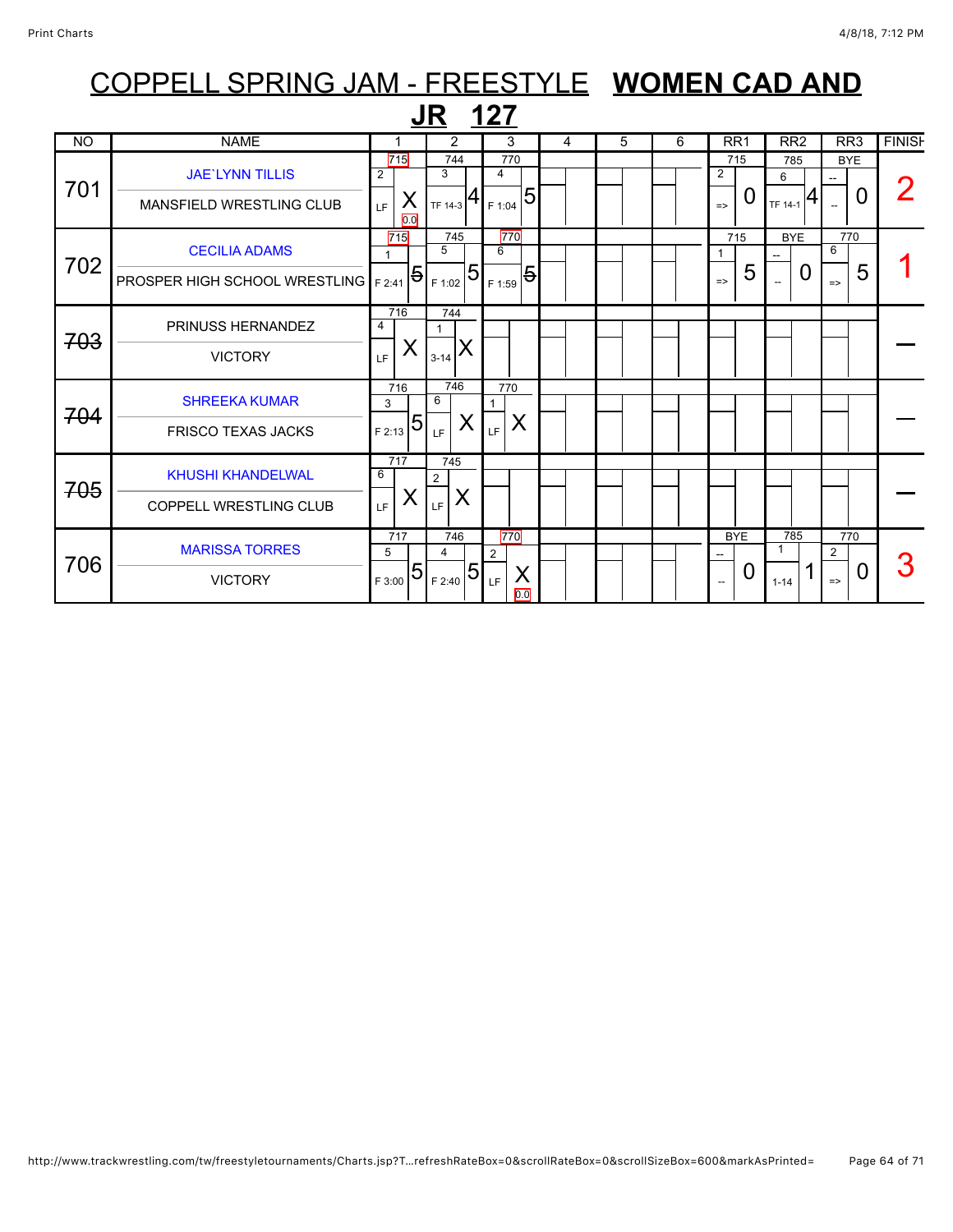|                | COPPELL SPRING JAM - FREESTYLE WOMEN CAD AND |                |                |            |          |                            |   |   |   |                 |            |                 |   |                 |   |               |
|----------------|----------------------------------------------|----------------|----------------|------------|----------|----------------------------|---|---|---|-----------------|------------|-----------------|---|-----------------|---|---------------|
|                |                                              |                |                | JR         |          | <u> 132</u>                |   |   |   |                 |            |                 |   |                 |   |               |
| N <sub>O</sub> | <b>NAME</b>                                  |                |                | 2          |          | 3                          | 4 | 5 | 6 | RR <sub>1</sub> |            | RR <sub>2</sub> |   | RR <sub>3</sub> |   | <b>FINISH</b> |
| 801            | <b>EMILY FLATT</b>                           | $\overline{2}$ | 718            | 747<br>5   |          | 771<br>4                   |   |   |   |                 |            |                 |   |                 |   |               |
|                | <b>PRINCETON</b>                             | LF             | Χ              | F 0:42     |          | X<br>$ 5 _{LF} $           |   |   |   |                 |            |                 |   |                 |   |               |
| 802            | <b>LYDIANA HILL</b>                          |                | 718            | 748<br>3   |          | 772<br>5                   |   |   |   |                 | <b>BYE</b> | 748<br>3        |   | 786<br>4        |   |               |
|                | <b>WARRIOR WRESTLING CLUB</b>                | F 2:53         | 5              | F 6:00     |          | 5<br>$\mathbf{15}_{F0:13}$ |   |   |   |                 | 0          | $\Rightarrow$   | 5 | F 0:27          | 5 |               |
| 803            | <b>JULIANA BAUGHER</b>                       | 4              | 719            | 748<br>2   |          | <b>BYE</b>                 |   |   |   | 4               | 719        | 748<br>2        |   | <b>BYE</b>      |   |               |
|                | PROSPER HIGH SCHOOL WRESTLING   F0:57        |                | $\overline{5}$ | LF         | Χ<br>0.0 | 0                          |   |   |   | $\Rightarrow$   | 5          | $\Rightarrow$   | 0 |                 | O |               |
| 804            | <b>RIDER MARKS</b>                           | 3              | 719            | <b>BYE</b> |          | 771<br>1                   |   |   |   | 3               | 719        | <b>BYE</b>      |   | 786<br>2        |   |               |
|                | <b>WARRIOR WRESTLING CLUB</b>                | LF             | Χ<br>0.0       |            | 0        | 5<br>F 2:23                |   |   |   | $\Rightarrow$   | O          |                 | 0 | LF              | 0 |               |
| 805            | <b>HELEN CHAVEZ</b>                          |                | <b>BYE</b>     | 747        |          | 772<br>$\overline{2}$      |   |   |   |                 |            |                 |   |                 |   |               |
|                | <b>WARRIOR WRESTLING CLUB</b>                | Ξ.             | 0              | LE.        | Х        | X<br>LF                    |   |   |   |                 |            |                 |   |                 |   |               |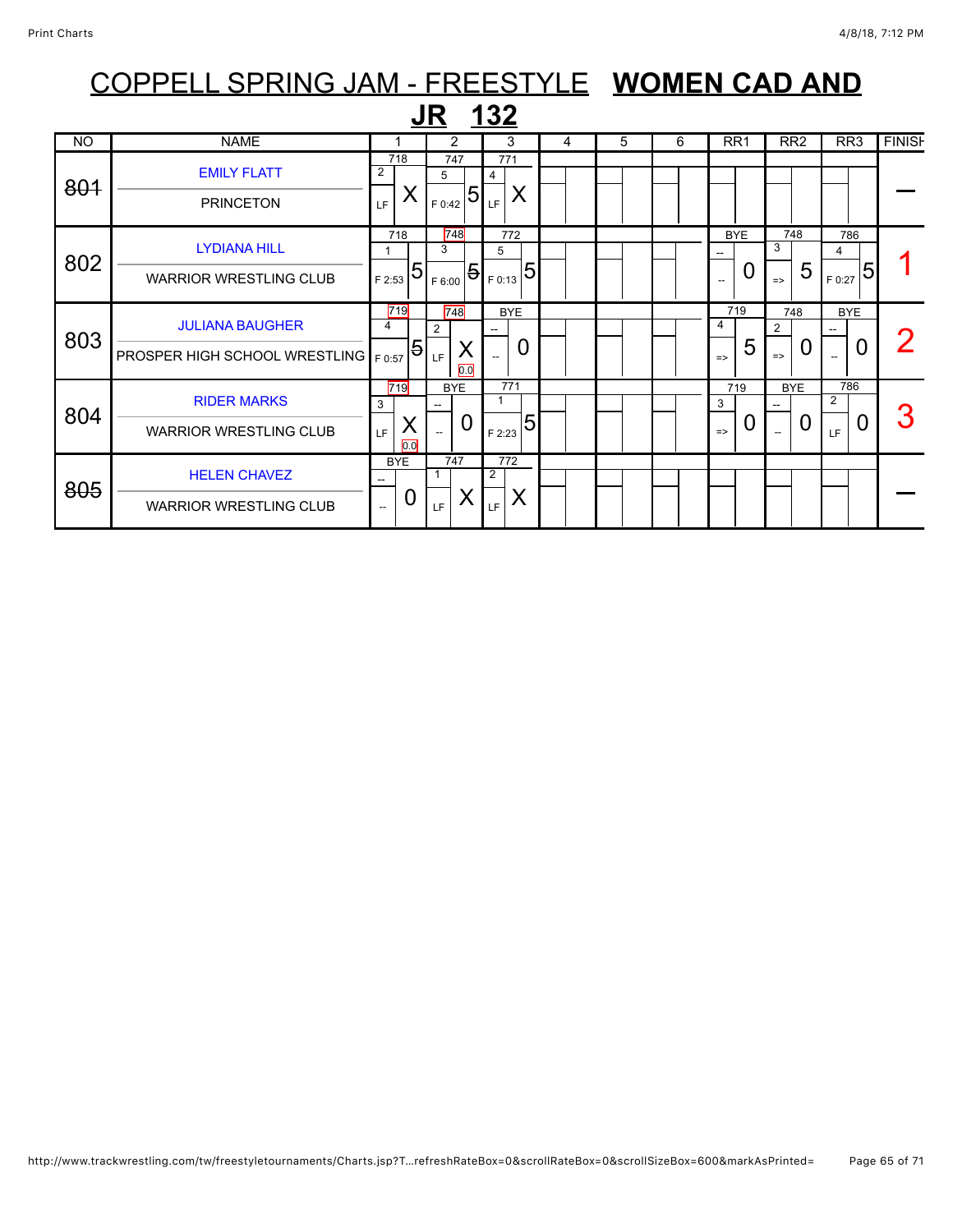| COPPELL SPRING JAM - FREESTYLE WOMEN CAD AND |                                 |                      |                |   |   |   |   |                               |                       |                               |               |  |  |
|----------------------------------------------|---------------------------------|----------------------|----------------|---|---|---|---|-------------------------------|-----------------------|-------------------------------|---------------|--|--|
|                                              |                                 |                      |                |   |   |   |   |                               |                       |                               |               |  |  |
| <b>NO</b>                                    | <b>NAME</b>                     |                      | 2              | 3 | 4 | 5 | 6 | RR <sub>1</sub>               | RR <sub>2</sub>       | RR <sub>3</sub>               | <b>FINISH</b> |  |  |
| 901                                          | <b>MEGAN WEIDENBACH</b>         | 720<br>2             | 749<br>3       |   |   |   |   |                               |                       |                               |               |  |  |
|                                              | <b>FLOWER MOUND HIGH SCHOOL</b> | Χ<br>LE.             | X<br>LF        |   |   |   |   |                               |                       |                               |               |  |  |
| 902                                          | <b>KARISSA DONAWHO</b>          | 720                  | 750<br>4       |   |   |   |   | 773<br>3                      | 750<br>4              | <b>BYE</b>                    |               |  |  |
|                                              | <b>MANSFIELD WRESTLING CLUB</b> | 5<br>F 1:45          | Χ<br>LF<br>0.0 |   |   |   |   | TF 10-0                       | O<br>$\Rightarrow$    | 0<br>$\overline{\phantom{a}}$ |               |  |  |
| 903                                          | <b>RHETT MARKS</b>              | 721<br>4             | 749            |   |   |   |   | 773<br>$\overline{2}$         | <b>BYE</b><br>--      | 721<br>4                      | 3             |  |  |
|                                              | <b>WARRIOR WRESTLING CLUB</b>   | X<br>$0 - 10$<br>0.0 | 5<br>F 3:27    |   |   |   |   | 0<br>$0 - 10$                 | 0                     | 0<br>$\Rightarrow$            |               |  |  |
| 904                                          | <b>ALEXANDRA BAUDHUIN</b>       | 721<br>3             | 750<br>2       |   |   |   |   | <b>BYE</b>                    | 750<br>$\overline{2}$ | 721<br>3                      |               |  |  |
|                                              | <b>UNAFFILIATED</b>             | TF 10-0              | 5<br>F 0:37    |   |   |   |   | 0<br>$\overline{\phantom{a}}$ | 5<br>$\Rightarrow$    | 4<br>$\Rightarrow$            |               |  |  |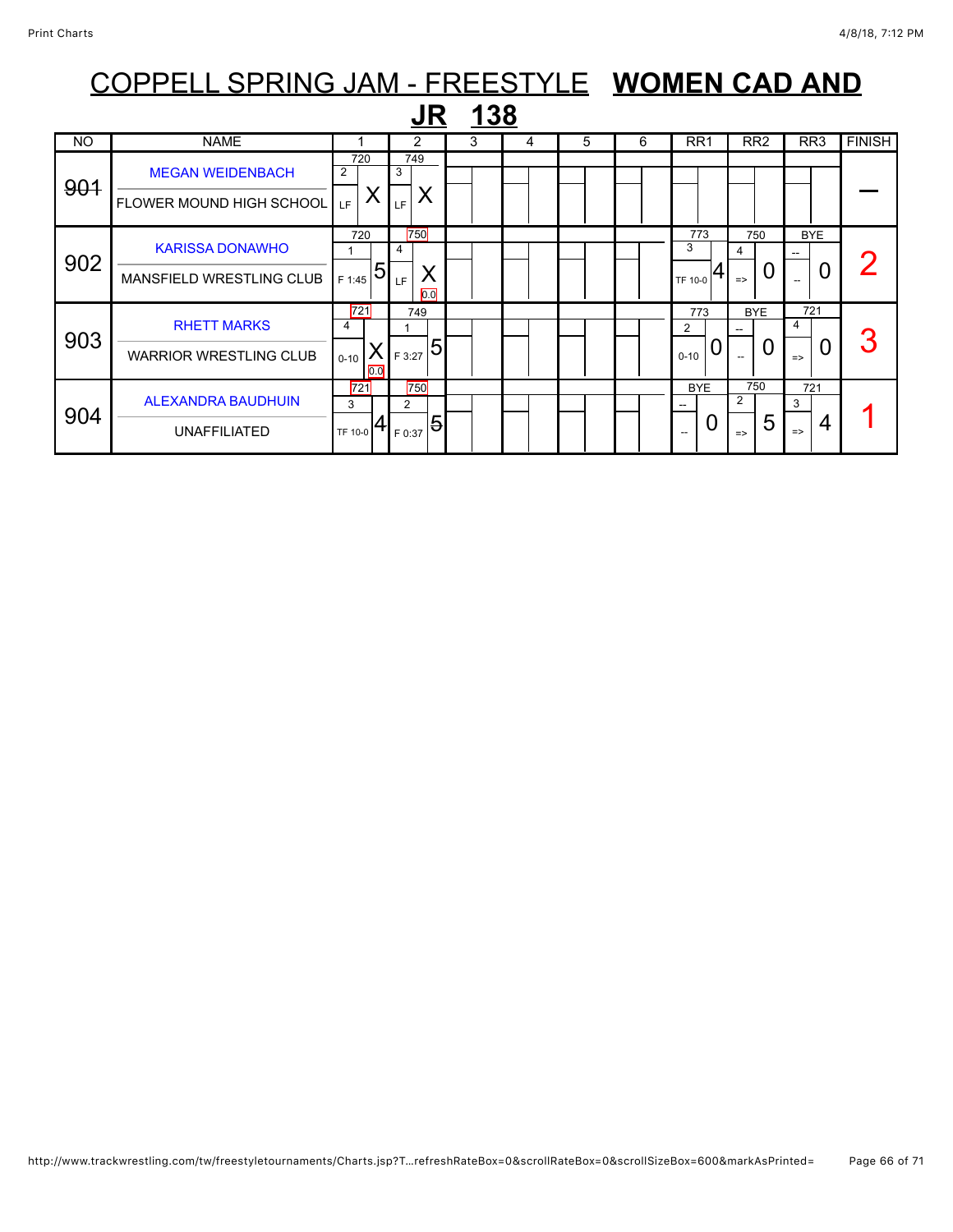| <b>JR 144</b>   |                                                         |                                        |   |                                              |          |                           |                |                                                                 |   |  |   |                                          |                 |                  |               |
|-----------------|---------------------------------------------------------|----------------------------------------|---|----------------------------------------------|----------|---------------------------|----------------|-----------------------------------------------------------------|---|--|---|------------------------------------------|-----------------|------------------|---------------|
| <b>NO</b>       | <b>NAME</b>                                             | 1                                      |   | 2                                            |          |                           | 3              | 4                                                               | 5 |  | 6 | RR <sub>1</sub>                          | RR <sub>2</sub> | $\overline{RR3}$ | <b>FINISH</b> |
| <del>1001</del> | <b>CASSIE MOSELEY</b><br>LEWISVILLE HIGH SCHOOL WRESTLI | 722<br>$\overline{2}$<br>LF.           | X | 751<br>$\overline{7}$<br>$TF$ 14-3 $ 4$      |          | 774<br>6<br>F 2:51        | $\overline{5}$ | 787<br>4<br>$ _{0.10} X $                                       |   |  |   | X                                        |                 |                  |               |
| 1002            | <b>LEXIE BASHAM</b><br><b>BOBCAT WRESTLING CLUB</b>     | 722<br>$\mathbf{1}$<br>F 0:55          | 5 | 752<br>3<br>$T_{TF 10-0}$ 4                  |          | 775<br>$\overline{7}$     |                | 788<br>6<br>$\left  \frac{1}{25} \right  5 \sqrt{1 + 10^{-10}}$ |   |  |   | 793<br>$\overline{4}$<br>$T$ F 11-1 $ 4$ |                 |                  |               |
| <del>1003</del> | <b>DESEREA ST CLAIR</b><br><b>DURANT</b>                | 723<br>$\overline{4}$<br>LF.           | X | 752<br>$\overline{2}$<br>$0 - 10$            | X        |                           |                |                                                                 |   |  |   |                                          |                 |                  |               |
| 1004            | <b>JORDAN JOHNSTON</b><br><b>FRISCO BOMBERS</b>         | 723<br>3<br>F 0:43                     | 5 | 753<br>$\overline{5}$<br>F 0:25              | 5        | <b>BYE</b>                | 0              | 787<br>$\mathbf{1}$<br>4<br>TF 10-0                             |   |  |   | 793<br>$\overline{2}$<br>$1 - 11$        |                 |                  |               |
| <del>1005</del> | <b>AUBREE WOHLFERD</b><br><b>SPARTAN MAT CLUB</b>       | 724<br>6<br>$0 - 12$                   | ⋏ | 753<br>$\overline{4}$<br>LF                  | X        |                           |                |                                                                 |   |  |   |                                          |                 |                  |               |
| <del>1006</del> | <b>KARINA QUIROS</b><br>LIBERTY HIGHSCHOOL FRISCO, TX   | 724<br>5<br>TF 12-0                    | 4 | <b>BYE</b><br>--<br>$\overline{\phantom{a}}$ | $\Omega$ | 774<br>$\mathbf{1}$<br>LF | X              | 788<br>$\overline{2}$<br>X<br>$0 - 10$                          |   |  |   |                                          |                 |                  |               |
| <del>1007</del> | <b>FRANCIS GARCIA</b><br><b>VICTORY</b>                 | <b>BYE</b><br>$\overline{\phantom{a}}$ | 0 | 751<br>1<br>$3 - 14$                         |          | 775<br>2<br>LF            | X              |                                                                 |   |  |   |                                          |                 |                  |               |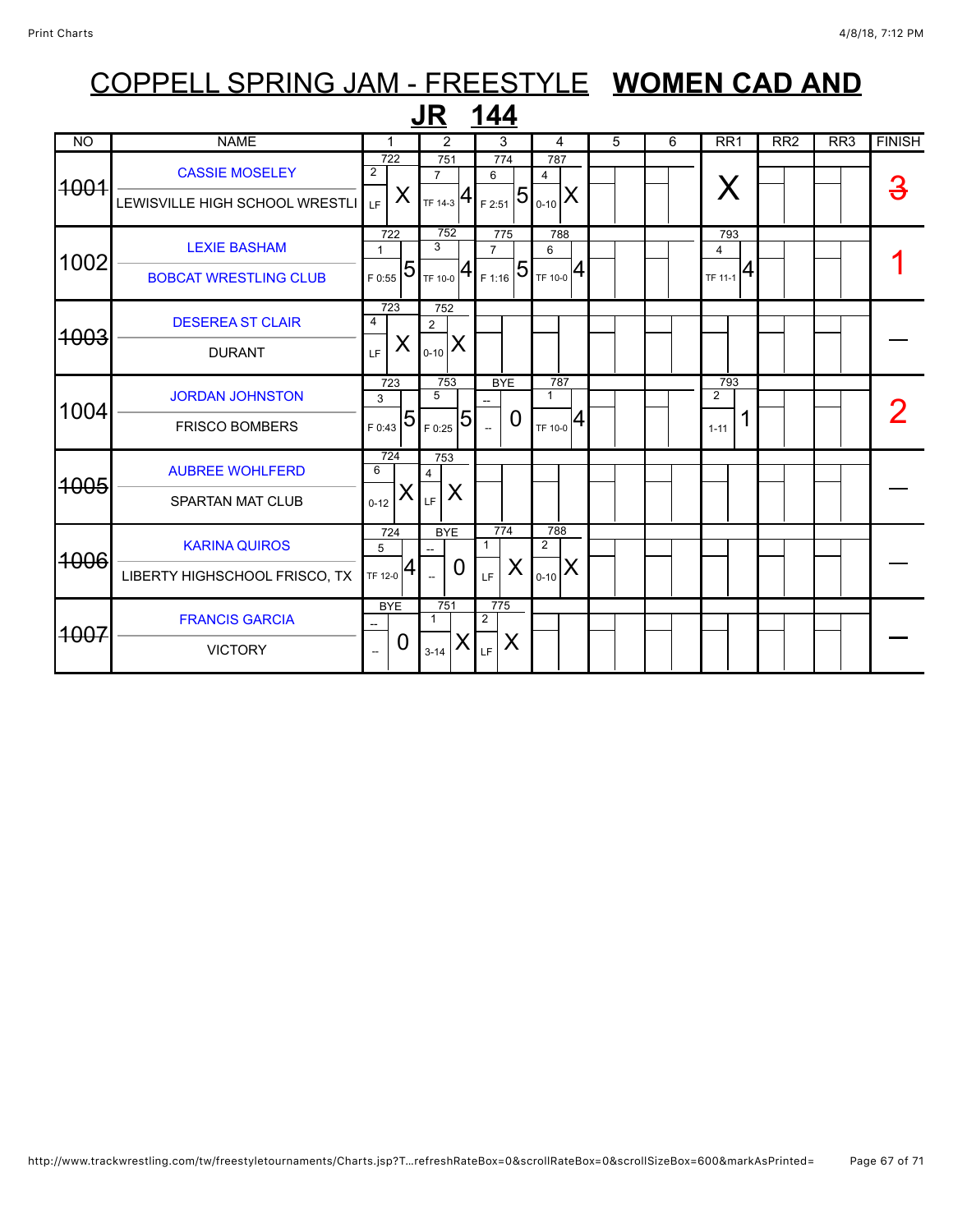|           |                              |                               | <b>JR</b>                     | <u>152</u>            |   |   |   |                     |                          |                      |               |
|-----------|------------------------------|-------------------------------|-------------------------------|-----------------------|---|---|---|---------------------|--------------------------|----------------------|---------------|
| <b>NO</b> | <b>NAME</b>                  |                               | 2                             | 3                     | 4 | 5 | 6 | RR <sub>1</sub>     | RR <sub>2</sub>          | RR3                  | <b>FINISH</b> |
| 1101      | <b>KAYLYNN ALBRECHT</b>      | 725<br>$\overline{2}$         | 754<br>5                      | 777<br>3              |   |   |   | 754<br>5            | <b>BYE</b>               | 777<br>3             |               |
|           | <b>BOBCAT WRESTLING CLUB</b> | 5<br>F 0:54                   | $1_{F1:26}$ 51.               | 5<br>F 0:25           |   |   |   | 5<br>$\Rightarrow$  | 0                        | 5<br>$\Rightarrow$   |               |
| 4102      | <b>NATALIE NOVOCK</b>        | 725                           | 755<br>3                      |                       |   |   |   |                     |                          |                      |               |
|           | <b>PRINCETON</b>             | X<br>LF                       | X<br>LF                       |                       |   |   |   |                     |                          |                      |               |
| 1103      | <b>HALEY WILCOX</b>          | 726<br>4                      | 755<br>$\overline{2}$         | 777                   |   |   |   | <b>BYE</b>          | 789<br>5                 | 777                  | 3             |
|           | ALL AMERICAN WRESTLING CLUB  | 5<br>F 2:42                   | 5 <br>F 0:43                  | X<br>LF<br>0.0        |   |   |   | 0<br>$\overline{a}$ | 0<br>LF                  | 0<br>$\Rightarrow$   |               |
| 4104      | <b>NEEMA LAKTARI</b>         | 726<br>3                      | <b>BYE</b>                    | 776<br>5              |   |   |   |                     |                          |                      |               |
|           | <b>SPARTAN MAT CLUB</b>      | ⋏<br>LF.                      | 0<br>$\overline{\phantom{a}}$ | X<br>LF               |   |   |   |                     |                          |                      |               |
|           | <b>CLARISSA ARCHULETA</b>    | <b>BYE</b><br>$- -$           | 754<br>1                      | 776<br>$\overline{4}$ |   |   |   | 754<br>1            | 789<br>3                 | <b>BYE</b>           |               |
| 1105      | <b>APEX</b>                  | O<br>$\overline{\phantom{a}}$ | X<br>LF.<br>$\overline{0.0}$  | 5<br>F 5:52           |   |   |   | O<br>$\Rightarrow$  | $\overline{5}$<br>F 4:08 | $\overline{0}$<br>-- |               |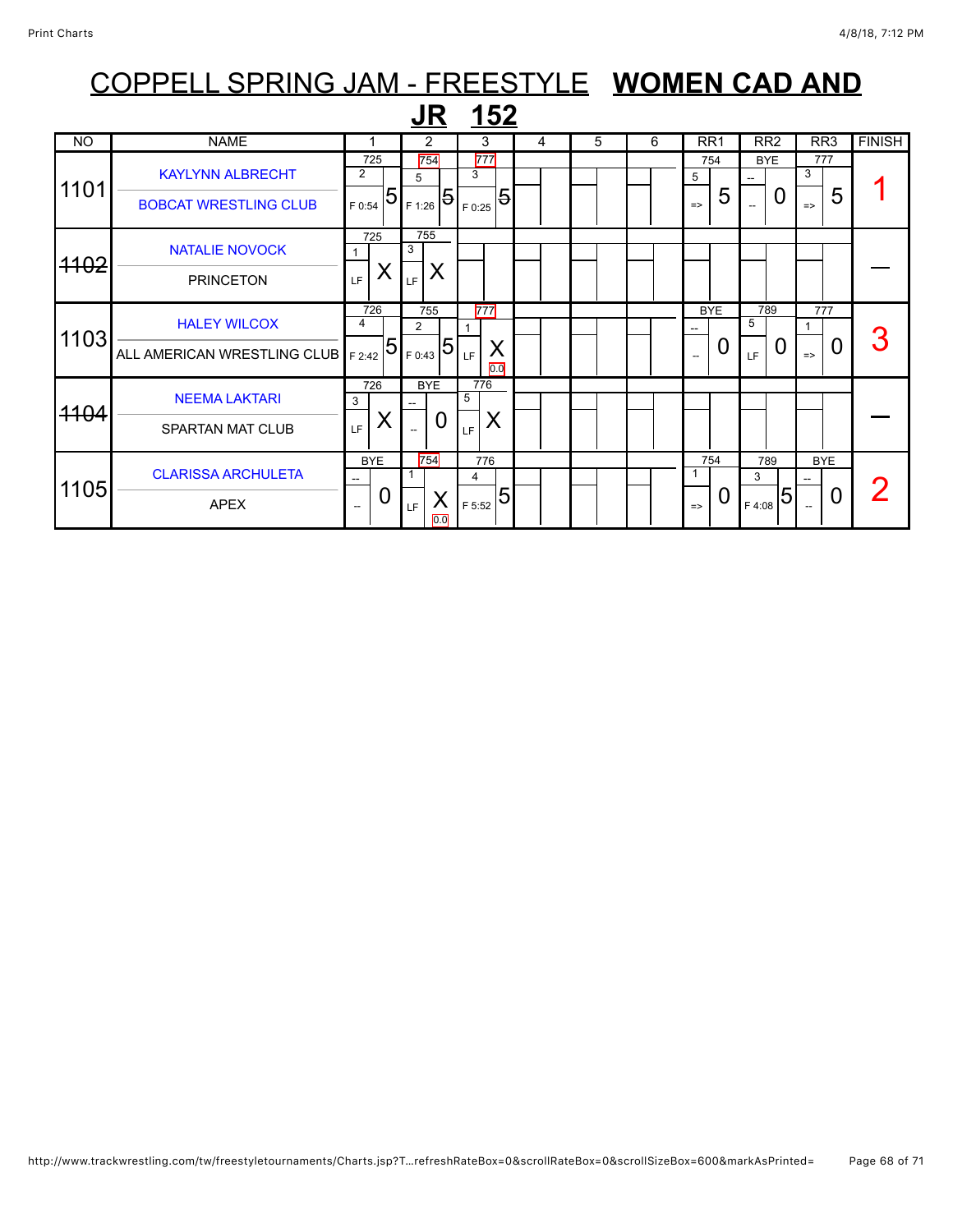| COPPELL SPRING JAM - FREESTYLE WOMEN CAD AND |                                                   |  |  |   |   |   |   |                        |                        |                                      |               |  |  |  |
|----------------------------------------------|---------------------------------------------------|--|--|---|---|---|---|------------------------|------------------------|--------------------------------------|---------------|--|--|--|
| 164                                          |                                                   |  |  |   |   |   |   |                        |                        |                                      |               |  |  |  |
| NO                                           | <b>NAME</b>                                       |  |  | 3 | 4 | 5 | 6 | RR <sub>1</sub>        | RR <sub>2</sub>        | RR <sub>3</sub>                      | <b>FINISH</b> |  |  |  |
| 1201                                         | <b>ALEXIS TANGEN</b><br><b>FRISCO TEXAS JACKS</b> |  |  |   |   |   |   | 727<br>5<br>F 1:30     | 756<br>3<br>LF         | <b>BYE</b><br>0                      |               |  |  |  |
| 1202                                         | <b>HALEY WALLACE</b><br><b>PRINCETON</b>          |  |  |   |   |   |   | 727<br>O<br>LF.        | <b>BYE</b><br>U<br>$-$ | 778<br>3<br>0<br>LF                  |               |  |  |  |
| 1203                                         | <b>MEGHAN MULKEY</b><br>PLANO EAST WRESTLING CLUB |  |  |   |   |   |   | <b>BYE</b><br>0<br>$-$ | 756<br>5<br>F 0:46     | 778<br>2<br>$\overline{5}$<br>F 2:22 |               |  |  |  |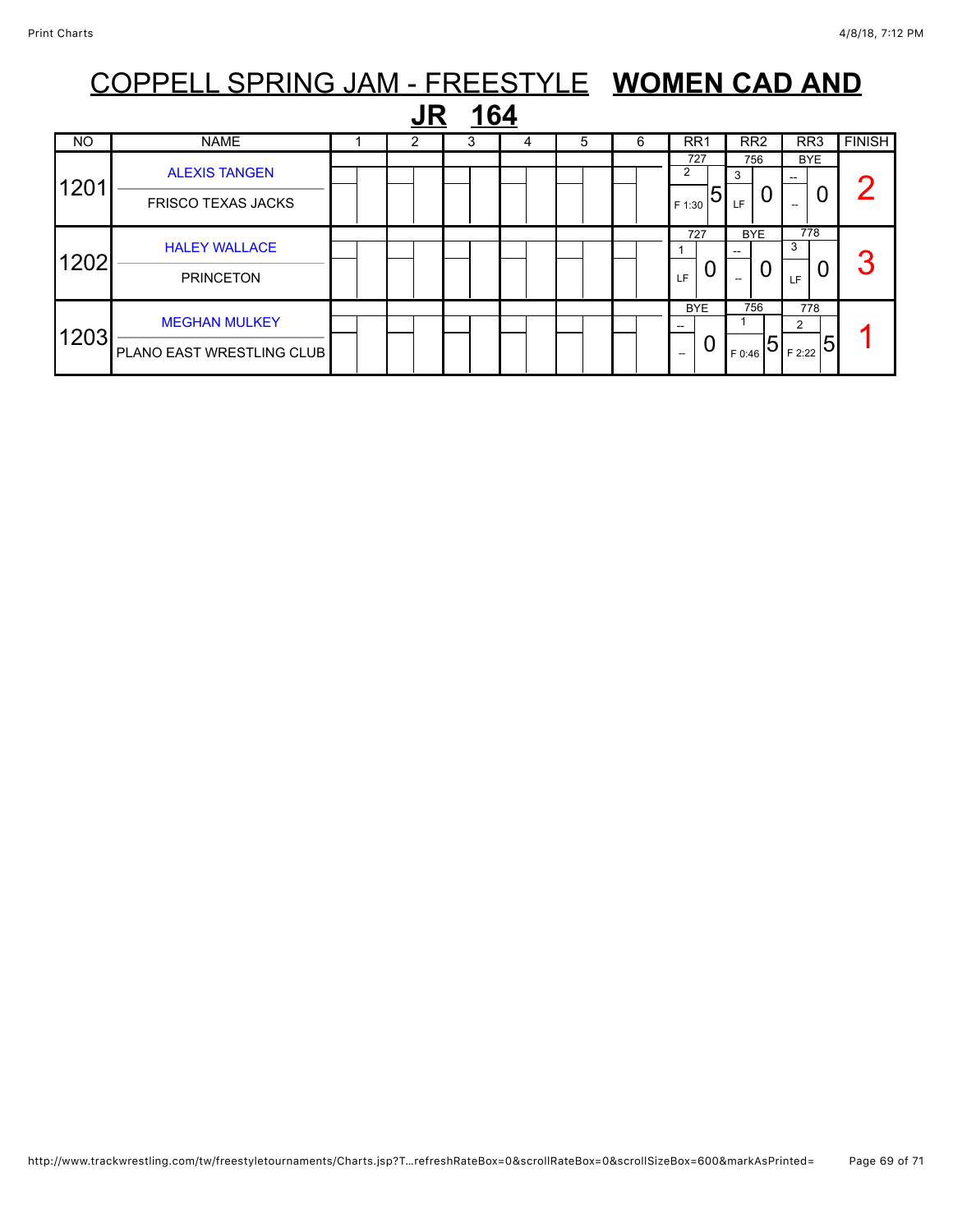|                  | COPPELL SPRING JAM - FREESTYLE WOMEN CAD AND     |  |  |   |   |   |   |                                      |                                 |                                                     |               |
|------------------|--------------------------------------------------|--|--|---|---|---|---|--------------------------------------|---------------------------------|-----------------------------------------------------|---------------|
| <u>180</u><br>JR |                                                  |  |  |   |   |   |   |                                      |                                 |                                                     |               |
| <b>NO</b>        | <b>NAME</b>                                      |  |  | 3 | 4 | 5 | 6 | RR <sub>1</sub>                      | RR <sub>2</sub>                 | RR <sub>3</sub>                                     | <b>FINISH</b> |
| 1301             | <b>EMILY MENDILLO</b>                            |  |  |   |   |   |   | 728<br>2                             | 757<br>3                        | BYE.<br>0                                           | 3             |
|                  | PLANO WILDCAT WRESTLING CLUB                     |  |  |   |   |   |   | LF<br>728                            | LE.<br><b>BYE</b>               | 779                                                 |               |
| 1302             | <b>ANGELINA ARCHULETA</b><br><b>APEX</b>         |  |  |   |   |   |   | 5<br>F 5:36                          | U                               | 3<br>LF.                                            |               |
| 1303             | <b>ELISE BOMBONATI</b><br><b>BUFFALOS HALTOM</b> |  |  |   |   |   |   | <b>BYE</b><br>0<br>$\hspace{0.05cm}$ | 757<br>$\overline{5}$<br>F 1:19 | 779<br>2<br>$\frac{1}{\sqrt{1-\frac{1}{2}}\log(2)}$ |               |